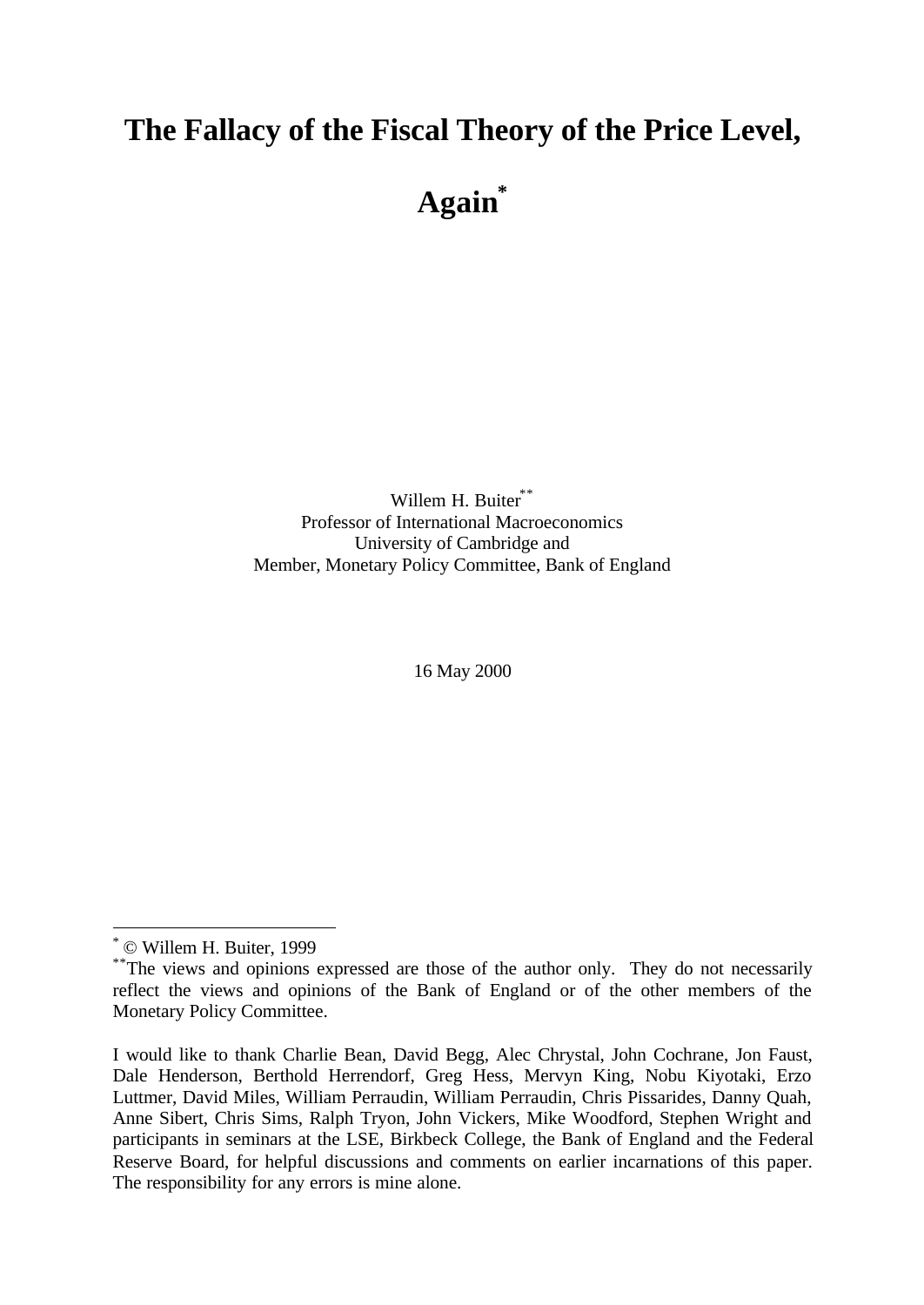# **Abstract**

This paper argues that the 'fiscal theory or the price level' (*FTPL*), developed by Woodford, Cochrane, Sims and others, is a fallacy.

The source of the fallacy is an elementary *economic* misspecification. The FTPL denies a fundamental property of any model of a market economy, that the budget constraint of any agent, private or public, must be satisfied *identically*, that is, for all admissible values of the variables entering the budget constraint. Instead the FTPL requires the government's intertemporal budget constraint to be satisfied only *in equilibrium*. The FTPL looks for equilibria in which the government can meet its contractual debt obligations exactly, despite having an overdetermined fiscalfinancial-monetary programme.

The economic misspecification has implications for the mathematical properties of the equilibria supported by models that impose the structure of the FTPL. Under many circumstances, the FTPL must be 'switched off' for no good economic reason if contradictions and anomalies are to be avoided. When the nominal money stock is exogenous, the FTPL must be switched off because it produces overdetermined equilibria. When the nominal money stock is endogenous, the FTPL has to be switched off unless arbitrary restrictions on the admissible values of the exogenous and predetermined variables entering the government's budget constraint are satisfied. It also has to be switched off whenever there are nominal rigidities and the price level is predetermined. The FTPL implies the anomaly that it can price money in an economy without money. The FTPL has an exact analogue in a 'Household Budget Constraint Theory of the Price Level', or HTPL, which is perhaps more readily recognised as a non-sense.

The issue is not just of academic interest. The FTPL implies that a government can exogenously fix its real spending, revenue and seigniorage plans, and that the general price level will take on the value required to adjust the real value of its contractual nominal debt obligations to ensure government solvency. If some misguided government were to take this seriously and acted upon it, the result, when reality dawns, could be painful fiscal tightening, government default or excessive recourse to the inflation tax.

**JEL classifications**: E31, E41, E51, E52, E62, E63. **Key words**: Fiscal theory of the price level; Ricardian fiscal-financial monetary programmes; government budget constraint; price level indeterminacy. **Author**: Willem H. Buiter, Bank of England, Threadneedle Street, London WC2A 2AE, UK Tel. #44-171-6014071 Fax. #44-171-6014610 E-mail: willem.buiter@bankofengland.co.uk Web page: http://www.econ.cam.ac.uk/faculty/buiter/index.htm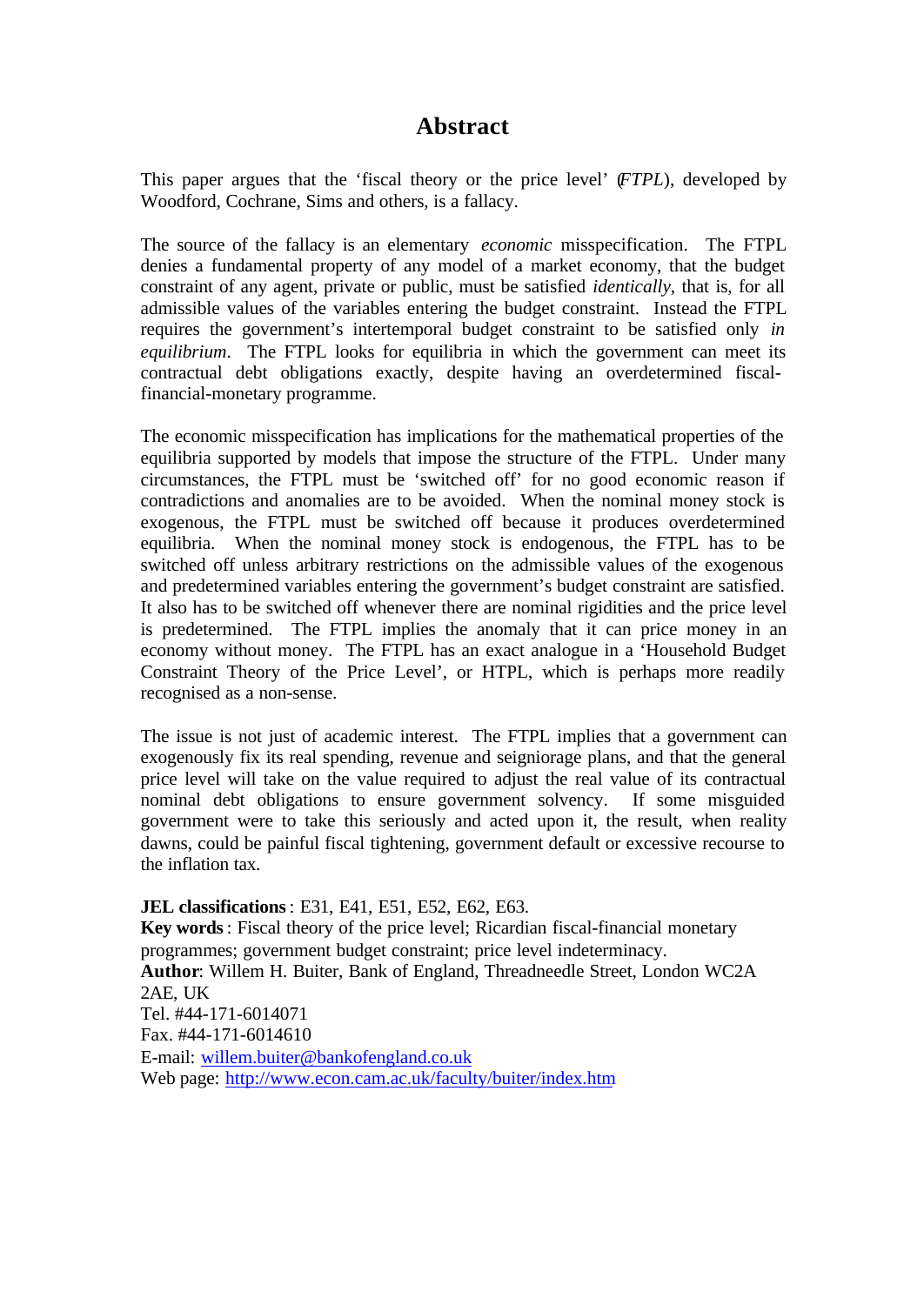### **I Introduction**

l

The 'fiscal theory of the price level' (FTPL) is fatally flawed.<sup>1</sup> The source of the fallacy is an *economic* misspecification. The FTPL denies that the government's intertemporal budget constraint must hold as an identity. Instead it is required to be satisfied only *in equilibrium*.

Property rights, contract enforcement, budget constraints and voluntary exchange are among the defining features of a market economy with just private agents.<sup>2</sup> When a government is added, a form of 'involuntary exchange', is introduced. Unrequited transfers between the private and public sectors, that is, transfers without value-equivalent or utility-equivalent *quid-pro-quo,* are allowed. This reflects the government's ability to tax, the expression of its monopoly of the legitimate use of force - the power to prescribe and proscribe behaviour.

For a given structure of property rights and contract enforcement, budget constraints define bounds on the uses and sources of funds, and therefore on decision rules, that must always be satisfied by all economic agents. Budget constraints apply equally to private agents (households and firms<sup>3</sup>) and to the government. They apply to agents who are and/or perceive themselves to be small according to some

 $<sup>1</sup>$  The seminal contributors, that is, the original exponents of the fiscal fallacy, are</sup> Begg and Haque [1984], followed by Auernheimer and Contreras [1990,. 1991, 1995]. Later contributors tend not to credit (or debit) these earlier authors appropriately. The recent revival includes Leeper [1991], Leeper and Sims [1994], Woodford [1994, 1995, 1996, 1998a,b], Sims [1994, 1997], Cochrane [1996, 1999a,b,c], Dupor [1997], Loyo [1997a,b], Luttmer [1997], Olivei [1997]; critical evaluations include Canzoneri, Cumby and Diba [1998a,b], Buiter [1998], McCallum [1998], Clements, Herrendorf and Valentinyi [1998] and Janssen, Nolan and Thomas [1999].

 $2^{\overline{2}}$  For there to be a proper market economy, as opposed to, say, bilateral or multilateral bargaining, the terms of trade should be the same for all agents trading a particular commodity for delivery at a specific time, place and state of nature.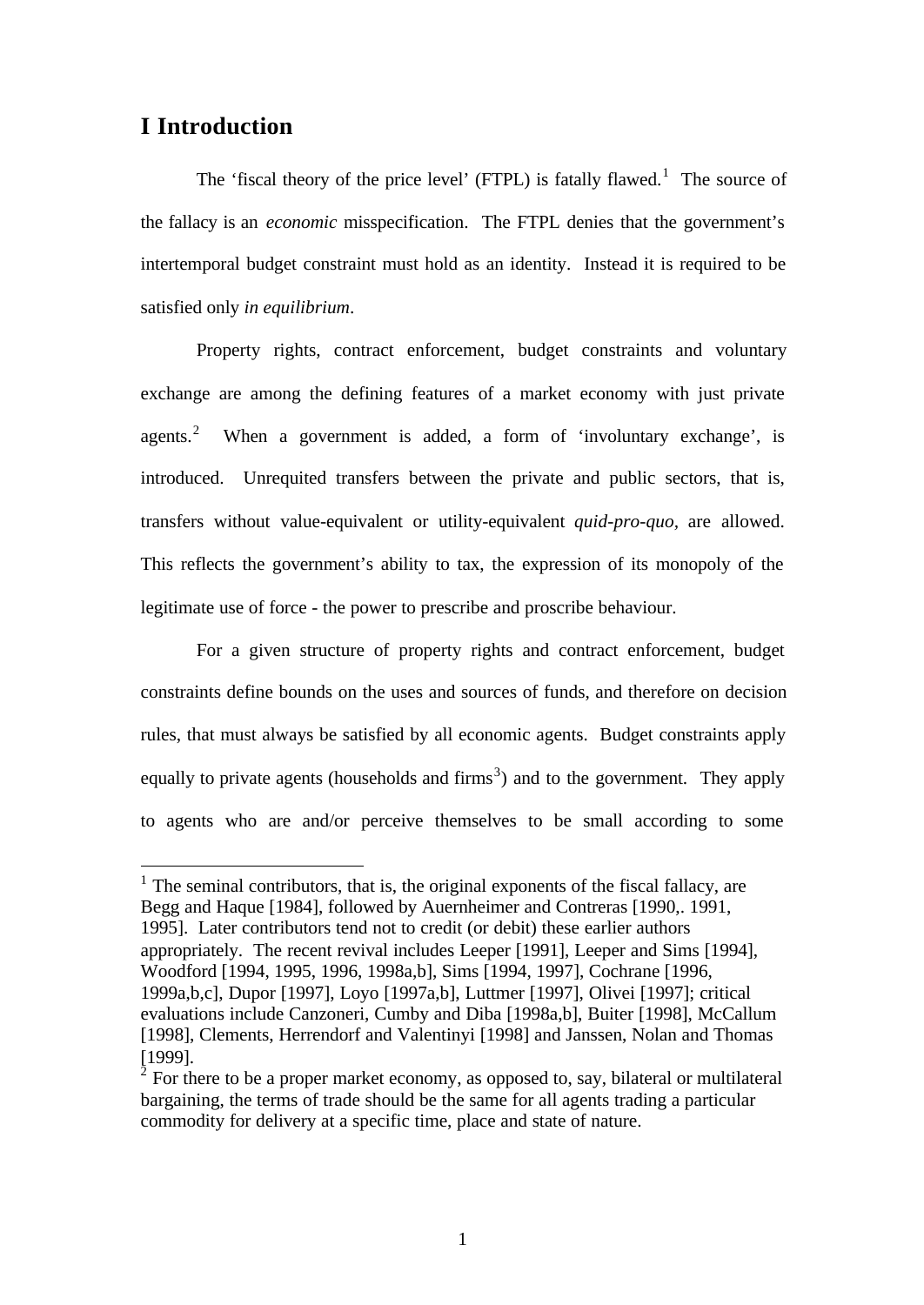appropriate metric. Examples are competitive, price-taking behaviour by households and firms, or household and firms taking tax rates and public spending plans to be exogenous. Budget constraints also apply to agents who are, and perceive themselves to be, large, as in the case of monopolistic or monopsonistic firms and a government, which recognises the impact of its current and future actions on equilibrium prices and quantities. They apply to optimising agents, to satisficing agents, and to agents who follow ad-hoc decision rules. They apply to non-monetary economies and to economies with inside or outside, commodity or fiat money. They apply to economies in which the supply of fiat money is a government monopoly, as is the case in most of the FTPL literature, including this paper.

Specifying the appropriate budget constraints is not always straightforward. Concepts like default, insolvency and bankruptcy are often difficult to formalise in models with uncertainty and incomplete markets. In infinite-horizon models of market economies, the solvency constraint, usually a 'no-Ponzi-finance' condition on the terminal indebtedness of economic agents, is often hard to rationalise in terms of generally acceptable primitive assumptions. The model used in this paper is deterministic and has complete markets. Much of the analysis is done for the finitehorizon case for which the appropriate intertemporal budget constraint is straightforward. All key results are shown to carry over, however, to the infinitehorizon case, with the standard infinite-horizon solvency constraint.

A *fiscal-financial-monetary programme or FFMP* is a complete set of rules specifying public spending, taxes, transfers, money issuance (seigniorage) and bond issuance in each period (and, for stochastic models, in each state of nature).

<sup>&</sup>lt;sup>3</sup> In the complete markets models under certainty considered in this paper, the budget constraint of the firm is that (the present discounted value of current and future) profits be non-negative.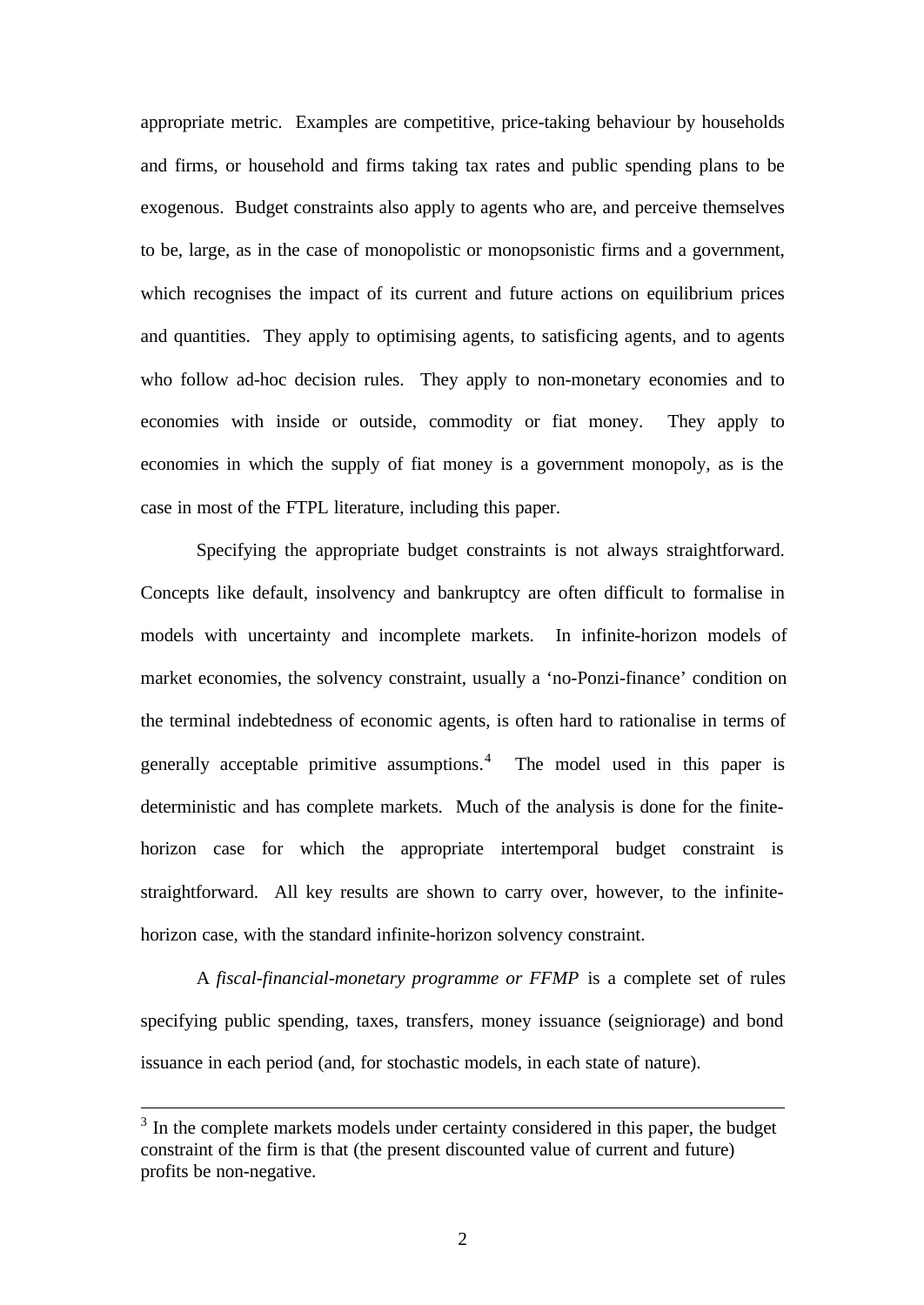The FTPL is based on the distinction between two kinds of FFMPs. Following Woodford I shall refer to these as *Ricardian* and *non-Ricardian* FFMPs. In what follows, the government is to be interpreted as the consolidated general government and central bank. The government spends on goods and services, makes transfer payments and raises taxes, borrows and issues monetary liabilities. When it cannot meet its contractual debt obligations (interest payments and repayment of principal) exactly, it either defaults or has to dispose of its 'supersolvency' surpluses.

Like every agent in a multi-period market economy, the government faces an intertemporal budget constraint or solvency constraint. A *Ricardian* FFMP requires that the government's solvency constraint hold for all admissible sequences of the variables entering into the government's intertemporal budget constraint. That is, the government's intertemporal budget constraint holds identically, not just in equilibrium. With a Ricardian rule, either the government restricts itself to FFMPs that permit it to always meet its contractual debt obligations exactly, or the government will fail to meet its contractual debt obligations. In the latter case, the government's intertemporal budget constraint determines the *effective public debt revaluation factor* (which can e.g. be a default discount factor or a 'supersolvency premium) on the public debt. In other words, the government's intertemporal budget constraint becomes a pricing kernel for the public debt, determining the *effective* value of the public debt and overriding its *notional* or *contractual* value.

A *non-Ricardian* FFMP requires the government's solvency constraint to hold only in equilibrium. It also requires the government to meet its contractual debt obligations exactly.

<sup>&</sup>lt;sup>4</sup> See Buiter and Kletzer [1998].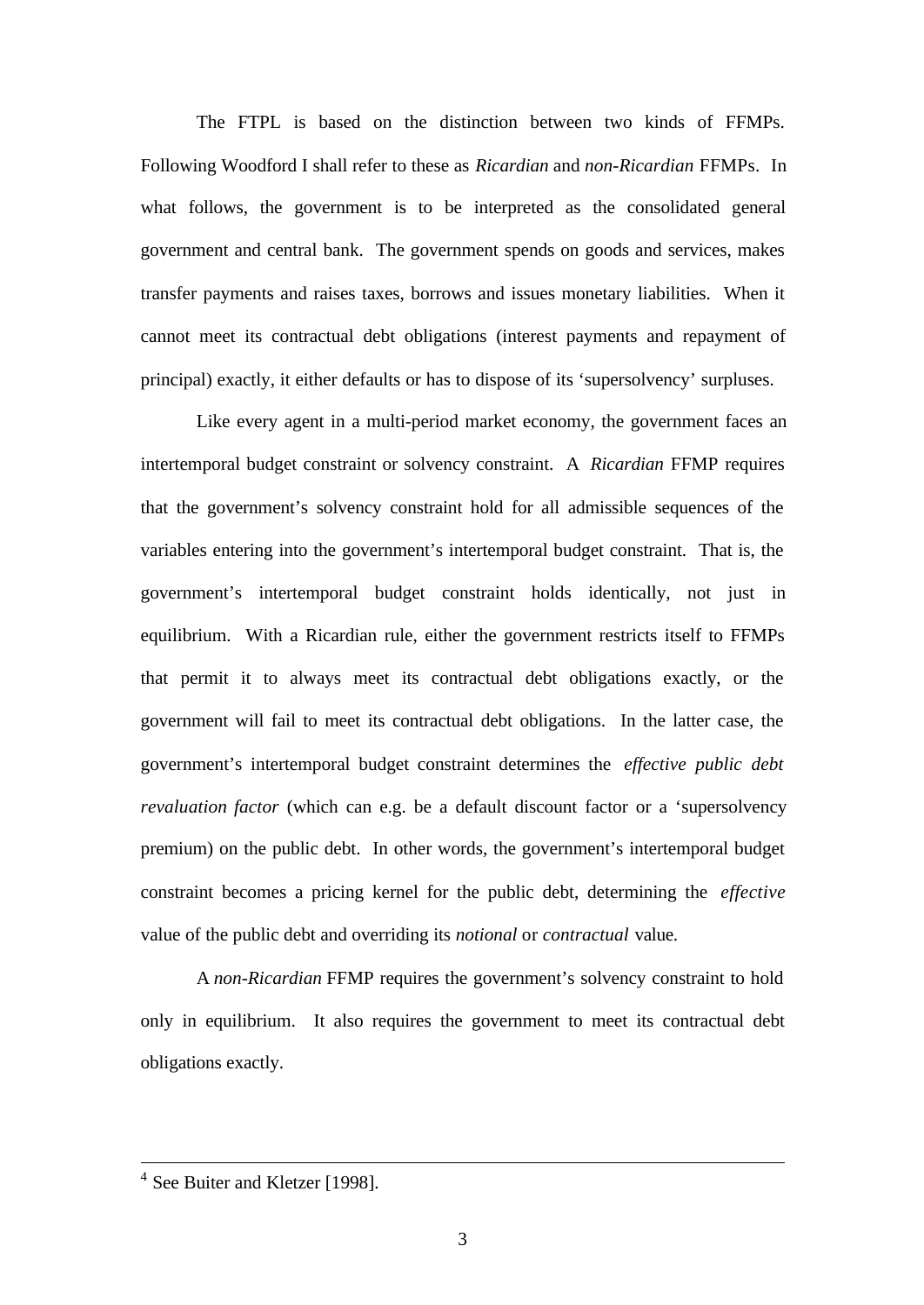From the Ricardian perspective, non-Ricardian FFMPs are, in general, overdetermined. For instance, a non-Ricardian FFMP would permit the government to fix its sequences of real public spending, real net taxes and real seigniorage exogenously. In general, this will not permit the government to meets its outstanding contractual debt obligations exactly, for all admissible value of the variables entering the government's intertemporal budget constraint, including the initial value of the general price level. However, if, say, the government has a positive initial stock of nominally denominated public debt outstanding, and if the present discounted value of its future primary surpluses plus seigniorage also happens to be positive, there exists a unique value of the initial general price level that will equate the real value of the outstanding stock of contractual debt obligations to the present discounted value of future primary surpluses plus seigniorage. Since non-Ricardian FFMPs only require the government's intertemporal budget constraint to hold *in equilibrium*, the FTPL takes the unique initial price level that satisfies the governments intertemporal budget constraint and allows the government to meet its contractual debt obligations exactly, to be the first element of its equilibrium sequence for the general price level.

The general price level under the (overdetermined) non-Ricardian FFMP therefore plays the role that the endogenous public debt revaluation factor plays under an overdetermined Ricardian FFMP. This paper shows that the attempt to let the general price level mimic the role of the public debt revaluation factor leads to contradictions and anomalies.

Section II presents the model, a finite-horizon model of a deterministic monetary endowment economy, defines the key concepts and characterises the equilibria under Ricardian and non-Ricardian FFMPs. Section III demonstrates the

4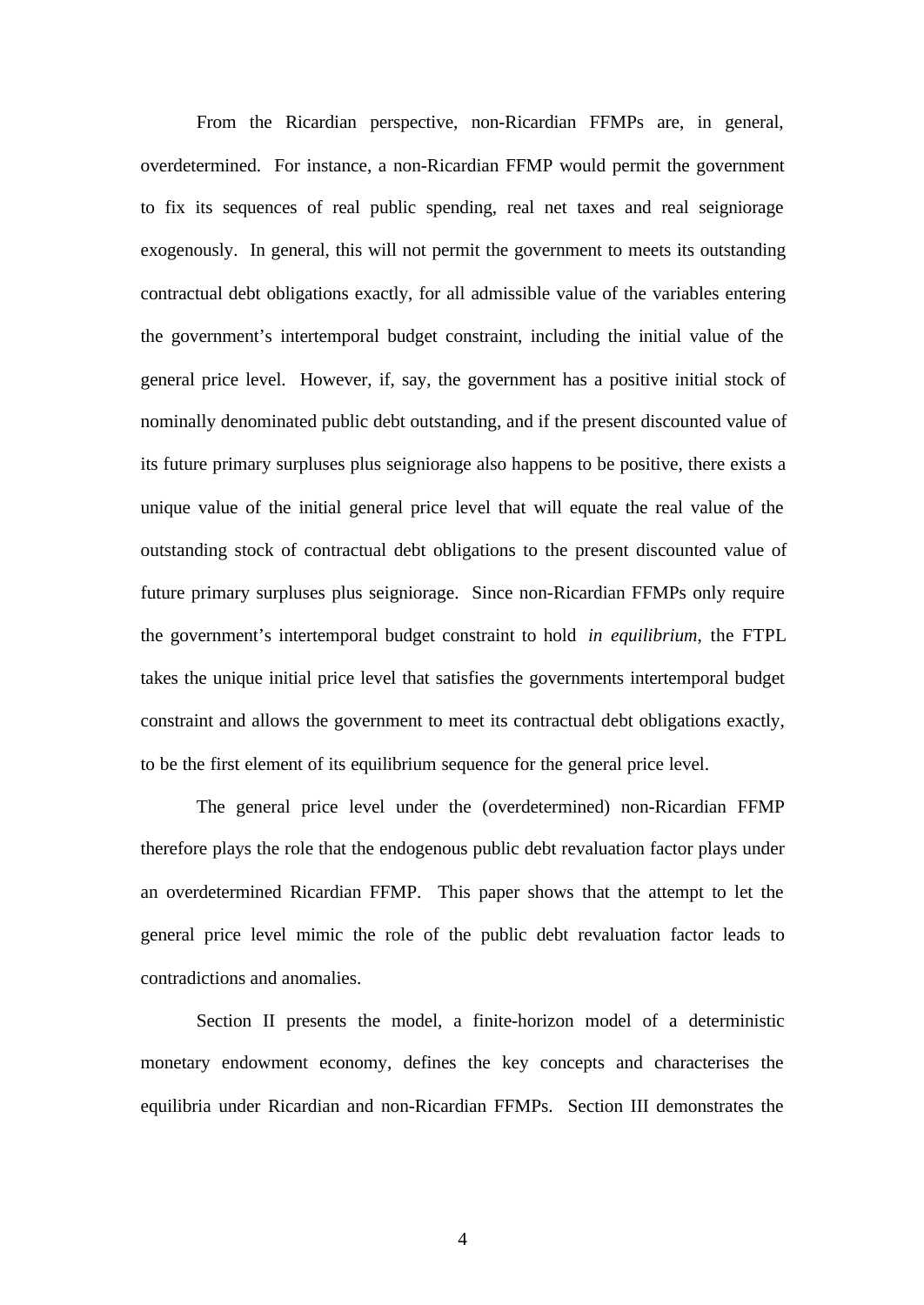contradictions and anomalies inherent in the FTPL. Section IV confirms that all key results go through for the infinite-horizon case also. Section V concludes.

### **II The Model**

.

I use a simple dynamic competitive equilibrium model with a representative private agent and a government sector. There is no uncertainty and markets are complete. It is possible to interpret the sequences of equilibrium prices and allocations as supported by a 'one-shot'-economy in which present value prices for all current and future goods and services are determined in the initial period, and there is no trading in subsequent periods.

Time, indexed by *t*, is measured in discrete intervals of equal length, normalised to unity. There are *N* periods indexed by *t*,  $1 \le t \le N$ . I first consider the finite-horizon case and then the infinite horizon. Initial contractual asset stocks are predetermined, that is, inherited from period *0.*

### **II.1 Household Behaviour**

Households are price takers in all markets in which they transact. They receive an exogenous perishable endowment,  $y_t > 0$ , each period, consume  $c_t \ge 0$ and pay net real lump-sum taxes  $t<sub>t</sub>$ . They have access to three stores of value: noninterest-bearing fiat money (a liability of the government); a nominal one-period bond with a *notional* or contractual money price  $P_t^B \ge 0$  in period *t*, which entitles the buyer to a single contractual nominal coupon payment worth  $\Gamma > 0$  units of money in period *t+1*; and a real or index-linked one-period bond with a *notional* or contractual money price  $P_t^b \ge 0$  in period *t*, which entitles the buyer to a single contractual coupon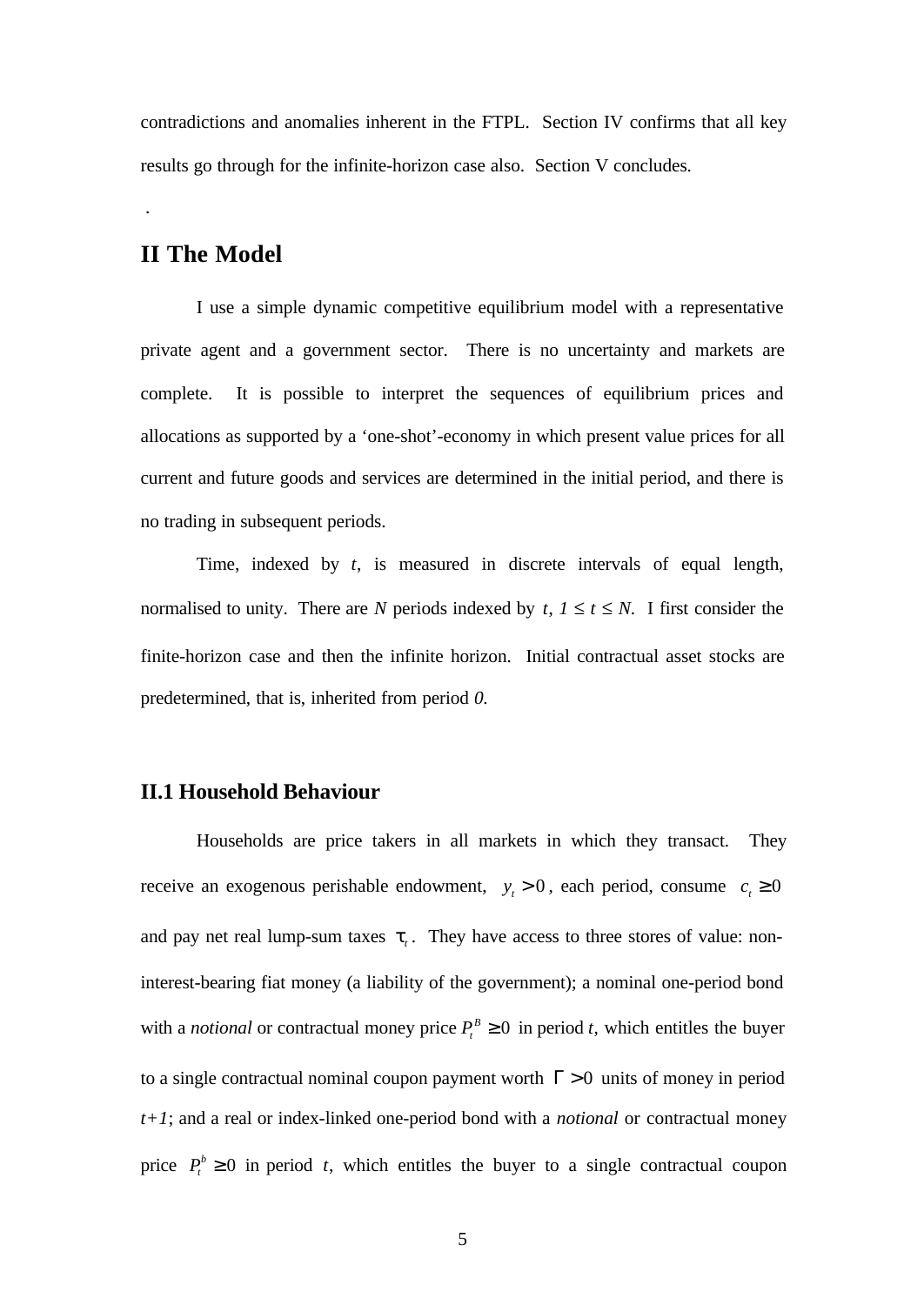payment worth  $g > 0$  units of real output in period  $t+1$ . A richer menu of liabilities (longer maturities, contingent coupon payments) could be included, but would not add to the analysis. The quantities of money, nominal bonds and real bonds outstanding at the end of period *t* (and the beginning of period  $t+1$ ) are denoted  $M_t$ ,  $B_t$  and  $b_t$ , respectively. The money price of output in period  $t$  is  $P_t$ . The government is assumed to have a monopoly of the issuance of base money, so  $M_t \geq 0$ ,  $0 \leq t \leq N$ .

Let  $i_{t,t+1}$  the one-period risk-free nominal interest rate in period t and  $r_{t,t+1}$  the one-period risk-free real interest rate in period *t.* By arbitrage it follows that

$$
1 + i_{t,t+1} = \frac{\Gamma}{P_t^B} = \frac{P_{t+1}g}{P_t^b} = (1 + r_{t,t+1})\frac{P_{t+1}}{P_t}
$$
(2.1)

Notional or contractual bond prices are the prices that prevail if the contractual payments ( $\Gamma$  or  $g$ ) are know with certainty to be made exactly. The effective bond prices are the prices that actually prevail, if the government does not meet its contractual obligations exactly.

When the government does not meet its contractual obligations exactly, its debt should be valued at effective prices,  $\tilde{P}^B_t$  and  $\tilde{P}^b_t$  respectively. Assume that all debt has equal seniority, that is, any resources available for debt service are pro-rated equally over all outstanding contractual debt. Let  $D_{t,t+1}$  denote the fraction of the contractual payments due in period  $t+1$  that is actually paid. That is, the actual payments in period  $t+1$  on the two debt-instruments issued in period  $t$  are (with certainty, in this simple model),

$$
\tilde{\Gamma}_{t+1} = D_{t,t+1} \Gamma \tag{2.2}
$$

$$
\tilde{\mathbf{g}}_{t+1} = D_{t,t+1} \mathbf{g} \tag{2.3}
$$

It follows immediately that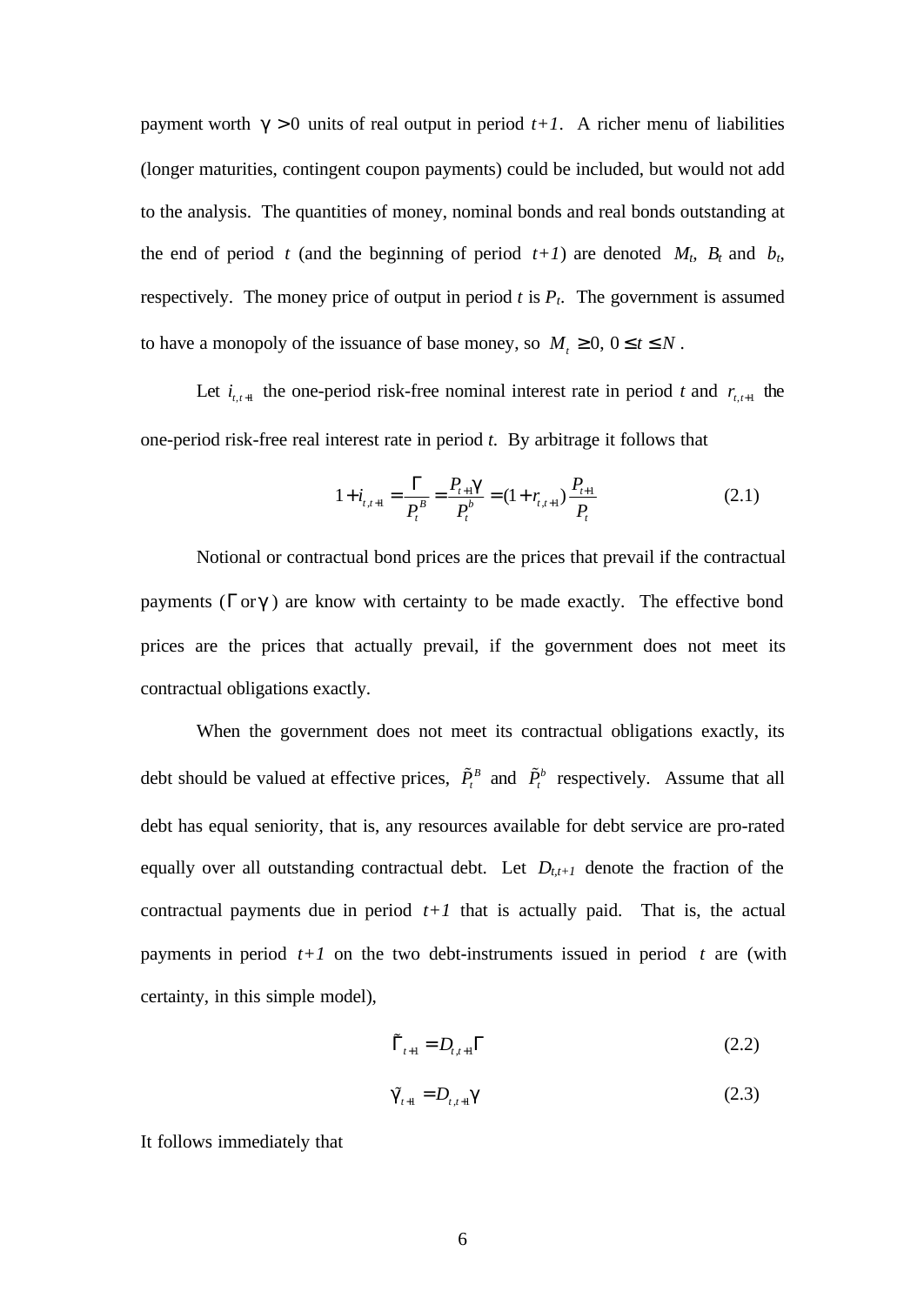$$
\tilde{P}_t^B = D_{t,t+1} P_t^B \tag{2.4}
$$

$$
\tilde{P}_t^b = D_{t,t+1} P_t^b, \qquad (2.5)
$$

I shall refer to  $D_{t,t+1}$  as the *public debt revaluation factor* for the notional value of the public debt outstanding at the end of period *t*. When  $0 \le D_{t,t+1} < 1$ , the debt revaluation factor can be interpreted as a default discount factor.

Note that

$$
1 + i_{t,t+1} = \frac{\tilde{\Gamma}_{t+1}}{\tilde{P}_t^B} = \frac{P_{t+1}\tilde{g}_{t+1}}{\tilde{P}_t^b} = \left(1 + r_{t,t+1}\right)\frac{P_{t+1}}{P_t}
$$
(2.6)

In principle, households or firms can default as well as the government. However, throughout this literature, households and firms have been assumed to satisfy their intertemporal budget constraints identically. Even though households never default, the household singe-period budget identity and solvency constraint must allow for the possibility that the government does not meet its contractual obligations exactly.

The single-period household budget identity is, for  $1 \le t \le N$ 

$$
M_t - M_{t-1} + \tilde{P}_t^B B_t - D_{t-1,t} \Gamma B_{t-1} + \tilde{P}_t^b b_t - D_{t-1,t} g P_t b_{t-1} = P_t (y_t - t_t - c_t) \tag{2.7}
$$

The solvency constraint of the household is that at the end of period *N*, the household cannot have positive debt,

$$
\tilde{P}_N^B B_N + \tilde{P}_N^b b_N \ge 0
$$
\n(2.8)

We will only consider equilibria in which money is weakly dominated as a store of value, that is, equilibria supporting a non-negative nominal interest rate sequence. The motive for holding money is that end-of-period real money balances are an argument in the direct utility function. To keep the analysis as transparent as possible, the period felicity function is assumed to be iso-elastic and money is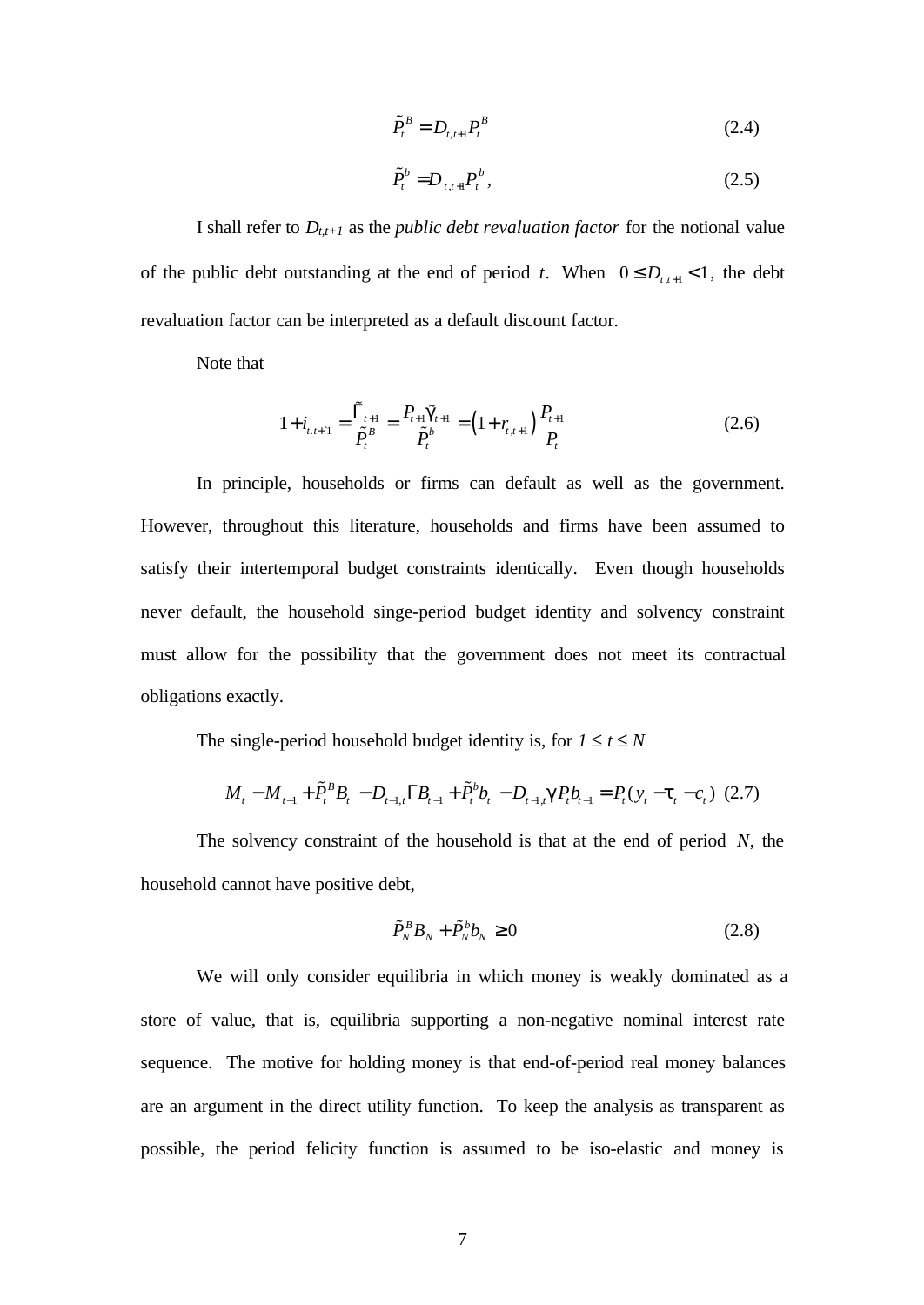assumed to enter the period felicity function in an additively separable manner. All key propositions in this paper would go through for more general functional forms and for most alternative ways of introducing money into the model including 'money in the shopping function' and 'money in the production function'. For the strict Clower [1967] cash-in-advance models, there exists no finite-horizon equilibrium with a positive price of money unless one introduces another 'closure rule' to ensure that money is accepted in exchange for goods and services in the last period of the model.

The representative competitive consumer maximises the utility functional given in equation (2.9) defined over non-negative sequences of consumption and endof-period real money balances subject to (2.7) and (2.8) and given the initial contractual asset stocks. It takes the tax sequence as given.

$$
u_{t} = \sum_{j=0}^{N-t} \left[ \frac{1}{1 - h} c_{t+j}^{1-h} + f \frac{1}{1 - h} \left( \frac{M_{t+j}}{P_{t+j}} \right)^{1-h} \right] \left( \frac{1}{1 + d} \right)^{j}
$$
  

$$
c_{t+j}, M_{t+j} \ge 0; \mathbf{h}, \mathbf{f}, \mathbf{d} > 0
$$
 (2.9)

Since utility is increasing in consumption and real balances, (2.8) will hold with equality.

The contractual values of the initial financial asset stocks are predetermined, that is,

$$
B_0 = \overline{B}_0
$$
  
\n
$$
b_0 = \overline{b}_0
$$
  
\n
$$
M_0 = \overline{M}_0 > 0
$$
\n(2.10)

Let  $R_{t-t}$  be the nominal discount factor between periods *t-1* and *t+j*, that is,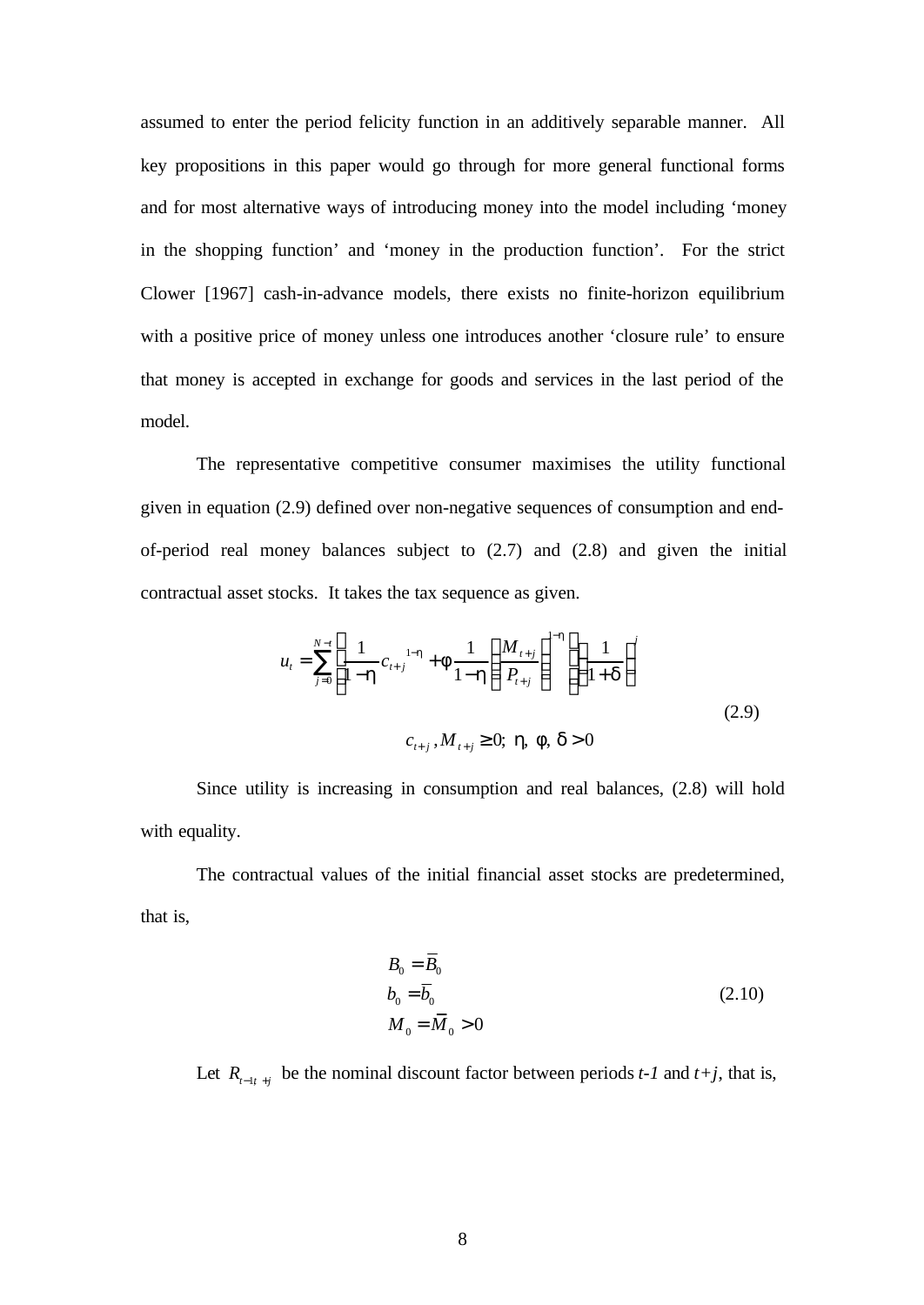$$
R_{t-1t+j} \equiv \prod_{k=0}^{j} \frac{1}{1 + i_{t-1+k, t+k}}
$$
 for  $j \ge 0$   

$$
\equiv 1
$$
 for  $j = -1$  (2.11)

Solving the household budget identity (2.7) forward recursively, using (2.2)- (2.6) yields

$$
D_{t-1,t} \left( \Gamma B_{t-1} + P_t \mathbf{g} b_{t-1} \right) \ge \sum_{j=0}^{N-t} R_{t,t+j} \left( P_{t+j} \left( c_{t+j} + \mathbf{t}_{t+j} - y_{t+j} \right) + \left( M_{t+j} - M_{t+j-1} \right) \right) + R_{t,N} \left( \tilde{P}_N^B B_N + \tilde{P}_N^b b_N \right)
$$
(2.12)

Specifically, in the initial period,  $t = 1$ , we have, imposing the household solvency constraint (2.8),

$$
D_{0,1}(\Gamma R_{0} + P_{\mathbf{g}}B_{0}) \geq \sum_{j=0}^{N-1} R_{1,1+j} (P_{1+j}(c_{1+j} + t_{1+j} - y_{1+j}) + (M_{1+j} - M_{1+j-1})) \tag{2.13}
$$

The household optimal consumption programme is characterised by

$$
\left(\frac{c_{t+1}}{c_t}\right)^h = (1 + r_{t,t+1})(1 + d)^{-1} \qquad 1 \le t \le N - 1 \qquad (2.14)
$$

$$
\frac{M_t}{P_t} = c_t \left[ f \left( \frac{1 + i_{t,t+1}}{i_{t,t+1}} \right) \right]^{\frac{1}{h}}
$$
\n
$$
1 \le t \le N - 1
$$
\n(2.15)

$$
\frac{M_N}{P_N} = c_N \mathbf{f}^{\frac{1}{h}}
$$
\n(2.16)

Equation (2.15) is the familiar optimality condition relating the optimal money stock in period *t* to optimal consumption in that period. The money-in-the-directutility-function approach views money as a consumer durable yielding a flow of unspecified liquidity services each period. In the last period, *N*, money only has value because of the liquidity services it yields that period. Effectively, real money balances in period *N* become a perishable commodity*,* as shown in equation (2.16), which does not involve any intertemporal relative price.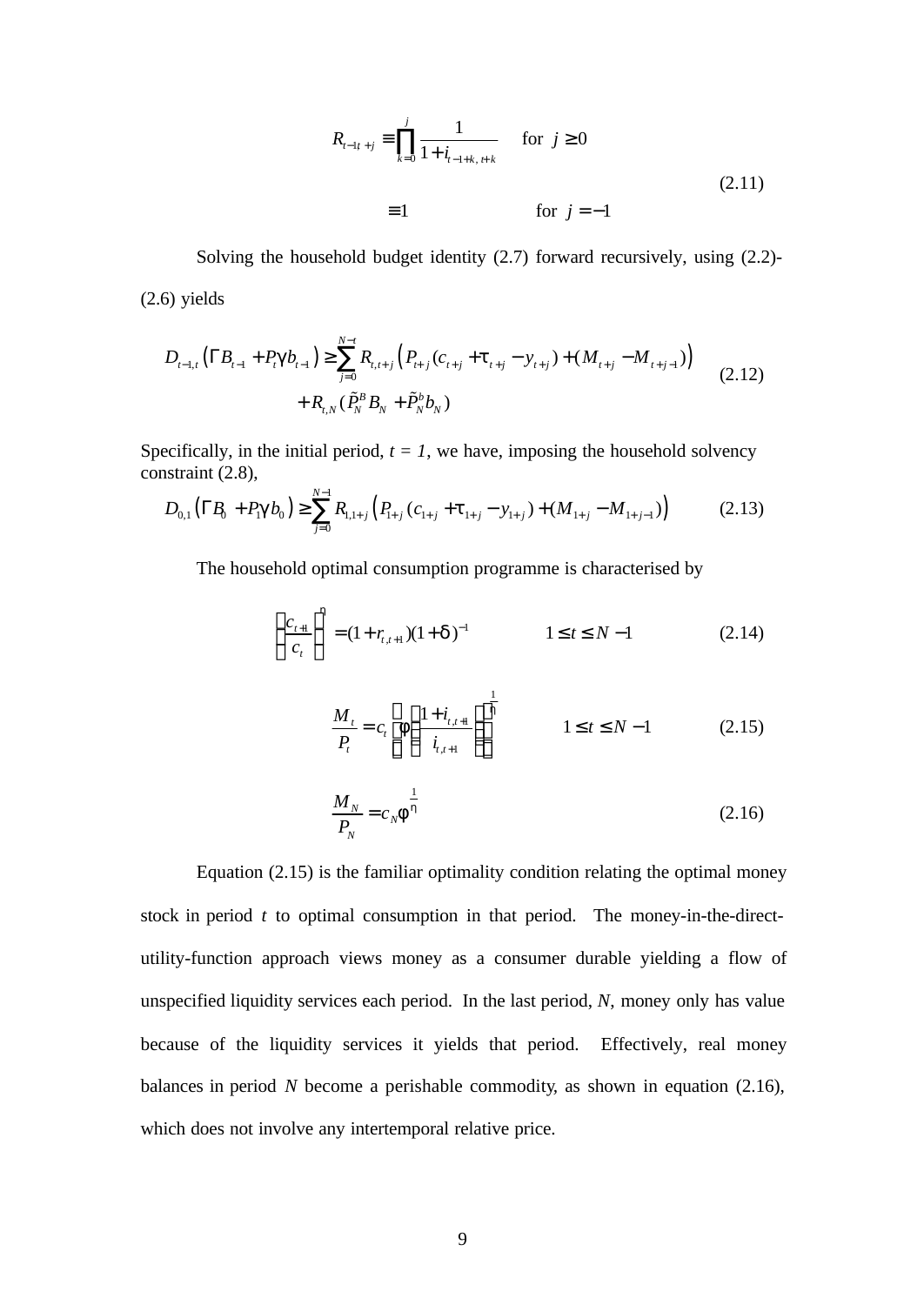### **II.2 The Government**

Government decision rules are exogenously given, subject only to a basic feasibility or consistent planning condition, the government's solvency constraint. The government's single-period budget identity for  $1 \le t \le N$  is given in (2.17), its solvency constraint in (2.18),

$$
M_t - M_{t-1} + \tilde{P}_t^B B_t - D_{t-1,t} \Gamma B_{t-1} + \tilde{P}_t^b b_t - P_t D_{t-1,t} \mathbf{g} b_{t-1} \equiv P_t (g_t - \mathbf{t}_t)
$$
(2.17)

$$
\tilde{P}_N^B B_N + \tilde{P}_N^b b_N \le 0 \tag{2.18}
$$

The government's single-period budget identity and solvency constraint imply that, for  $1 \le t \le N$ 

$$
D_{t-1,t} \left( \Gamma B_{t-1} + P_t \mathbf{g} b_{t-1} \right) \le \sum_{j=0}^{N-t} R_{t,t+j} \left( P_{t+j} \left( \mathbf{t}_{t+j} - g_{t+j} \right) + \left( M_{t+j} - M_{t+j-1} \right) \right) \tag{2.19}
$$

Specifically, in the initial period,

$$
D_{0,1}(\Gamma B_0 + P_{\mathbf{S}} B_0) \le \sum_{j=0}^{N-t} R_{1,1+j} (P_{1+j}(\mathbf{t}_{1+j} - g_{1+j}) + (M_{1+j} - M_{1+j-1}))
$$
(2.20)

For simplicity, assume (2.20) holds with equality (as it will in equilibrium because of the household's intertemporal budget constraint (2.13)). Should one impose the constraint that  $0 \le D_{0,1} \le 1$ ? This rules out both  $D_{0,1} < 0$  (notional debtors can be effective creditors and vice versa) and  $D_{01} > 1$  (the default discount factor can be a 'super-solvency premium'). Consider first the case for ruling out  $D_{0,1} < 0$  *apriori*. In that case equation (2.20) applies only if

$$
sgn\left\{ \Gamma B_{0} + P_{i} \mathbf{g} b_{0} \right\}
$$
  
= 
$$
sgn\left\{ \sum_{j=0}^{N-1} R_{1,1+j} \left( P_{1+j} \left( \mathbf{t}_{1+j} - g_{1+j} \right) + \left( M_{1+j} - M_{j} \right) \right) \right\}
$$
 (2.21)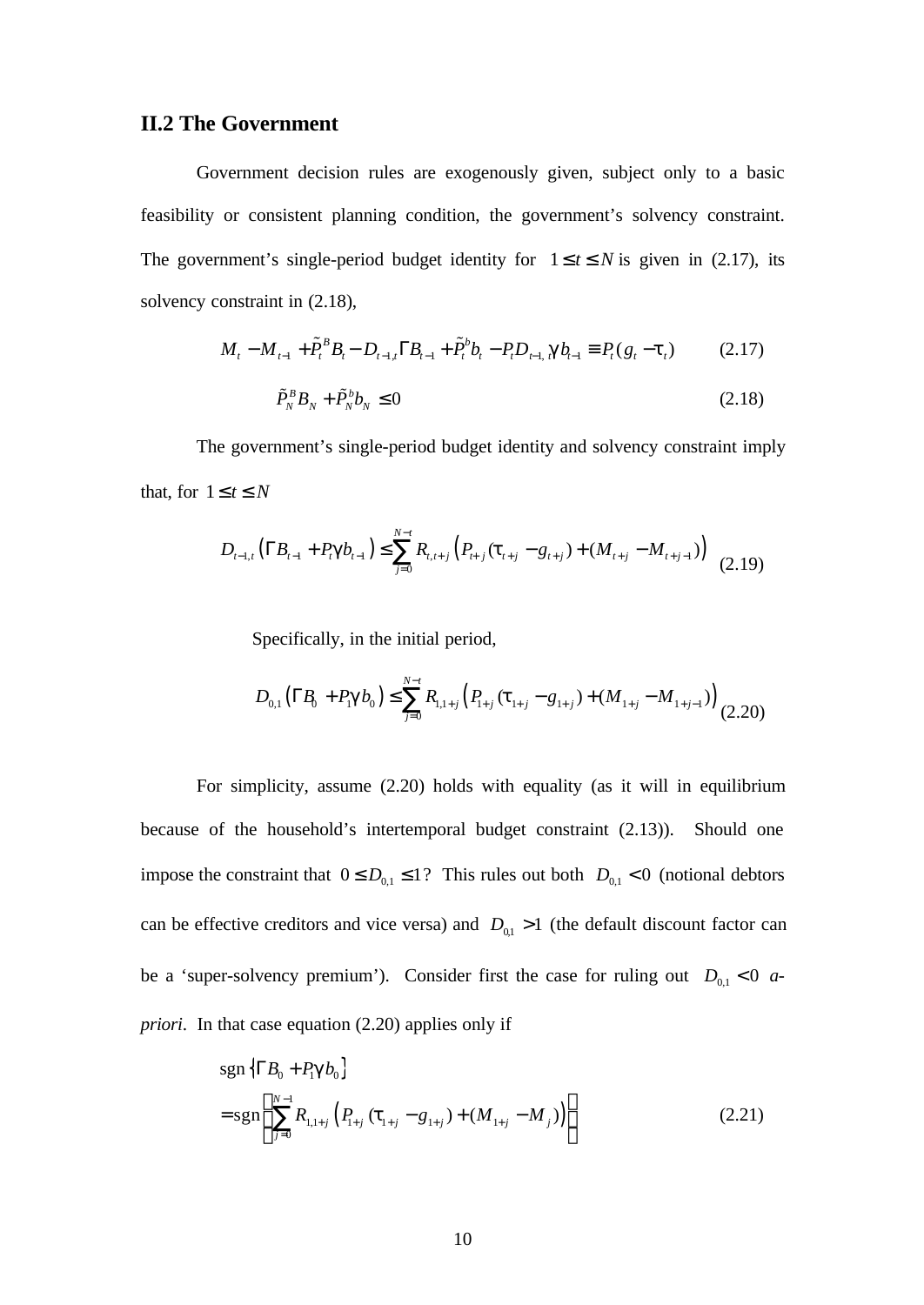Consider the case where (2.21) is violated. For instance, let the private sector hold a positive contractual stock of public debt in period *1*, although the government's present discounted value of future primary surpluses plus seigniorage is negative. If one did insist on imposing (2.21) and required  $D_{0,1} \ge 0$ , it would follow that there exists no feasible FFMP and therefore no equilibrium.

Against this, consider a government that is truly and credibly committed to the spending, tax and monetary issuance sequences on the RHS of (2.20), which incorporates the solvency constraint that there can be no positive debt outstanding at the end of period  $N$ ). If the RHS of  $(2.20)$  were to be negative, while the outstanding value of the contractual debt at the beginning of period *1* is positive, this government would have no option but to impose an immediate capital levy on the private sector in period *1*, large enough to create a stock of public sector credit (negative public debt) equal in value to the present discounted value of the excess of current and future public spending over taxes plus seigniorage. Thus a positive notional or contractual value of the public debt would have to be transformed or revalued, in period *1,* into a negative effective value of the public debt. A negative value of  $D_{0,1}$ , the initial government debt revaluation factor, would, on this interpretation, make perfect economic sense. It is the unavoidable implication of a natural minimal consistent planning requirement on the government's FFMP. I will adopt this second approach and admit negative values of  $D_{0,1}$ .

The constraint  $D_{0,1} \leq 1$  would imply that the public debt could trade at a *discount* on its notional or contractual value if the present value of future primary surpluses plus seigniorage falls short of its contractual value, but not at a *premium* if the opposite applies. If  $D_{0,1} > 1$  is ruled out, government bond-holders do not get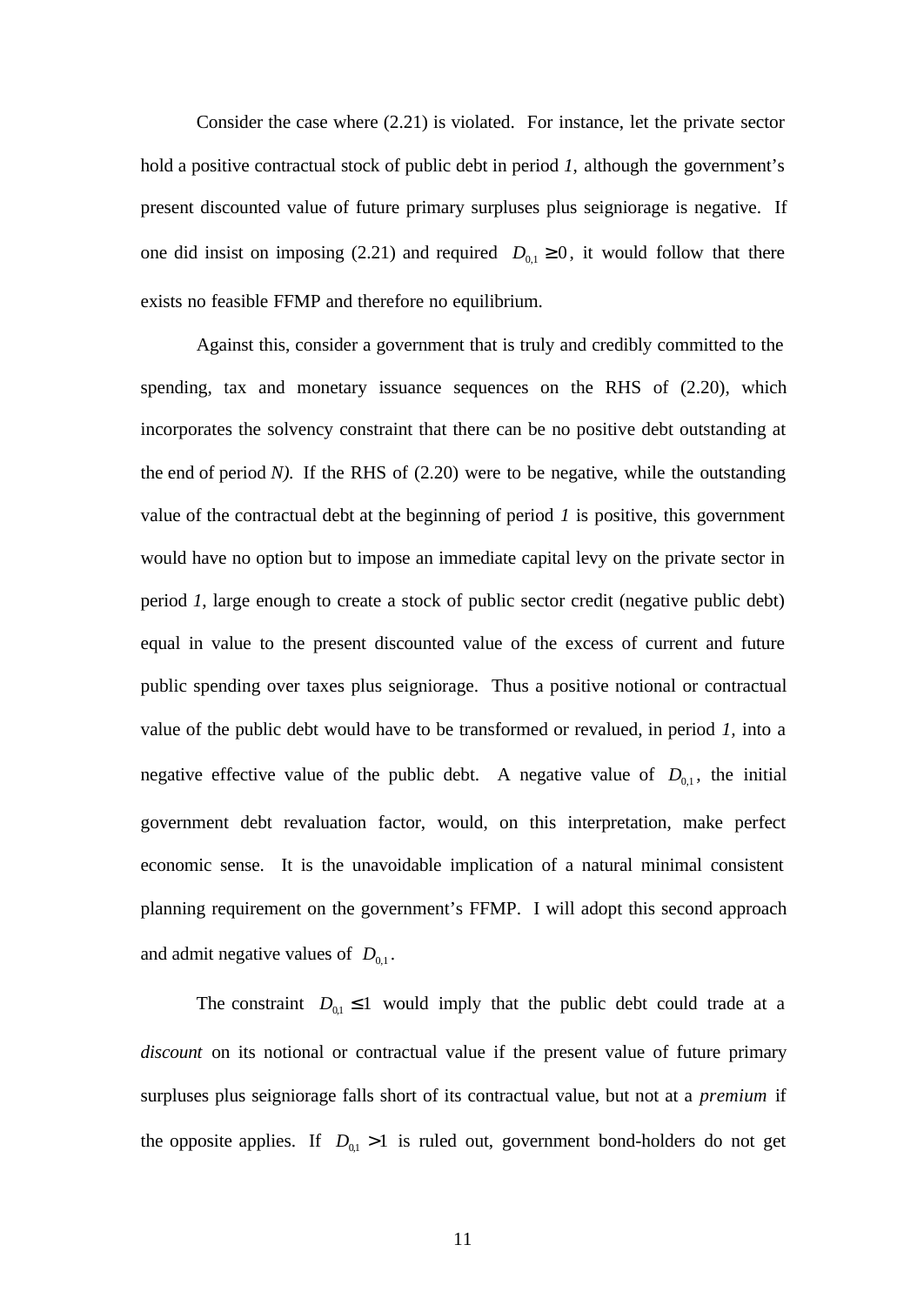more than the government is contractually obliged to pay them, if the present discounted value of future primary surpluses and seigniorage exceeds the default-free value of the public debt. This means that equation (2.20) should be replaced by (2.22).

$$
D_{0,1} = \min \left\{ \begin{array}{c} \sum_{j=0}^{N-1} R_{1,1+j} \left( P_{1+j} \left( t_{1+j} - g_{1+j} \right) + \left( M_{1+j} - M_{j} \right) \right) \\ 1, \quad \frac{N-1}{N} \left( P_{0} + P_{0} \right) \end{array} \right\} \tag{2.22}
$$

If one chose to impose (2.22), one would need a theory for determining how any surplus of the present discounted value of future primary surpluses and seigniorage over the contractual value of the outstanding stocks of public debt, is disbursed or disposed of. If one permits  $D_{0,1} > 1$ , then, if, say,  $\Gamma B_0 + P_1 \mathbf{g} b_0 > 0$ , any surplus resources over and above the contractual value of the outstanding debt are shared out equally among the initial holders of the contractual government debt. I will not restrict the magnitude or sign of  $D_{0,1}$ . A constraint similar to (2.21) will be relevant when the FTPL is considered below.

#### **The fiscal-financial-monetary programme**

I will consider two monetary 'regimes', an exogenous nominal money rule and an exogenous nominal interest rate rule.

The *exogenous nominal money rule* specifies an exogenous positive sequence for the nominal money stock,

$$
\left\{ M_t = \overline{M}_t > 0; 0 \le t \le N \right\}
$$
\n
$$
\left\{ \frac{\overline{M}_{t+1}}{\overline{M}_t} \ge \frac{1}{1+d} \right\}
$$
\n(2.23)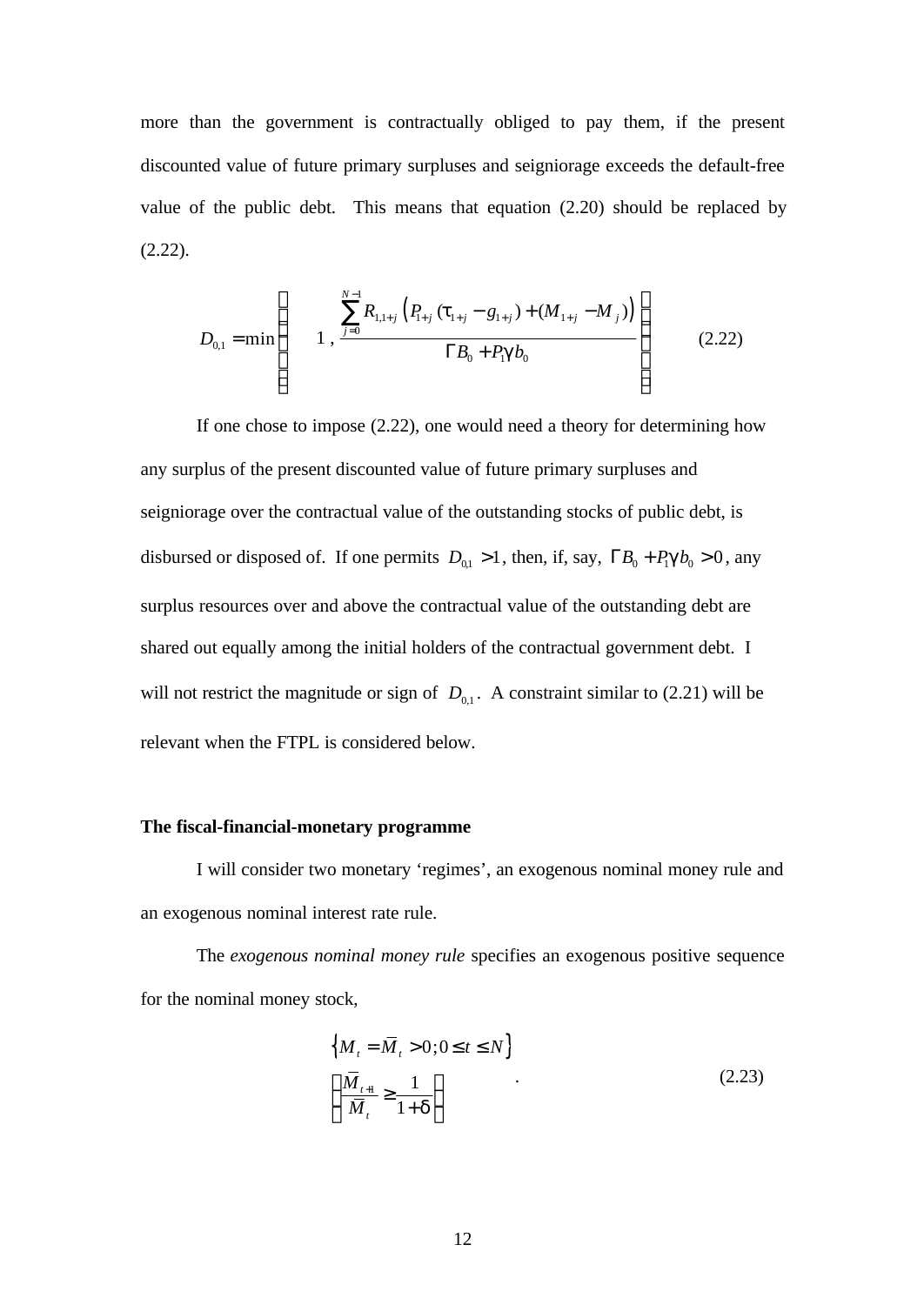The nominal money stock sequences considered are restricted to those supporting a non-negative nominal interest rate sequence. The second inequality in (2.23) ensures non-negative equilibrium nominal interest rates in our model. The nominal interest rate is endogenous under this rule.

The *exogenous nominal interest rate rule* specifies an exogenous non-negative sequence for the nominal interest rate,

$$
\left\{ i_{t-1,t} = \overline{i}_{t-1,t} \ge 0; 1 \le t \le N-1 \right\}
$$
\n(2.24)

The nominal money stock is endogenous under this exogenous nominal interest rate rule.

The real government spending sequence is exogenous and, for simplicity, constant.

$$
g_t = \overline{g}_t = \overline{g}
$$
  
 
$$
0 \le \overline{g} < y_t
$$
  
(2.25)

### **Ricardian fiscal-financial-monetary programmes**

There are two kinds of Ricardian FFMPs, those which require outstanding contractual debt obligations to be met exactly, that is, those that require the public debt revaluation factor to be identically equal to unity, and those that permit the public debt revaluation factor to be different from unity.

#### *Definition: A Ricardian FFMP with contract fulfilment*

*A Ricardian FFMP with contract fulfilment is a set of sequences for real public spending,*  $\{g_t, t = 1, ..., N\}$ , *net real taxes*  $\{t_t, t = 1, ..., N\}$  *and either a*  $sequence of nominal money stocks,  $\{M_t, t = 0, 1, ..., N\}$  or a sequence of nominal$ *interest rates,*  $\{i_{t,t+1}, t = 0,1,...,N\}$  which identically satisfies the government's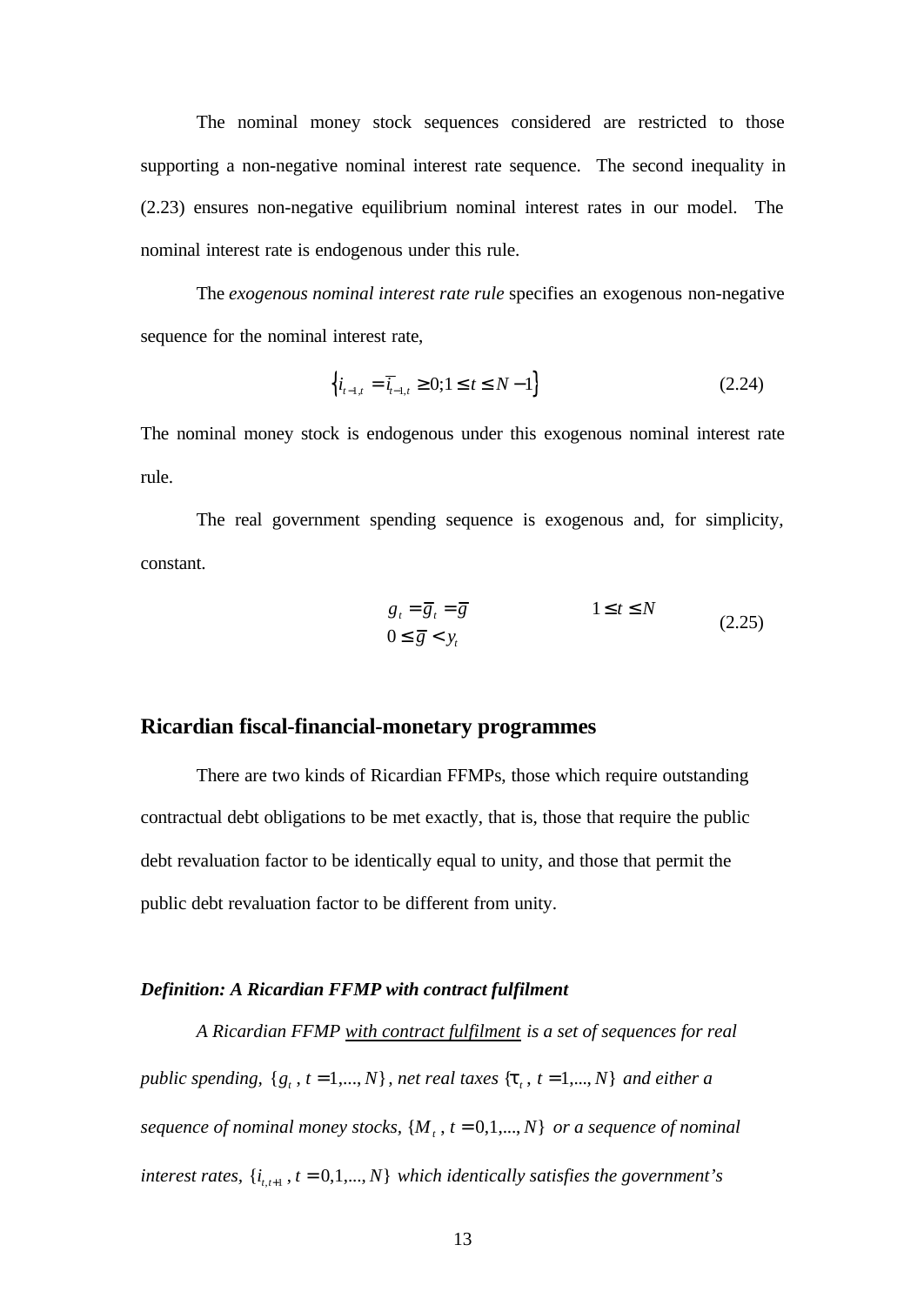*intertemporal budget constraint (2.20) and ensures that all outstanding contractual debt obligations are met exactly, that is,*  $D_{0,1} \equiv 1$ *.* 

Given the nominal money stock sequence or given the nominal interest rate sequence, and given the (constant) real public spending sequence, at least one element in the sequence of taxes must become endogenous. Since the model with its representative agent and lump-sum taxes exhibits debt neutrality or Ricardian equivalence, any rule for taxes that permits the government's intertemporal budget constraint (2.20) to be satisfied is appropriate (and equivalent) for our purposes.<sup>5</sup> For concreteness, I shall assume that taxes are set to achieve a zero nominal non-monetary debt from the end of period *1* on, that is,

$$
t_{1} = \overline{g} - \frac{M_{1} - M_{0}}{P_{1}} + D_{0,1} \left( \frac{\Gamma B_{0}}{P_{1}} + g b_{0} \right)
$$
  

$$
t_{t} = \overline{g} - \frac{M_{t} - M_{t-1}}{P_{t}}
$$
  $2 \le t \le N$  (2.26)

Equations (2.23), (2.25), (2.26) and  $D_{0,1} \equiv 1$  define our Ricardian FFMP with contract fulfilment and an exogenous nominal money rule. Equations (2.24), (2.25), (2.26) and  $D_{01} = 1$  define our Ricardian FFMP with contract fulfilment and an exogenous nominal interest rate rule.

Many other Ricardian FFMPs with contract fulfilment are possible, including programmes based on ad-hoc feedback rules or optimising rules for the government's instruments.

 $<sup>5</sup>$  Many other Ricardian rules exist. For instance, the net tax sequence could be</sup> exogenous and real public spending could adjust endogenously to satisfy the government's intertemporal budget constraint identically according to (2.26). The rule used in the paper simplifies the analysis.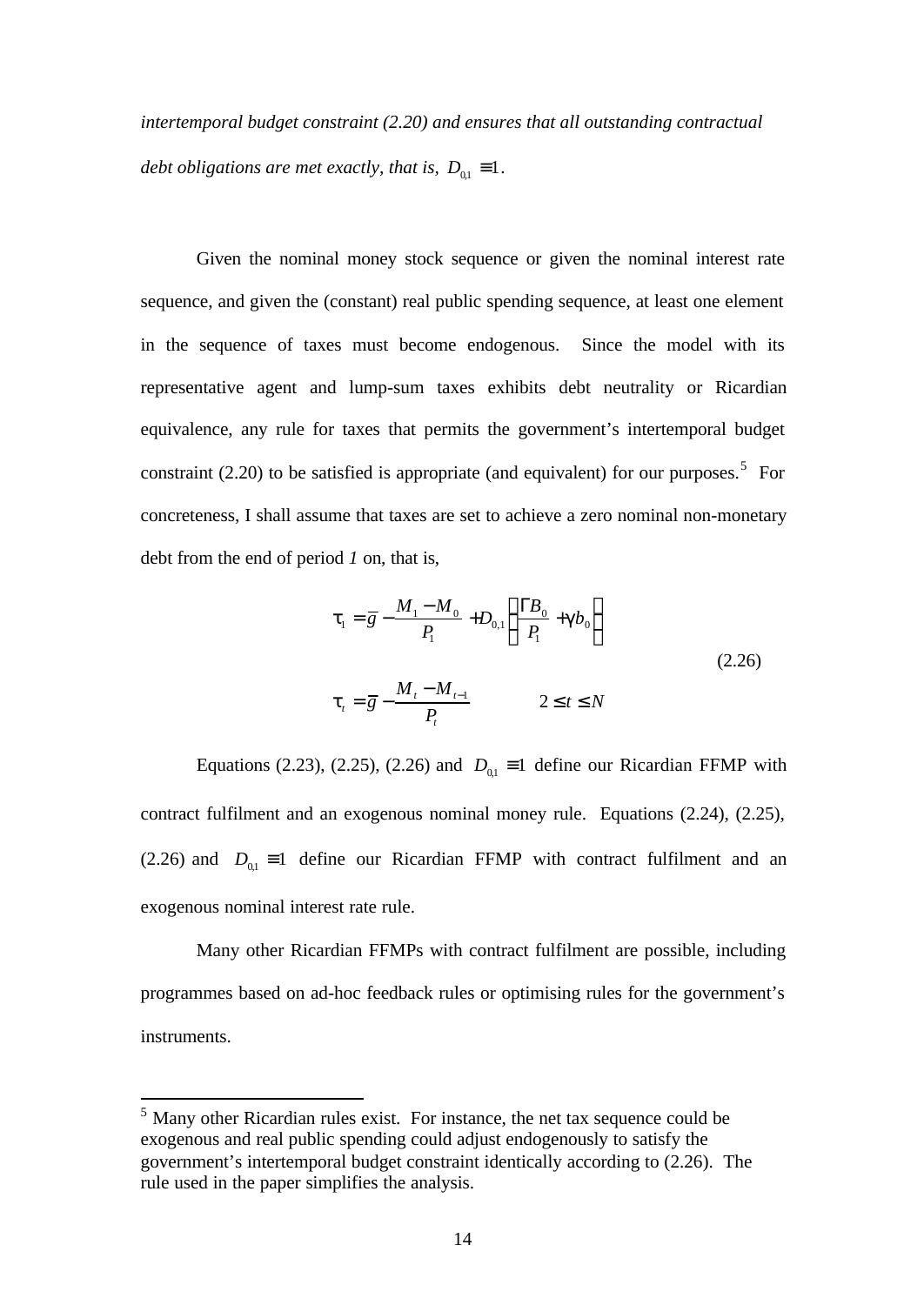Another Ricardian FFMP with contract fulfilment is the rule studied by Sargent and Wallace [1981] in their *Unpleasant Monetarist Arithmetic* paper. Translating it to the context of the model of this paper, the Unpleasant Monetarist Arithmetic rule specifies exogenous and constant sequences for real public spending and real taxes net of transfers.<sup>6</sup> There are two policy regimes. In regime 1, for  $1 \le t < t_1$ , the authorities fix the growth rate of the nominal money stock exogenously at  $\overline{m}$ . Government borrowing is the residual. There is only index-linked or real government debt ( $B_t \equiv 0$ ,  $1 \le t \le N$ ). Regime 2 starts when, at  $t = t_1 \ge 1$ , the government stabilises the real stock of public debt, that is, it borrows or lends just enough to keep the real stock of public debt constant until the one-but last period, *N-* $1<sup>7</sup>$  In the last period, *N*, the government cannot leave any positive debt.<sup>8</sup> In regime 2, the nominal money stock becomes endogenous and adjusts to satisfy the government's single-period budget identity and intertemporal budget constraint. Sargent and Wallace assume that the (endogenous) growth rate of the nominal money stock for  $t \geq t_1$  is constant. The Unpleasant Monetarist Arithmetic FFMP is summarised in  $(2.27)$ .

<sup>&</sup>lt;sup>6</sup> The Unpleasant Monetarist Arithmetic model has exogenous growth of the labour force. Real per capita spending and real per capita net taxes are held constant. 7 In the Sargent and Wallace model, the real *per capita* stock of public debt is

stabilised.

<sup>&</sup>lt;sup>8</sup> The Sargent Wallace model is a 2-period OLG model with an infinite number of generations. In that model, the stock of real per capita public debt is kept constant at its  $t = t_1$  value forever after.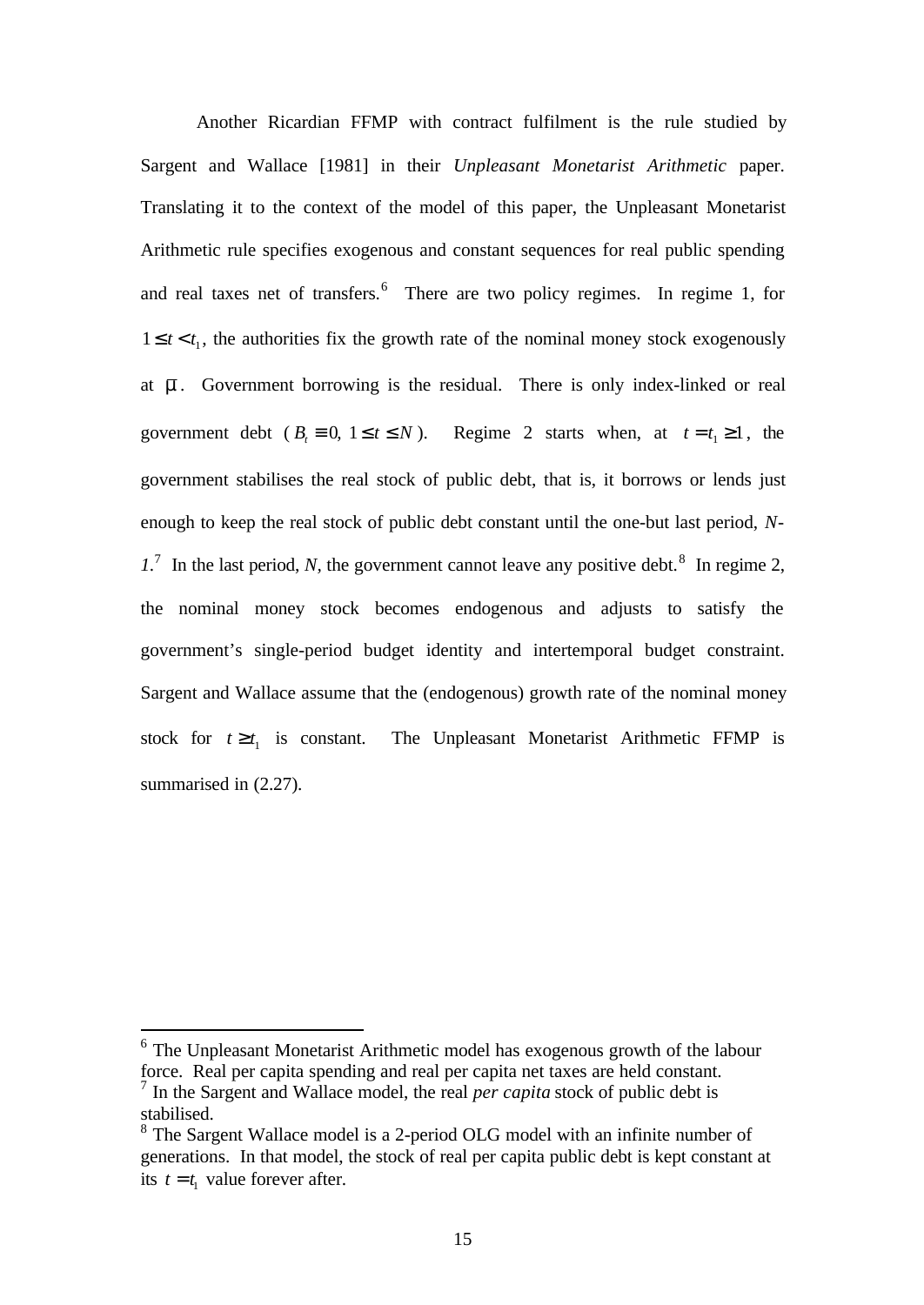$$
g_{t} = \overline{g}
$$
\n
$$
t_{t} = \overline{t}
$$
\n
$$
1 \leq t \leq N
$$
\n
$$
M_{t+1} = (1 + \overline{m})M_{t}
$$
\n
$$
0 \leq t \leq t_{1} - 1
$$
\n
$$
\frac{M_{t+1}}{M_{t}} = \frac{M_{t}}{M_{t-1}}
$$
\n
$$
t_{1} \leq t \leq N - 1
$$
\n
$$
B_{t} = 0
$$
\n
$$
0 \leq t \leq N
$$
\n
$$
t_{1} \leq t \leq N - 2
$$
\n
$$
(2.27)
$$

 $b_N \leq 0$ 

In the Unpleasant Monetarist Arithmetic model, the government meets its contractual debt obligations exactly,  $D_{01} = 1$ . The Sargent and Wallace FFMP therefore represents a Ricardian FFMP with contract fulfilment and, in regime 1, an exogenous nominal money stock phase, followed by, in regime 2, an endogenous nominal money stock. It is *not* an example of the FTPL fallacy at work.

#### *Definition: A Ricardian FFMP without contract fulfilment*

*A Ricardian FFMP without contract fulfilment is an overdetermined FFMP which identically satisfies the government's intertemporal budget constraint (2.20), but for which outstanding contractual debt obligations do not have to be met exactly.*  $D_{0,1}$  *is therefore determined endogenously by the requirement that the government's intertemporal budget constraint be satisfied identically.*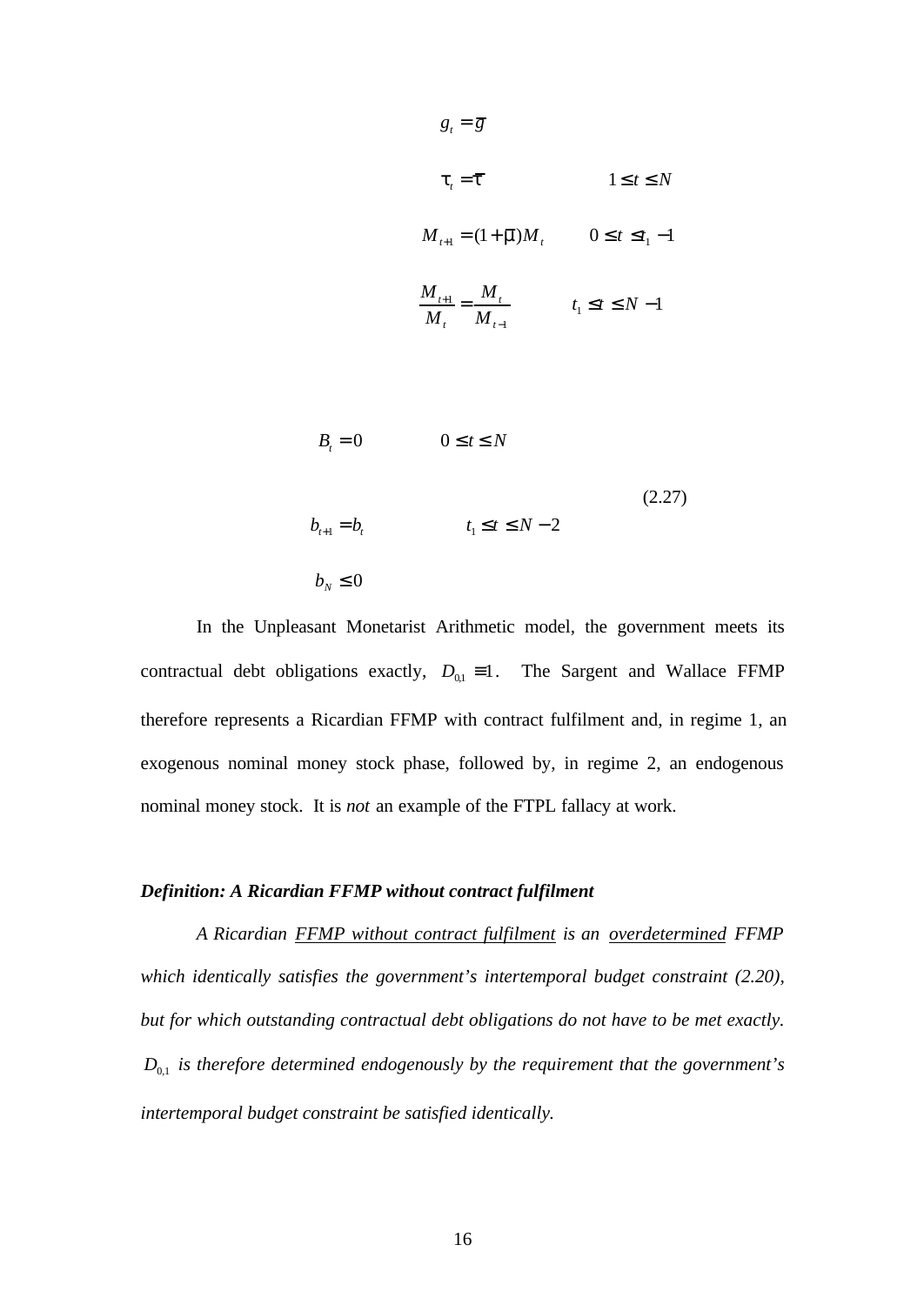There are many Ricardian FFMPs without contract fulfilment. I will use a very simple rule for spending, net taxes and seigniorage proposed by Woodford [1995] and also used by Cochrane [1999a].

Woodford proposes the following tax rule:

$$
\boldsymbol{t}_{t} = \overline{s}_{t} - \frac{M_{t} - M_{t-1}}{P_{t}} \qquad \qquad 1 \leq t \leq N \qquad (2.28)
$$

where  $\{\overline{s}_t\}$ ,  $1 \le t \le N$  is an exogenously given real sequence of taxes plus seigniorage.

Equations (2.23), (2.25), and (2.28) define our Ricardian FFMP without contract fulfilment and an exogenous nominal money rule.  $D_{0,1}$  is endogenous. Equations (2.24), (2.25), and (2.28) define our Ricardian FFMP without contract fulfilment and an exogenous nominal interest rate rule. Again  $D_{0,1}$  is endogenous.

It is clear from equation (2.28) that an exogenous nominal money stock sequence is consistent with the Ricardian fiscal rule without contract fulfilment. With  $\{\overline{g}_t, 1 \le t \le N\}$  and  $\{\overline{s}_t, 1 \le t \le N\}$  given, the sequence of lump-sum taxes  ${t, 1 \le t \le N}$  can adjust passively to accommodate any exogenous nominal money stock sequence  $\{\overline{M}_t, 0 \le t \le N\}$ .

#### **Non-Ricardian fiscal-financial-monetary programmes**

#### *Definition: A Non-Ricardian FFMP*

*A Non-Ricardian FFMP is an overdetermined FFMP which satisfies the government's intertemporal budget constraint (2.20) in equilibrium only, but for which outstanding contractual debt obligations must be met exactly, that is,*  $D_{01} \equiv 1$ *.*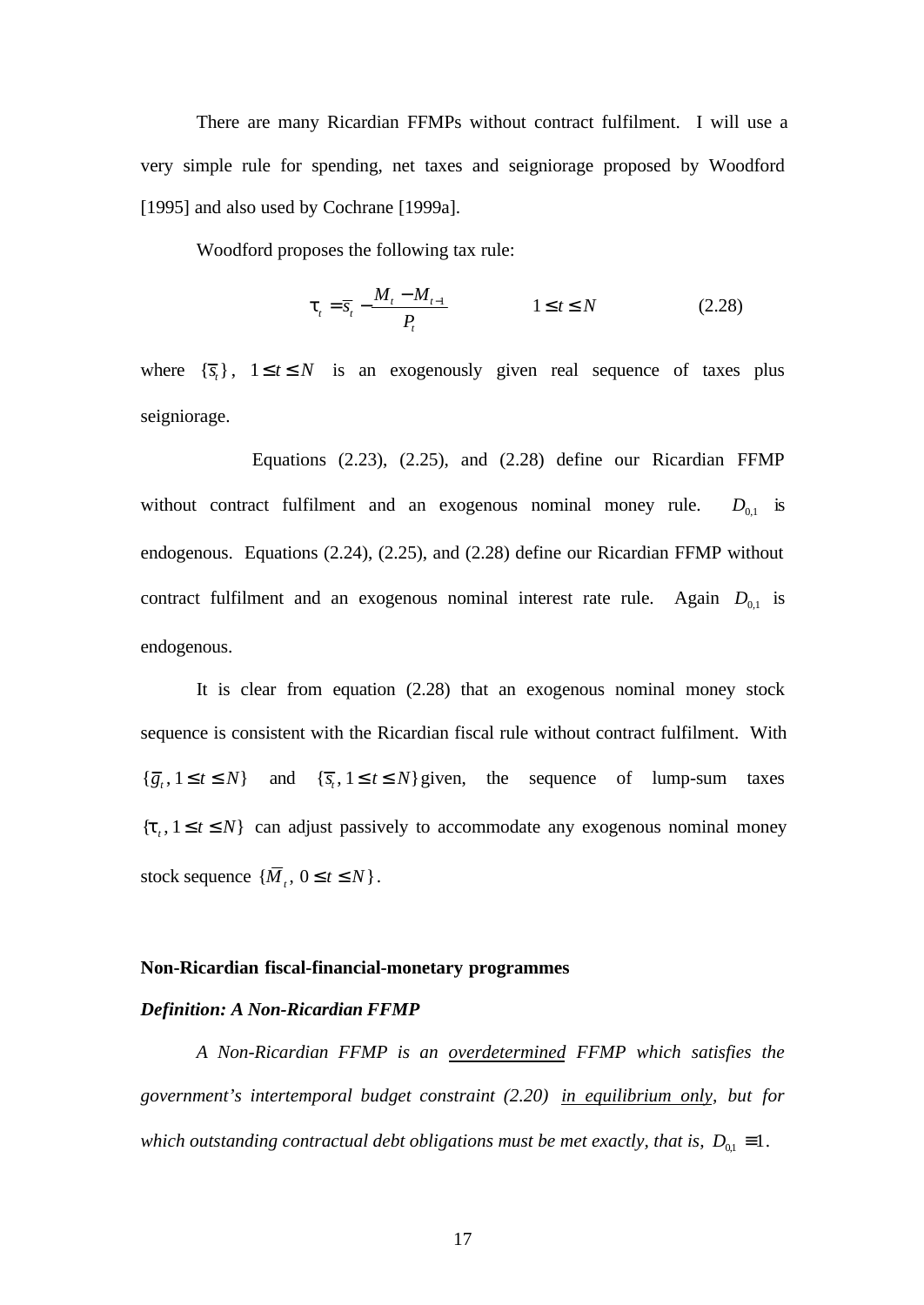A *non-Ricardian FFMP with an exogenous nominal money rule* will be defined by an exogenous sequence of real public spending,  $g_t$ , an exogenous sequence of real net taxes plus real seigniorage,  $\overline{s_t}$ , and an exogenous strictly positive sequence of nominal money stocks, that is, by equations (2.23), (2.25), (2.28), and  $D_{0,1} \equiv 1$ .

A *non-Ricardian FFMP with an exogenous nominal interest rate rule* will be defined by an exogenous sequence of real public spending,  $g_t$ , an exogenous sequence of real net taxes plus seigniorage,  $\overline{s_i}$  and an exogenous non-negative sequence of nominal interest rates, that is, by equations (2.24), (2.25), (2.28) and  $D_{01} = 1$ .

### **II.3 Market Clearing**

The goods market clears each period, that is,

$$
y_t = c_t + g_t \qquad \qquad 1 \le t \le N \tag{2.29}
$$

For simplicity, I assume in what follows that the real fundamentals are constant, that is,

$$
y_t = \overline{y}
$$
  

$$
g_t = \overline{g}
$$
  

$$
1 \le t \le N
$$

Only non-negative equilibrium price sequences are permissible.

### **II.4 Equilibrium under the Ricardian FFMP with Contract Fulfilment and an Exogenous Nominal Money Rule**

The equilibrium is characterised by equation (2.23) and (2.30) to (2.36). Note that  $D_{01} \equiv 1$ , since contract fulfilment is imposed.

$$
c_t = c = \overline{y} - \overline{g} \qquad 1 \le t \le N \tag{2.30}
$$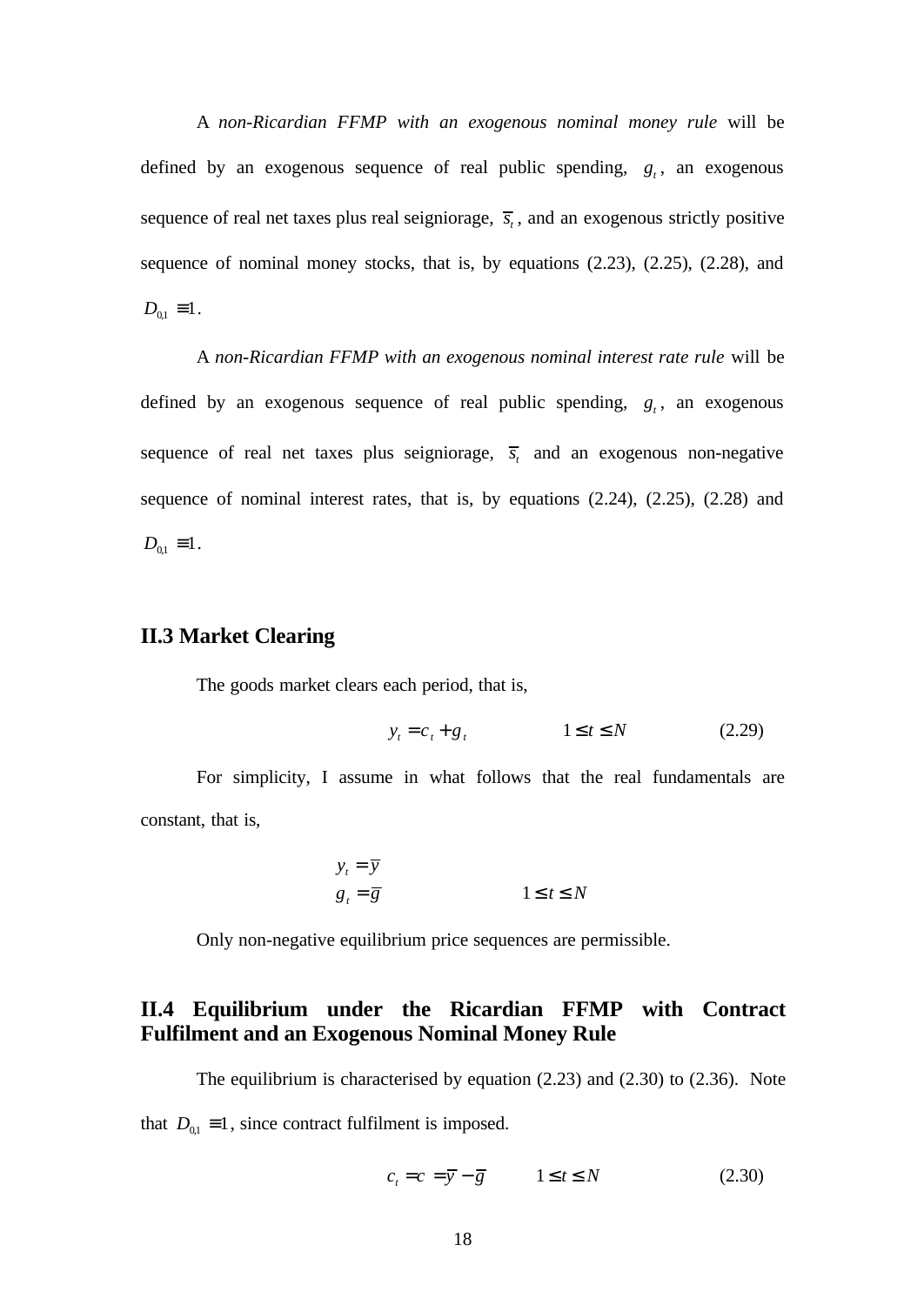$$
r_{t,t+1} = d \qquad \qquad 1 \le t \le N-1 \qquad (2.31)
$$

$$
1 + i_{t,t+1} = (1 + d) \frac{P_{t+1}}{P_t} \qquad 1 \le t \le N - 1 \qquad (2.32)
$$

$$
\frac{M_t}{P_t} = (\overline{y} - \overline{g}) \left[ \frac{f(1+d)\frac{P_{t+1}}{P_t}}{(1+d)\frac{P_{t+1}}{P_t} - 1} \right]^{\frac{1}{h}}
$$
\n $1 \le t \le N - 1$ \n(2.33a)

$$
\frac{M_N}{P_N} = (\overline{y} - \overline{g}) \mathbf{f}^{\frac{1}{h}}
$$
\n(2.33b)

$$
\frac{\Gamma B_0}{P_1} + \mathbf{g} b_0 \equiv \sum_{j=0}^{N-1} \left( \frac{1}{1+\mathbf{d}} \right)^j \left[ \mathbf{t}_{1+j} + \left( \frac{M_{1+j} - M_j}{P_{1+j}} \right) - \overline{g} \right]
$$
(2.34)

$$
t_{1} = \overline{g} - \frac{M_{1} - M_{0}}{P_{1}} + \frac{\Gamma B_{0}}{P_{1}} + gb_{0}
$$
\n
$$
t_{t} = \overline{g} - \frac{M_{t} - M_{t-1}}{P_{t}} \qquad 1 < t \le N
$$
\n
$$
M_{0} = \overline{M}_{0} > 0
$$
\n
$$
B_{0} = \overline{B}_{0}
$$
\n
$$
b_{0} = \overline{b}_{0}
$$
\n(2.36)

This economy has multiple equilibria for the general price level sequence.<sup>9</sup> One equilibrium has an infinite price level (a zero price of money) in each period. A second has an infinite price level only in the last period, *N*. Since money is worthless in period *N,* the demand for money in period *N-1* takes the same form as the demand for money in the terminal period*,* given in equation (2.33b). One can work backwards from this to an initial value for price level and the real money stock. Indeed, for every

 $9<sup>9</sup>$  There are therefore also multiple equilibria for the real money stock sequence and, if non-zero contractual nominal debt is outstanding, for the real debt sequence.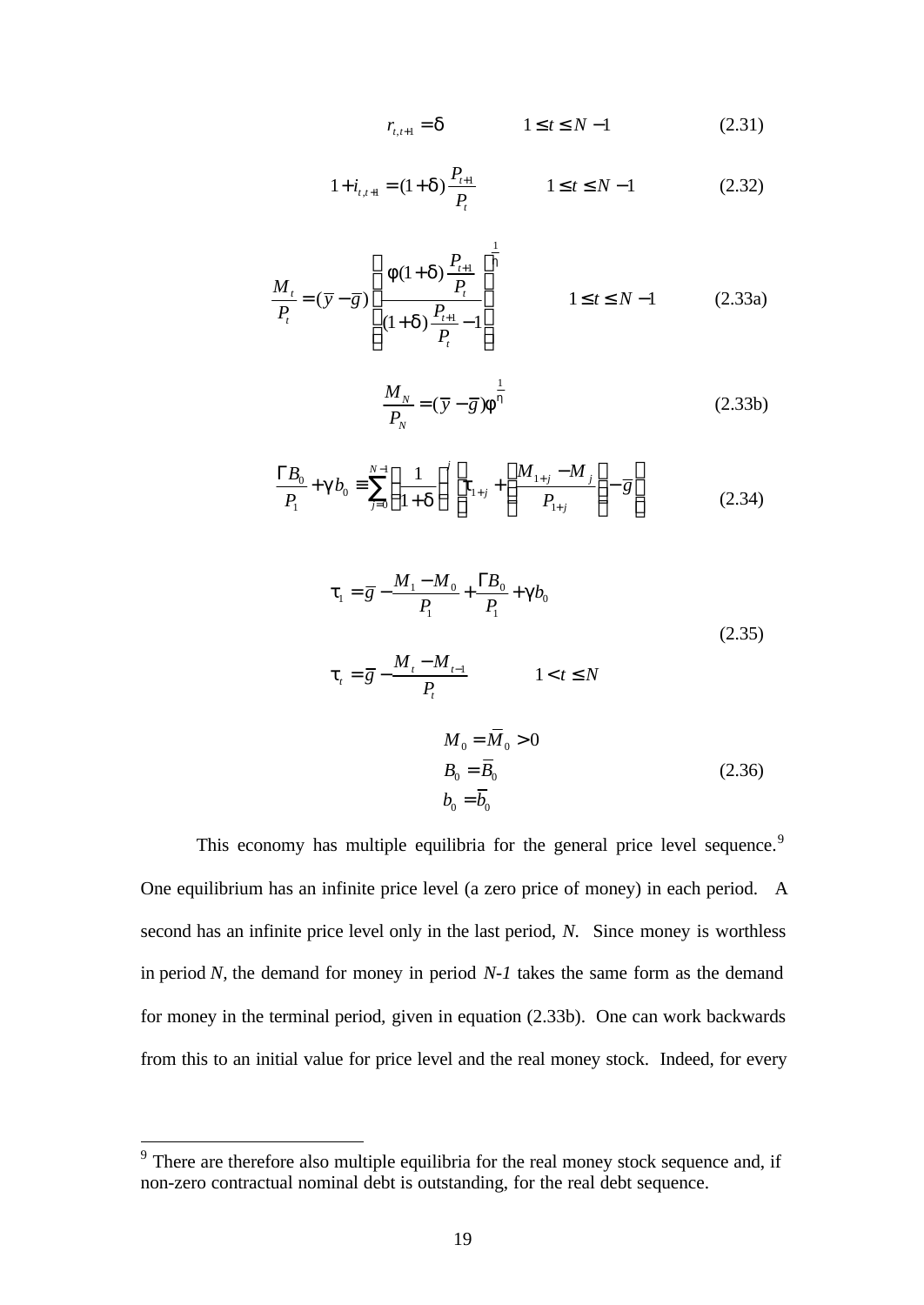period *t*,  $N \ge t > 1$ , there exists an equilibrium in which money is valueless for all periods *s*,  $N \ge s \ge t$ , but valued up to that time.<sup>10</sup>

There is also a unique equilibrium in which money has positive value in each period. The monetary equilibrium conditions (2.33a,b) provide *N* equations that uniquely determine the *N* (finite) equilibrium prices  $P_t$ ,  $t = 1, ..., N$ . Equation (2.33b) determines  $P_N$  as a function of the nominal stock of money in the last period,  $\overline{M}_N$ . The remaining *N-1* monetary equilibrium conditions given by (2.33a) determine  $P_{N-1}$ down to  $P<sub>1</sub>$ , given the solution for the price level in period  $N$  and the exogenous values of the nominal money stocks in periods *1* to *N-1*. The tax rule given in (2.35) then determines the *N* values of the lump-sum tax sequence. Given that tax rule, the government's solvency constraint holds identically.

Another way of putting this is that the government's solvency constraint (and the assumed exogeneity of the real public spending sequence and the nominal money stock sequence) forces the tax sequence to become endogenous, if all contractual debt obligations are to be met exactly.

The equilibrium real and nominal interest rate sequences and the equilibrium consumption sequence are always uniquely determined.

Under this Ricardian FFMP with contract fulfilment and an exogenous nominal money rule, money is *conditionally neutral* (see Buiter [1998]). Holding constant the initial stock of nominal non-monetary debt,  $B_0$ , equal proportional changes in the sequence of nominal money stocks (including the initial nominal stock

 $10$  I am indebted to Chris Sims for pointing out, in private correspondence, the existence of more than one equilibrium in which money is valueless in some period(s). He asserted that this only was the case in the absence of nominal bonds. This is incorrect. Any change in the real value of the nominal stock of bonds associated with a change in the general price level will, because of our assumption of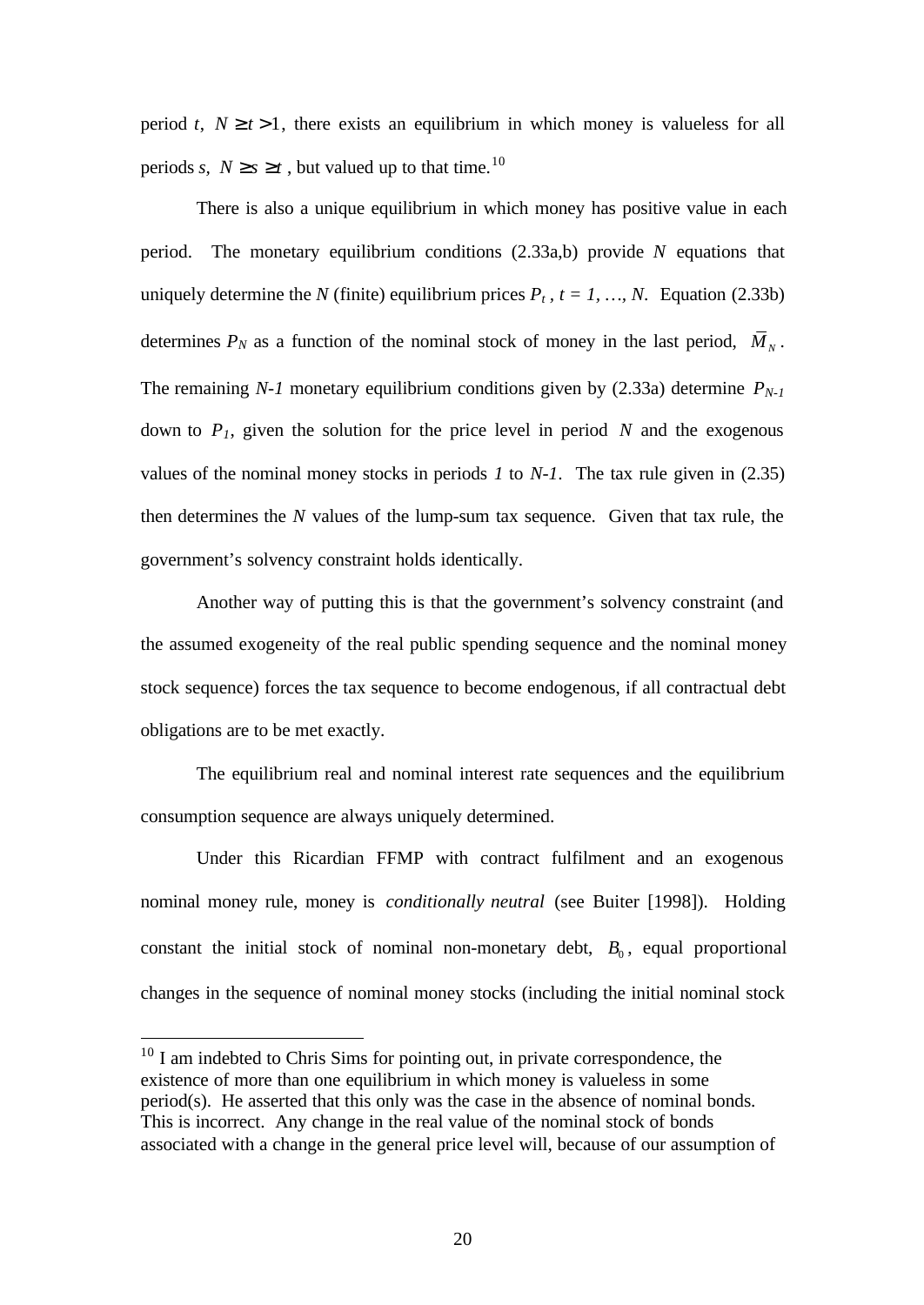of money),  $\{\overline{M}_t\}$ ,  $0 \le t \le N$ , and in the sequences of all endogenous nominal prices  $\{P_t, P_t^B, P_t^b\}$ ,  $1 \le t \le N$  leave the real equilibrium unchanged. If the initial stock of non-monetary nominal debt is non-zero, the sequence of (endogenous) real lump-sum taxes will change (according to (2.35)), because the real value of the initial stock of nominal non-monetary government debt,  $\frac{D_0}{D_0}$ 1 *B P* , changes when the initial price level changes.

Under the Ricardian FFMP with contract fulfilment and an exogenous nominal money rule, money and the initial stock of nominal non-monetary debt are *jointly unconditionally neutral* (see Buiter [1998]). Equal proportional changes in the sequence of nominal money stocks (including the initial nominal stock of money),  ${\overline{M}}_t$ ,  $0 \le t \le N$ , in the initial stock of nominal non-monetary debt,  $B_0$ , and in the sequences of all endogenous nominal prices  $\{P_t, P_t^B, P_t^b\}$ ,  $1 \le t \le N$  leave the real equilibrium unchanged. The (endogenous) sequence of real lump-sum taxes will not need to change (again according to (2.35)).

I summarise this as Proposition 1.

#### **Proposition 1.**

l

*Under the Ricardian FFMP with contract fulfilment and an exogenous nominal money rule, money is neutral in equilibria in which money has value in each period.*

a Ricardian FFMP with contract fulfilment, be offset by a matching change in real lump-sum taxes, according to (2.35).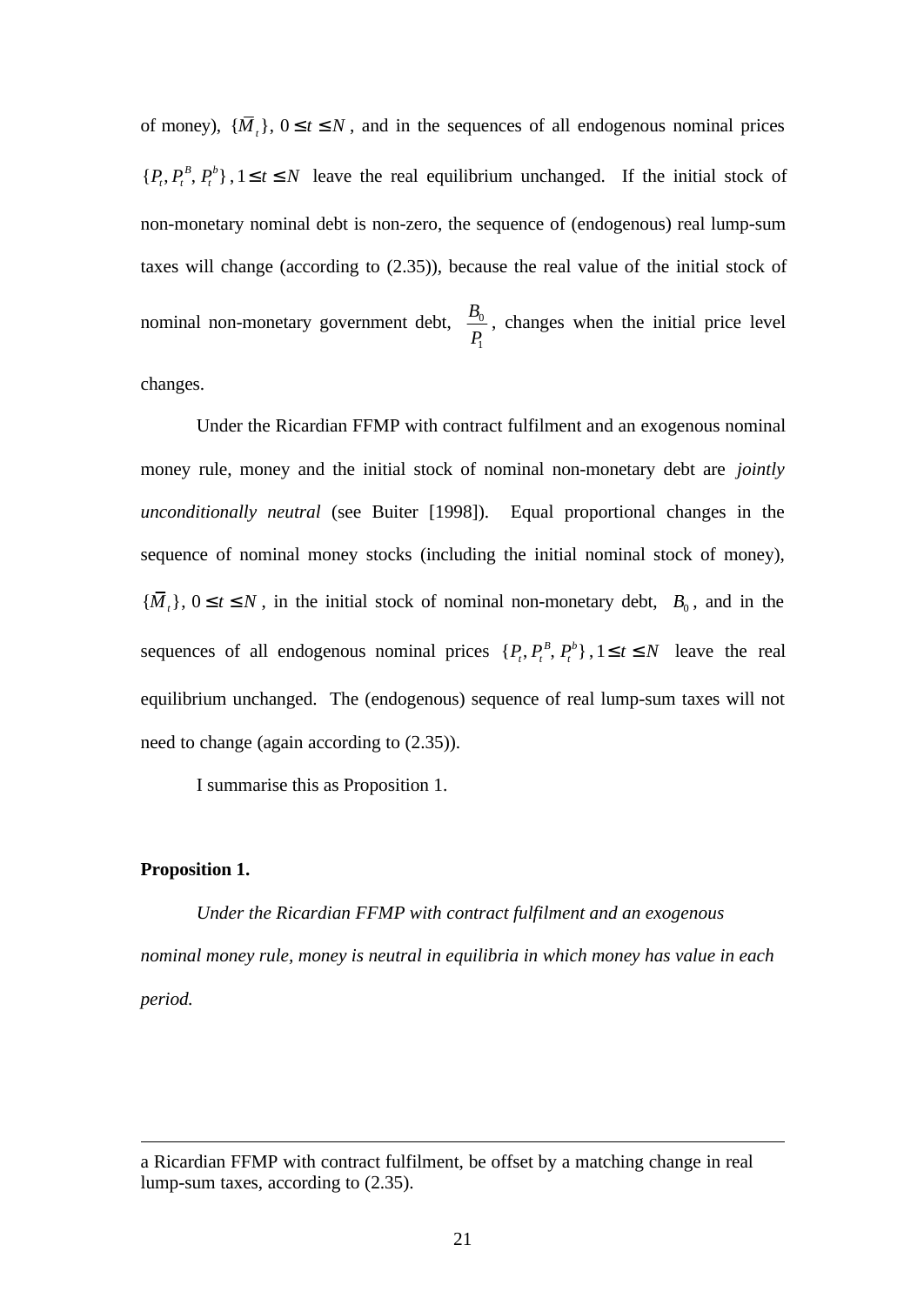### **II.5 Equilibrium under the Ricardian FFMP with Contract Fulfilment and an Exogenous Nominal Interest Rate Rule**

With an exogenous non-negative nominal interest rate sequence (and endogenous nominal money stocks), the equilibrium under a Ricardian FFMP with contract fulfilment is characterised by equations (2.24), and (2.30), to (2.36). It is helpful to rewrite the two monetary equilibrium conditions as follows:

$$
\frac{M_t}{P_t} = (\overline{y} - \overline{g}) \left[ \frac{f(1 + \overline{i}_{t,t+1})}{\overline{i}_{t,t+1}} \right]^{\frac{1}{h}}
$$
\n
$$
1 \le t \le N - 1
$$
\n(2.37a)

$$
\frac{M_N}{P_N} = (\overline{y} - \overline{g}) \mathbf{f}^{\frac{1}{h}}
$$
\n(2.37b)

The monetary equilibrium conditions (2.37a,b) provide *N* equations that uniquely determine the *N* equilibrium real money stocks,  $M_f/P_t$ ,  $t = 1, ..., N$ . The endogenous equilibrium nominal money stock sequence  $\{M_t\}$ , 1 **£** t **£** N and the equilibrium price sequence  ${P_t}$ , 1  $\mathbf{f}$   $\mathbf{f}$   $\mathbf{f}$   $\mathbf{f}$   $\mathbf{f}$  are indeterminate. The tax rule given in (2.35) then determines the *N* values of the lump-sum tax sequence. If the initial stock of nominal non-monetary debt, *B0*, is non-zero, the first term in the equilibrium real tax sequence,  $t_1$ , which depends on  $\frac{D_0}{D_1}$ 1 *B P* , is also indeterminate. However, it continues

to be the case that, given that tax rule in (2.35), the government's intertemporal budget constraint holds identically. Whatever the general price level turns happens to be, the period *1* lump-sum tax will assume the value required to satisfy the first equation in (2.35). The equilibrium real interest rate sequence, the equilibrium inflation rate sequence and the equilibrium consumption sequence are also uniquely determined.

Price level indeterminacy under a Ricardian nominal interest rate rule is a familiar result. It is not paradoxical or surprising, let alone anomalous. In a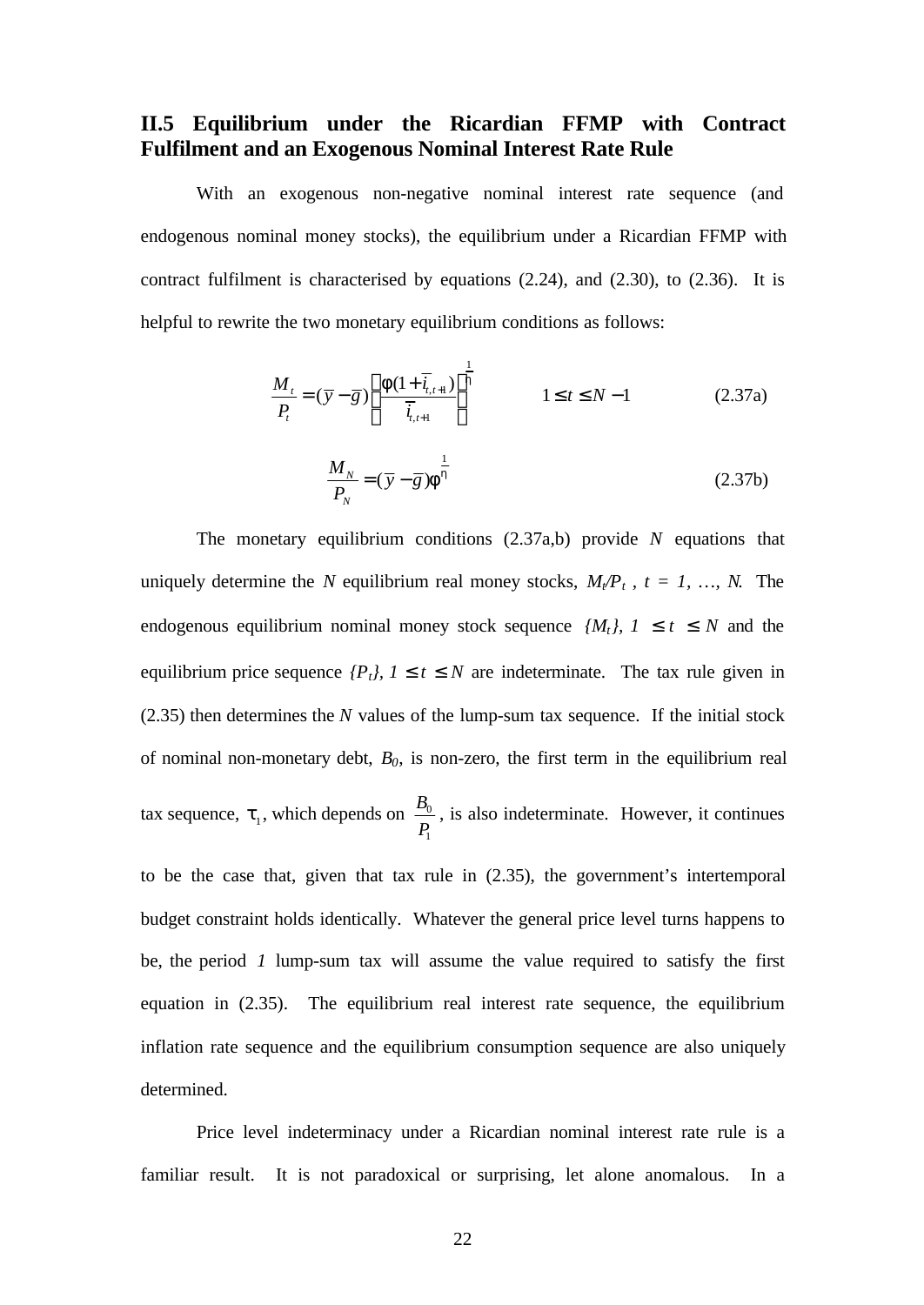frictionless economy, with flexible (that is, non-predetermined), market-clearing nominal prices, an exogenous nominal interest rate sequence does not provide a nominal anchor for the system. The reason is that, despite its name, the short *nominal* interest rate is a *real* variable, the real pecuniary opportunity cost of holding money balances.

I summarise this as Proposition 2.

#### **Proposition 2.**

*Under the Ricardian FFMP with contract fulfilment and an exogenous nominal interest rate rule, all nominal equilibrium values are indeterminate.*

Price level indeterminacy under a Ricardian FFMP with contract fulfilment and with an exogenous nominal interest rate rule is a feature of the class of flexible price level, general equilibrium models considered in this paper rather than a problem for monetary policy in the real world. More policy-relevant models would view the price level (and/or the money wage) in any given period as predetermined. With such 'Keynesian' money wage or price rigidities, nominal indeterminacy is eliminated under a Ricardian FFMP with contract fulfilment and an exogenous nominal interest rate rule (see Buiter [1999]).

### **II.6 Equilibrium under the Ricardian FFMP without Contract Fulfilment and an Exogenous Nominal Money Rule**

Define the *effective* real value of the initial net public debt,  $\tilde{L}_0$ , as follows:

$$
\tilde{L}_0 \equiv D_{0,1} \left( \frac{\Gamma \overline{B}_0}{P_1} + \mathbf{g} \overline{b}_0 \right) \tag{2.38}
$$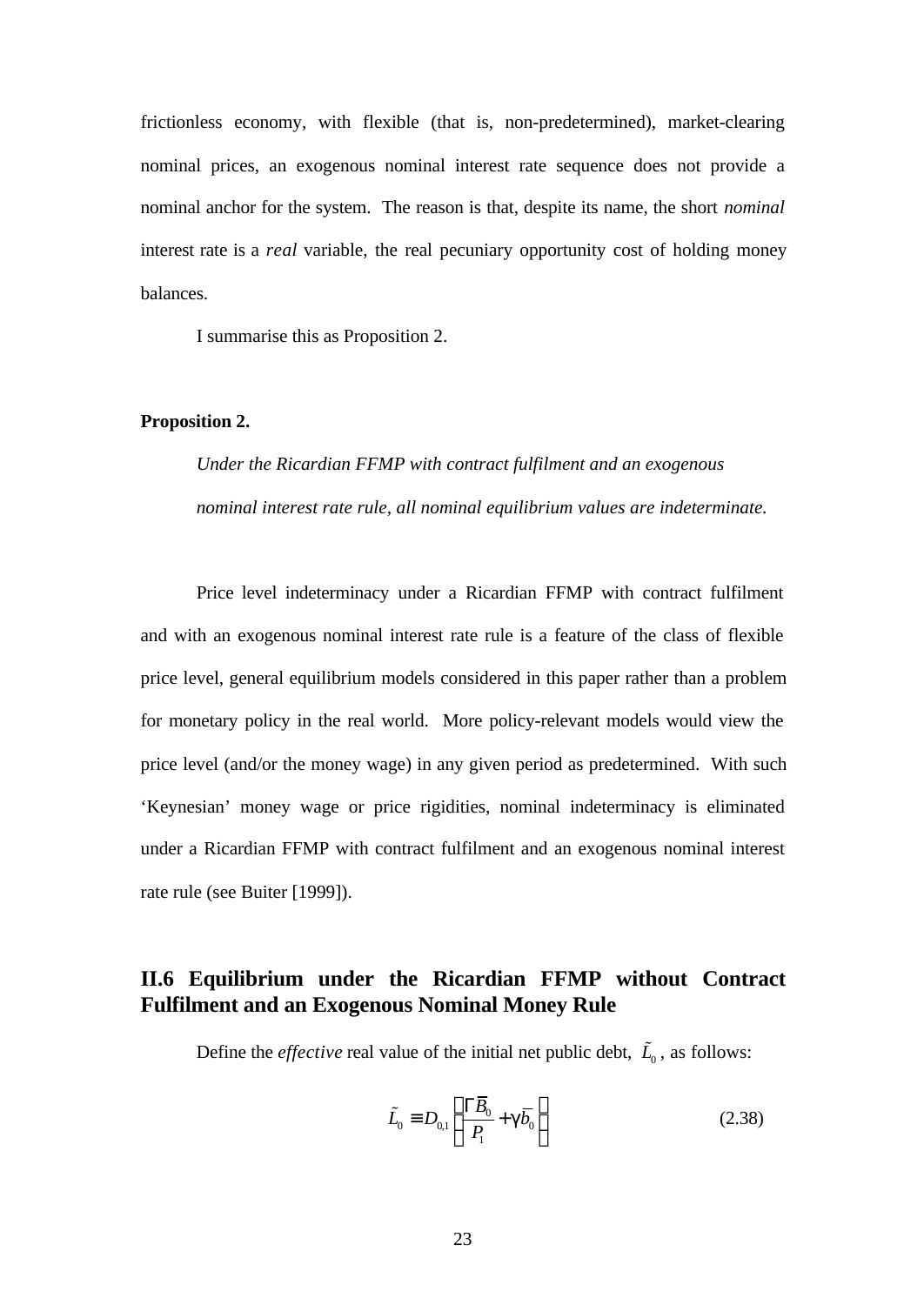Let  $L_0 = \frac{1B_0}{R} + gb_0$ 1  $L_0 \equiv \frac{\Gamma B_0}{\Gamma} + g b_0$ *P*  $\equiv \frac{\Gamma B_0}{\Gamma} + \mathbf{g} b_0$  be the contractual or notional value of the government's

initial contractual debt obligations, so  $\tilde{L}_0 = D_{0,1} L_0$ . We now substitute the rule given by (2.28), that real tax revenue plus the real value of seigniorage is exogenously given, into the government's intertemporal budget constraint (2.20), but without imposing the constraint that all contractual debt obligations are met exactly. We can then represent the key equilibrium conditions determining  $D_{0,1}$  and the equilibrium price sequence by (2.39), and (2.33a,b).

$$
\tilde{L}_0 \equiv D_{0,1} L_0 \equiv D_{0,1} \left( \frac{\Gamma \overline{B}_0}{P_1} + g \overline{b}_0 \right) \equiv \sum_{j=0}^{N-1} \left( \frac{1}{1+d} \right)^j \left[ \overline{s}_{1+j} - \overline{g} \right]
$$
\n(2.39)

The remaining equilibrium conditions are given by (2.30), (2.31), (2.32) and (2.36).

For reasons of space I will concentrate exclusively on the unique equilibrium in which money has positive value in each period.

The right-hand side of (2.39) is exogenous. Everything on the left-hand-side of (2.39), except for  $P_I$  and  $D_{0,1}$ , is exogenous or predetermined. Assume again that the exogenous and strictly positive nominal money stock sequence satisfies  $1\frac{1}{2}$ 1 *t M t*  $\overline{M}_{i}$ <sup> $-1+\overline{d}$ </sup>  $\frac{+1}{-}$   $\geq$ + . The monetary equilibrium conditions (2.33a,b) still provide *N* equations that uniquely determine the *N* equilibrium prices  $P_t$ ,  $t = 1, ..., N$ .

Given the value of the initial price level, determined by the monetary equilibrium conditions and the exogenous nominal money stock sequence, the government's intertemporal budget constraint determines the government debt revaluation factor,  $D_{0,1}$ . Except for a set of parameter configurations of measure zero, this endogenous value of  $D_{0,1}$  will be different from *1*.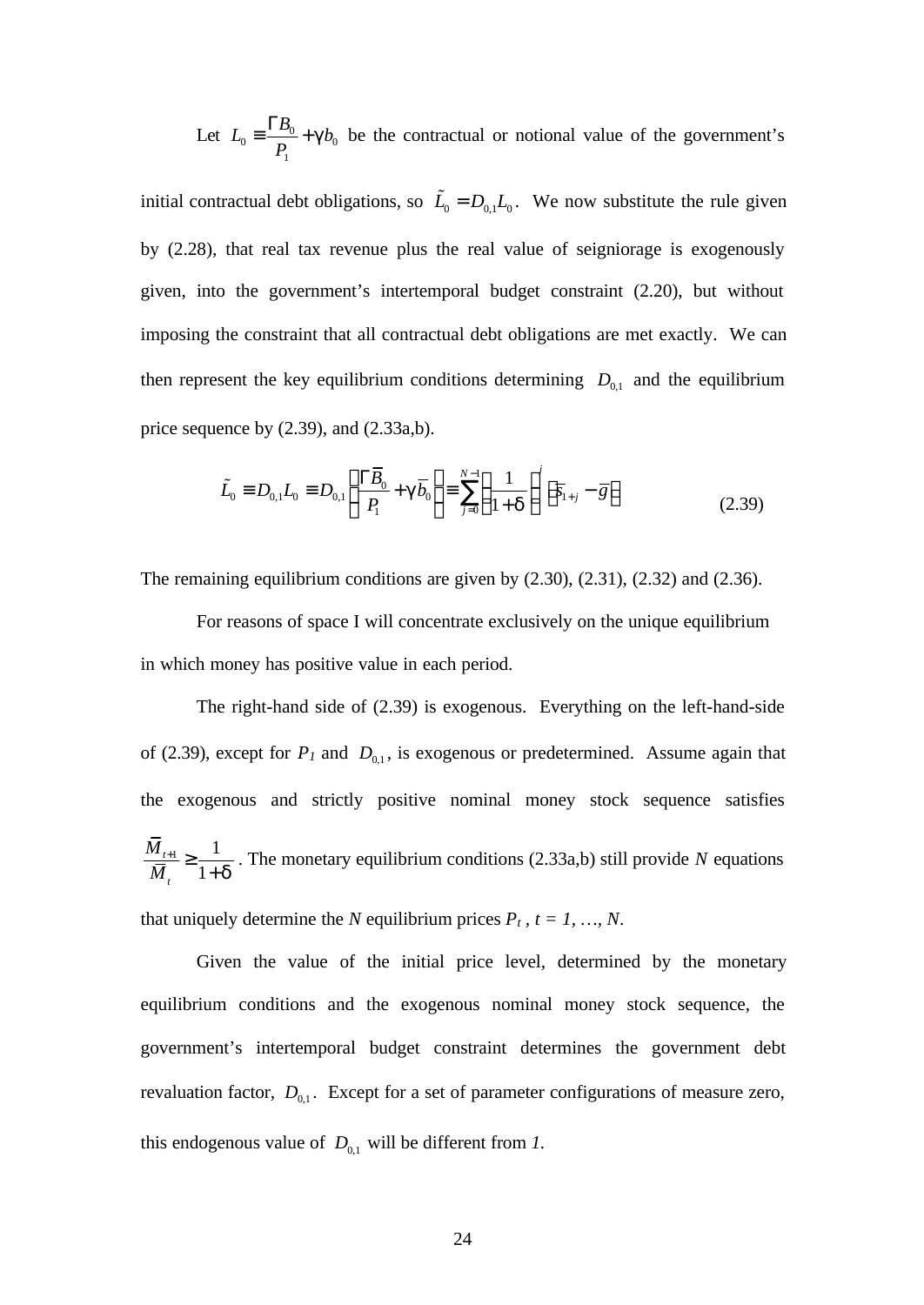For a Ricardian FFMP without contract fulfilment and with an exogenous nominal money rule to always support an equilibrium, it must be possible to turn positive (negative) contractual net debt into negative (positive) effective net debt  $(D_{0,1} < 0)$ , and to permit contractual debt not only to be effectively discounted  $(D_{0,1} < 1)$  but also to be effectively priced at a premium  $(D_{0,1} > 1)$ .

If one does not, on a-priori grounds, accept values of  $D_{0,1}$  that are greater than *1* or negative, one would have to conclude that no equilibrium exists under a Ricardian FFMP without contract fulfilment and with an exogenous nominal money rule, if equation (2.39) were to yield a value for  $D_{0,1}$  that was negative or greater than *1.* My interpretation of the government's intertemporal budget constraint as a consistency requirement imposed on all FFMPs permits values for  $D_{0,1}$  that are negative or greater than *1*. The critique of the FTPL does not depend on whether one excepts Ricardian equilibria with  $D_{0,1} < 0$  or  $D_{0,1} > 1$ .

The government's intertemporal budget constraint can therefore be viewed as an effective public debt pricing kernel, that is, an equation determining the effective real value of the net public debt or the public debt revaluation factor. The present discounted value of future primary surpluses and seigniorage equals ('determines', if the real seigniorage and real primary surplus sequences are taken as given) the effective real value of the initial net government debt. If the notional or contractual value of the initial debt differs from its effective value, the government solvency 'overwrites' the contractual value.

I summarise this discussion as Proposition 3.

#### **Proposition 3.**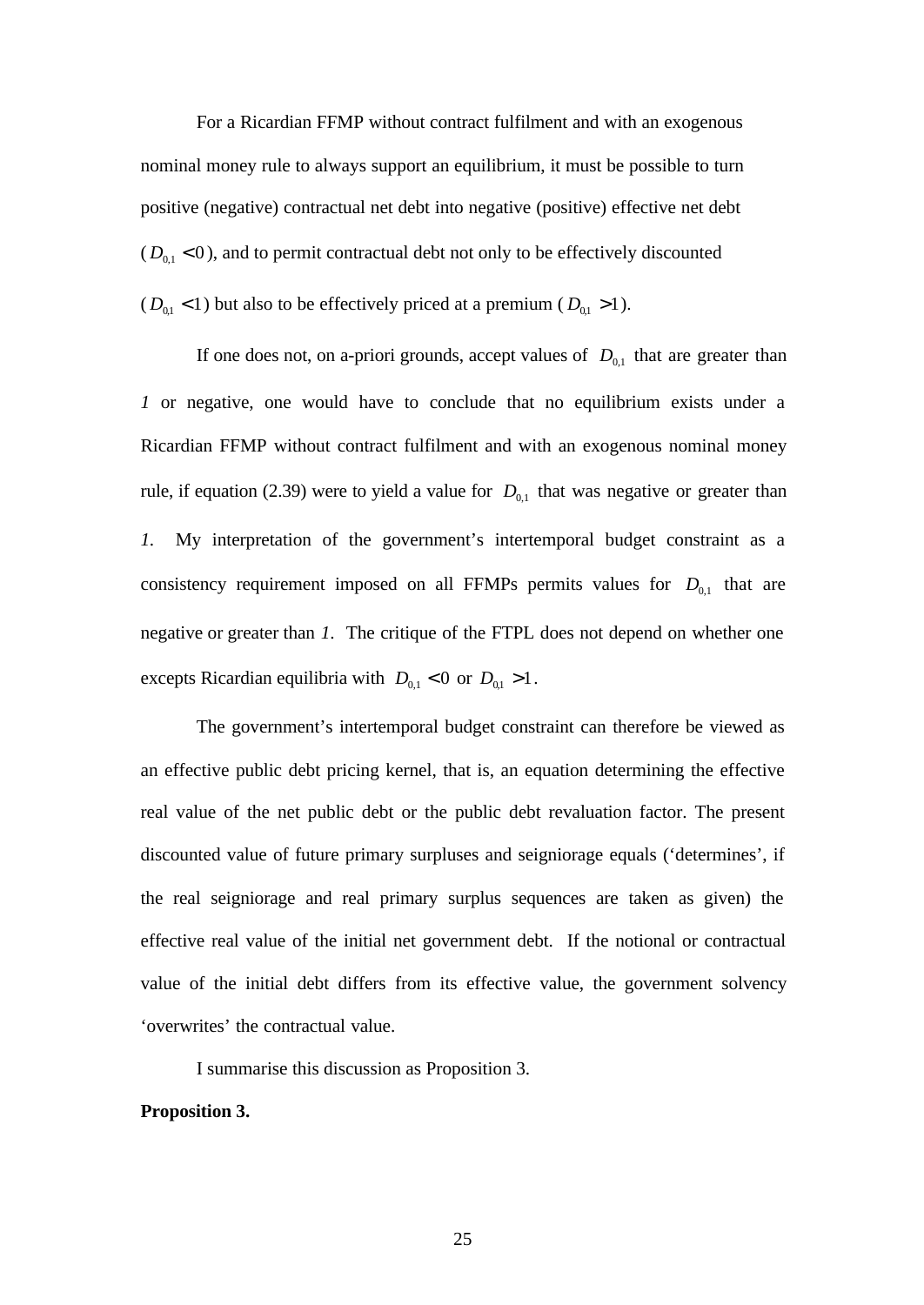*Under a Ricardian FFMP without contract fulfilment and with an exogenous nominal money rule, the government's intertemporal budget constraint and the overdetermined FFMP determine the effective real value of the net public debt. This will in general be different from the notional or contractual value of the government's outstanding debt obligations.*

The remaining properties of the equilibrium are familiar:

#### **Proposition 4.**

*Under the Ricardian FFMP without contract fulfilment and with an exogenous nominal money rule, money is neutral in equilibria in which it has value in each period.*

### **II.7 Equilibrium under the Ricardian FFMP without Contract Fulfilment and an Exogenous Nominal Interest Rate Rule**

As under the Ricardian FFMP with contract fulfilment and an exogenous nonnegative nominal interest rate rule (and endogenous nominal money stocks), the monetary equilibrium conditions (2.37a,b) determine the real money stock sequence under the Ricardian FFMP without contract fulfilment and with an exogenous nominal interest rate rule. The remaining equilibrium conditions are (2.28), (2.30), (2.31), (2.32), (2.36) and (2.39).

The government's intertemporal budget constraint (2.39), with its overdetermined FFMP, now determines the effective real value of the initial net public debt,  $\tilde{L}_0$ . The endogenous nominal money stock sequence and the price level sequence are indeterminate. Note that, if the initial stock of contractual nominal debt,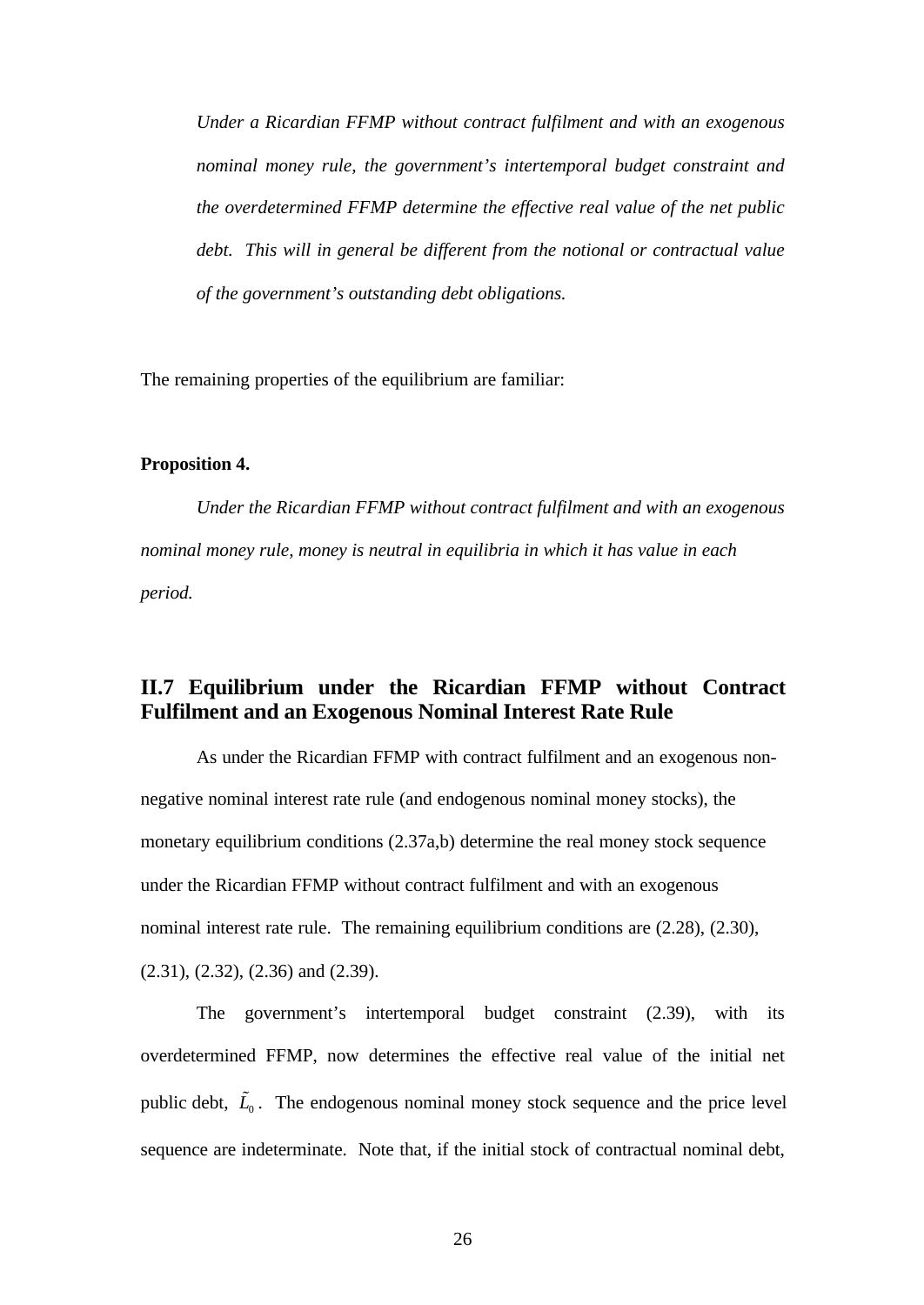$B_0$ , is non-zero, both the initial price level,  $P_1$ , and the government debt revaluation factor,  $D_{0,1}$  are indeterminate. The effective real value of the initial net public debt,  $\tilde{L}_0$ , however, is well-determined. All other real equilibrium values, including the inflation rate, are well-determined.

# **II.8 Equilibrium under the Non-Ricardian FFMP with an Exogenous Nominal Money Rule**

The equilibrium conditions are the same as for the Ricardian FFMP without contract fulfilment and with an exogenous nominal money rule, except for the imposition of the additional constraint that contractual government debt obligations are met exactly, that is,  $D_{01} \equiv 1$ . The equilibrium price sequence is determined by the government's intertemporal budget constraint with  $D_{0,1} = 1$ , reproduced below as (2.40), and the monetary equilibrium conditions, (2.33a,b) with the exogenous nominal money stock sequence imposed.

$$
\frac{\Gamma \overline{B}_0}{P_1} + \mathbf{g} \overline{b}_0 \equiv \sum_{j=0}^{N-1} \left( \frac{1}{1+\mathbf{d}} \right)^j \left[ \overline{s}_{1+j} - \overline{g} \right]
$$
(2.40)

The remaining equilibrium conditions are given by (2.28), (2.30), (2.31), (2.32) and (2.36).

Restricting consideration again to equilibria with a positive value for money in each period, it is clear that the system (2.40) and (2.33a,b) is overdetermined. The initial price level is determined twice, once from the monetary equilibrium conditions and once from the government's intertemporal budget constraint. Except through a fluke, these two values of the initial price level will not be the same. This should not be surprising. The equilibrium under the Ricardian FFMP with an exogenous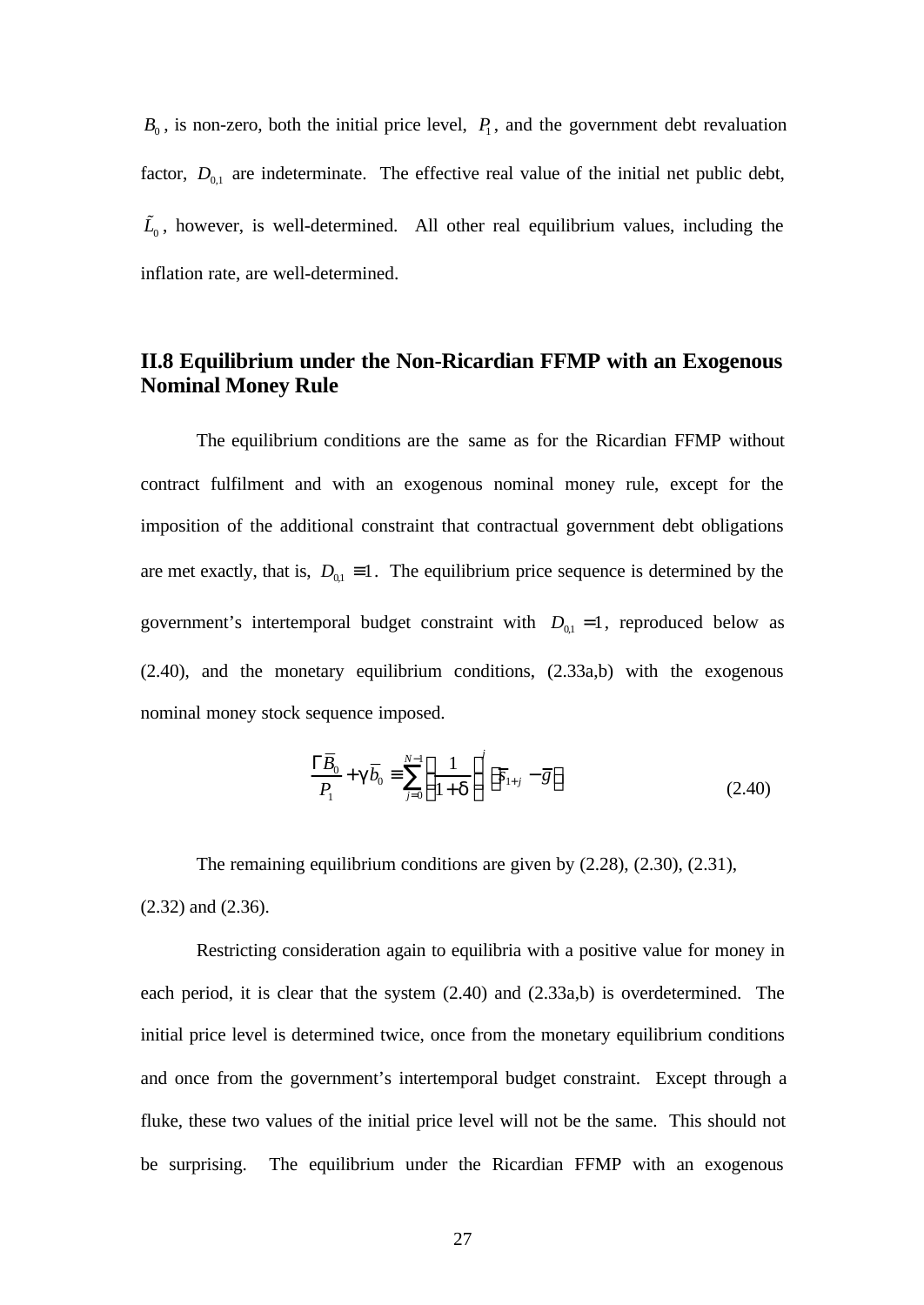nominal money rule (with or without contract fulfilment) was exactly determined. The non-Ricardian FFMP with an exogenous nominal money rule has a further restriction imposed on it.

#### **Proposition 5.**

*Under the non-Ricardian FFMP with an exogenous nominal money rule, the price level is overdetermined.*

# **II.9 Equilibrium Under the non-Ricardian FFMP with an Exogenous Nominal Interest Rate Rule: could this be the FTPL?**

Under a non-Ricardian FFMP with an exogenous nominal interest rate rule, the equilibrium conditions are the same as under the Ricardian FFMP without contract fulfilment and with an exogenous nominal interest rate rule, except for the addition of the constraint  $D_{0,1} \equiv 0$ . Outstanding contractual debt obligations have to be met exactly, despite the overdetermined FFMP.

It may seem that the price level indeterminacy characteristic of the Ricardian FFMPs with a fixed nominal interest rate rule can now be resolved. The monetary equilibrium conditions (2.33a,b) determined the equilibrium real money balances for each period. The government's intertemporal budget constraint (2.40) (which has  $D_{0,1} \equiv 1$  imposed) determines the initial price level,  $P_1$ , and equation (2.41) permits all subsequent price levels to be determined.

$$
1 + \overline{i}_{t,t+1} = (1 + d) \frac{P_{t+1}}{P_t} \qquad 1 \le t \le N - 1 \qquad (2.41)
$$

The FTPL, with its overdetermined non-Ricardian FFMP, lets the initial price level do the work done by the government debt revaluation factor in the overdetermined Ricardian FFMP. The general price level revalues the outstanding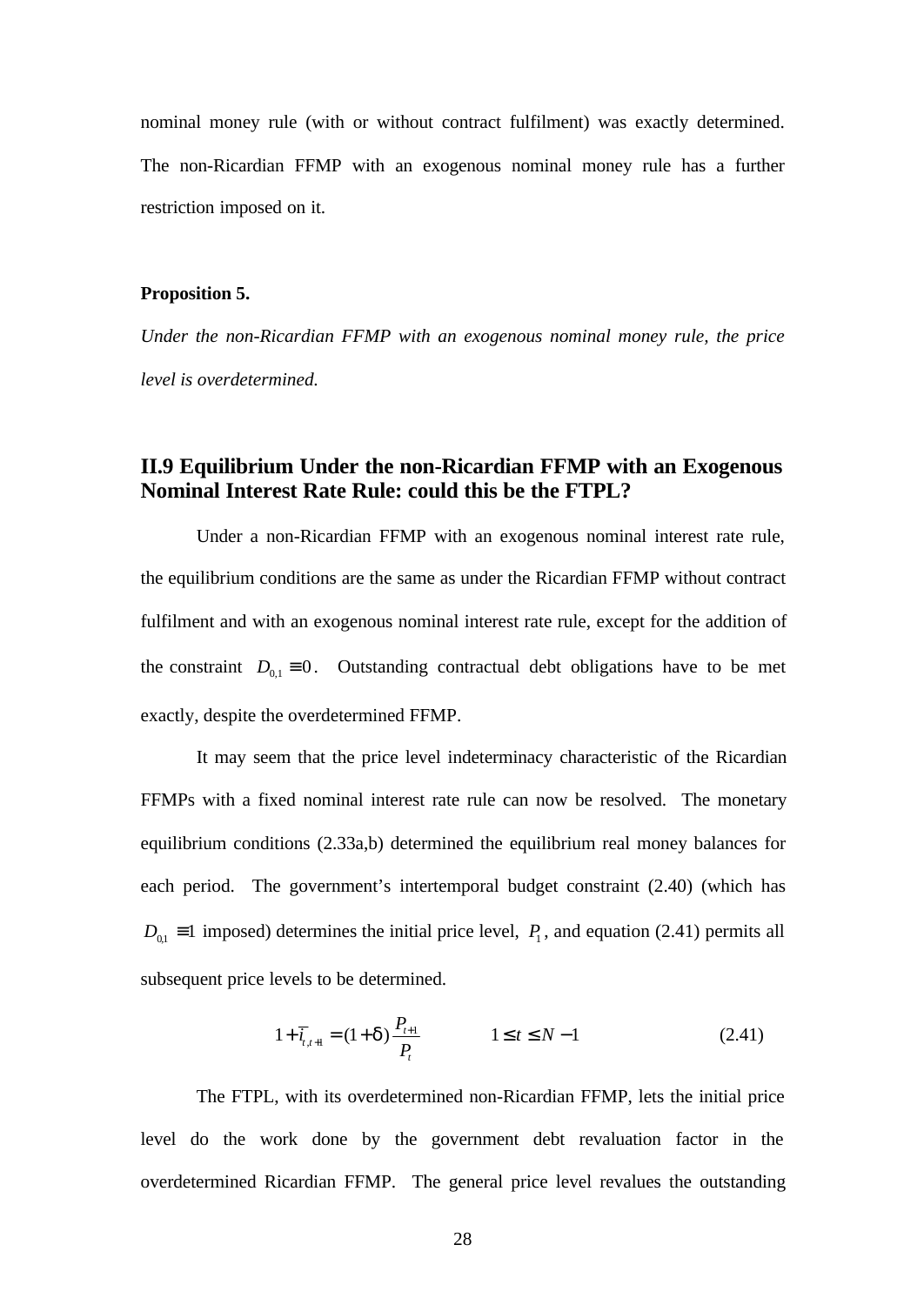stock of contractual nominal government debt to make it consistent with the overdetermined real spending, tax and seigniorage sequences. The effective real value of the initial public debt adjusts to satisfy the government's intertemporal budget constraint in equilibrium, *and* remains equal to the notional or contractual real value of the initial public debt. Could this be the FTPL?

Three questions arise. First, when is this fiscal theory of the price level mathematically consistent, within the confines of the specific model of this paper? Second, what else does the FTPL imply, and do these other implications make sense? Third, how robust is the FPTL?

# **III Implications of the Fiscal Theory of the Price Level: contradictions and anomalies III.1 An arbitrarily restricted domain of existence**

Unlike the government debt revaluation factor,  $D_{0,1}$ , the general price level, *P*1 , cannot be negative. A necessary condition for the government's intertemporal budget constraint under the non-Ricardian FFMP to support an equilibrium is therefore that condition  $(3.1)$  be satisfied. Note that  $(3.1)$  is similar to condition (2.21), which ensures a non-negative value of the public debt revaluation factor. It is the same as (2.21) if all government debt is nominally denominated.

$$
\operatorname{sgn}\left\{\overline{B}_{0}\right\} = \operatorname{sgn}\left\{\sum_{j=0}^{N-1} \left(\frac{1}{1+d}\right)^{j} \left[\overline{s}_{1+j} - \overline{g}\right] - g\overline{b}_{0}\right\} \tag{3.1}
$$

Condition (3.1) says that the initial stock of non-monetary nominal public debt must be positive (negative) if the excess of the present discounted value of future real primary government surpluses plus future real seigniorage revenues over the value of the initial stock of index-linked government debt is positive (negative).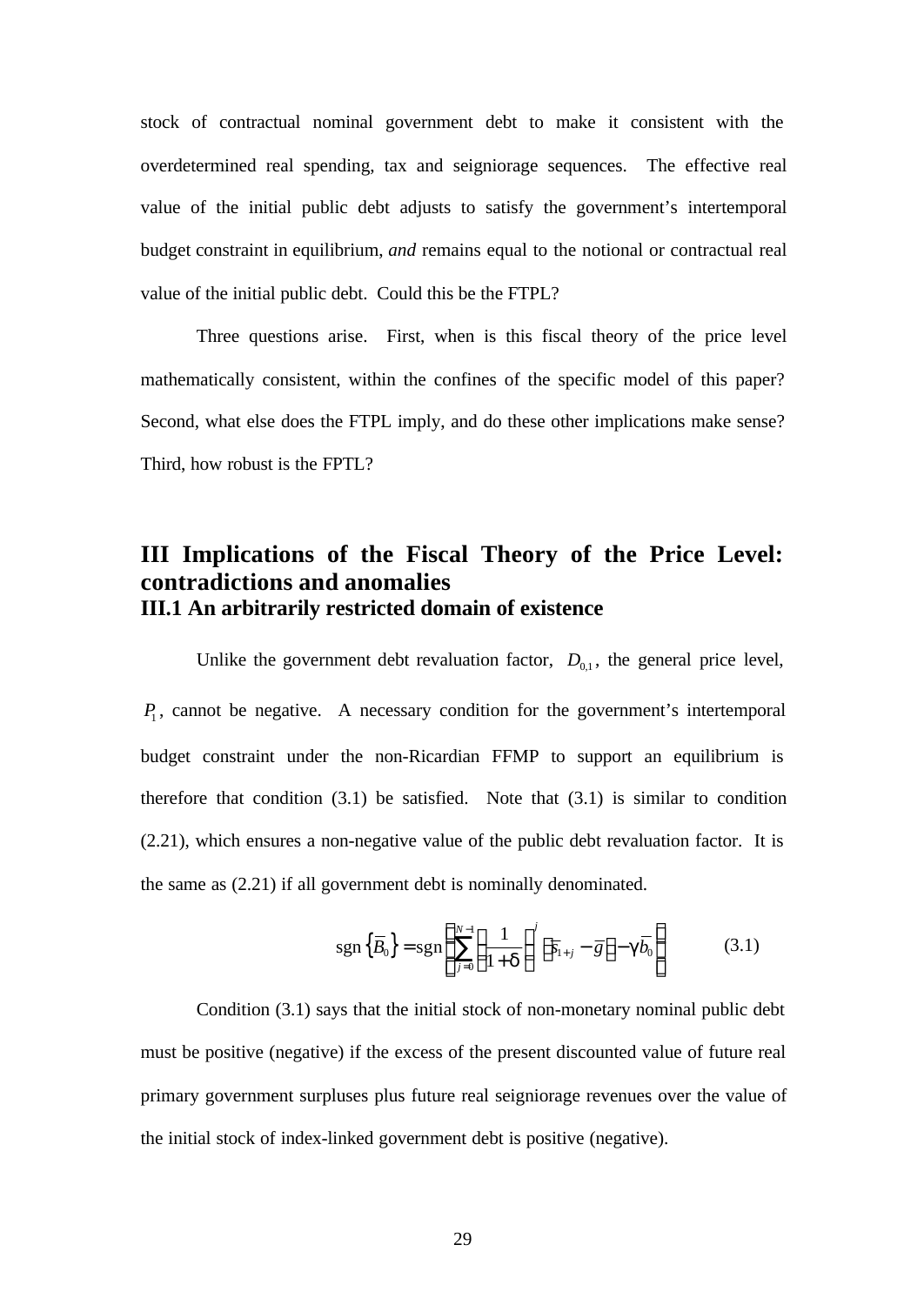Everything on either side of equation (3.1) is exogenous or predetermined. There is no reason why arbitrary configurations of  $B_0$ ,  $b_0$ ,  $d$ ,  $\overline{g}$  and  $\{\overline{s}_t\}$ ,  $1 \le t \le N$ would always satisfy (3.1), although they may do so. If there is only index-linked public debt, there can be no FTPL. If, in an open economy extension of this model, all public debt is foreign-currency-denominated, there likewise is no FTPL. Arbitrary restrictions on the predetermined and exogenous variables in the government solvency constraint are required to support a non-negative equilibrium price level sequence.

### **III.2 The FTPL and the price of phlogiston: the price of money in an economy without money**

If, in section III.1, the FTPL is seen to do too little, the point of section III.2 is that the FTPL does too much. Taken at face value, the FTPL can determine the price of money (the reciprocal of *P*) when (3.1) is satisfied, even in a world in which there is no demand for money. In our model this will be the case when  $f = 0$ . As there is no private demand for money balances, money does not enter into any budget constraint. There may be a physical or virtual substance called 'money', the private sector may hold these worthless objects and the government may issue or retire them at will, no-one's choices or budget constraints are affected in any way by its existence. Think of this as a world with non-interest-bearing government fiat money, or cash, in which cash has become redundant as a medium of exchange and means of payment, and in which cash is dominated as a store of value by money-denominated securities with a positive nominal interest rate. $11$ 

There are interesting and important issues that arise when an economy gradually demonetises over time, say in response to technological and regulatory

<sup>&</sup>lt;sup>11</sup> Money could be held is a zero nominal interest rate world. Since it is not germane to the issues under consideration, I ignore this case in what follows.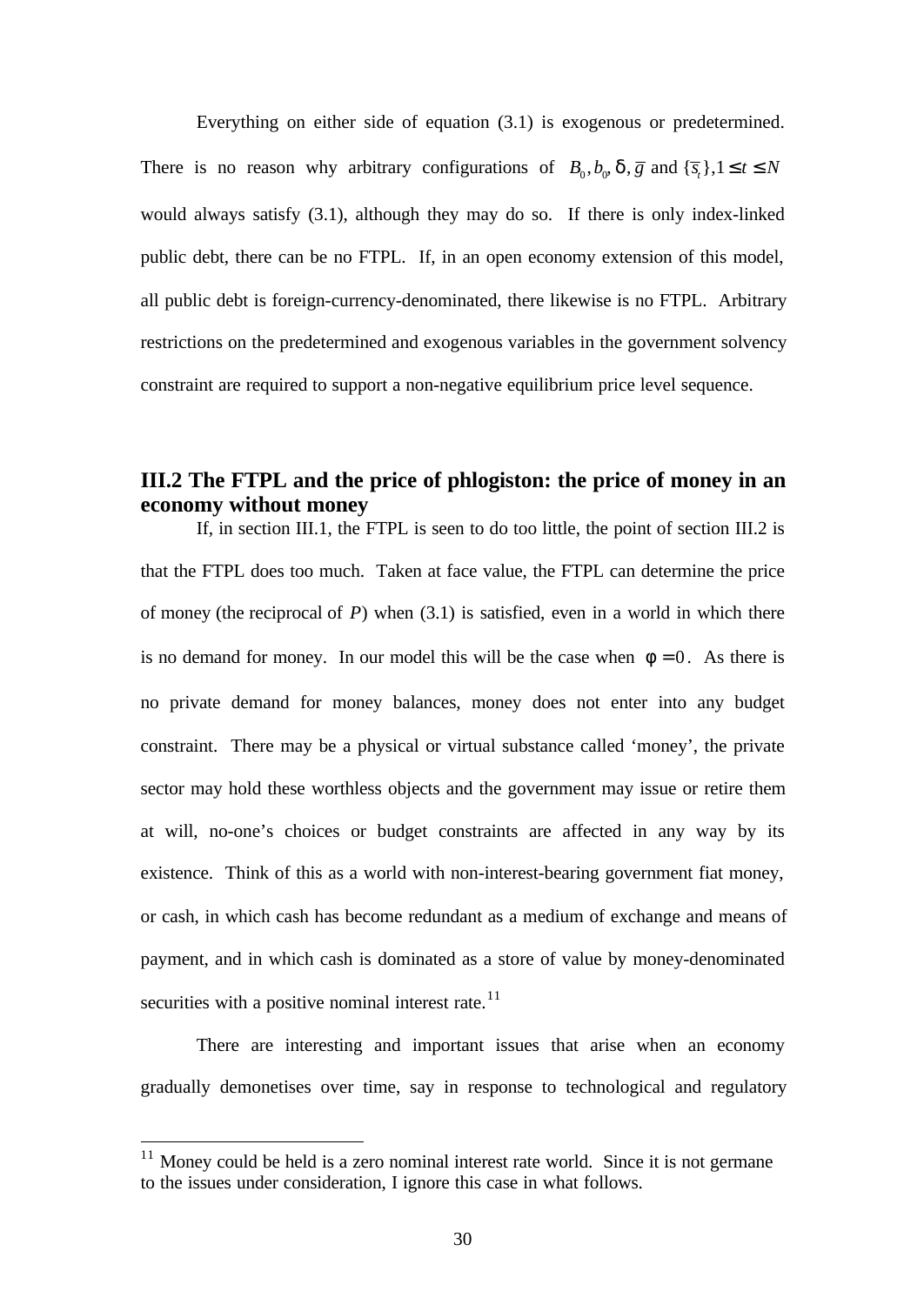developments that permit households to economise on money to an ever-increasing degree and that may, ultimately, make money completely redundant. The FTPL sheds no light on these issues. It does, however, permit the price of money to be determined in a barter economy, in which no one now demands and holds money or ever has. In this world, money may not exist at all, either as a physical object or as a financial claim. Something called 'money' could of course be the numéraire, unit of account and invoicing unit, and private or public agents could denominate securities in terms of this pure numéraire 'money'.

According to the FTPL, the price of 'money' in this world without money can be determined uniquely from the government's intertemporal budget constraint, under a non-Ricardian FFMP with an exogenous nominal interest rate rule, if three conditions are satisfied. First, 'money' exists as a word, or a name. It can be thought of as an imaginary substance, like *phlogiston*, the imaginary element formerly believed to cause combustion. Second, an interest-bearing financial claim denominated in terms of this 'money' is issued by the government. This means, in our example, that the purchaser of the security in period *t* is entitled to a payment worth  $Γ$  units of money in period  $t+I$ . The payment cannot, of course, be made in money, that is, by the transfer of monetary claims, since no one is willing to hold these or accept them in payment. Third, (3.1) is satisfied.

Under these conditions, the government's intertemporal budget constraint (2.40) alone can, under the non-Ricardian exogenous nominal interest rate rule, determine the initial general price level,  $P_1$ . From (2.41) all future price levels can then be determined. Equations (2.37a,b) play no longer any role, with  $f = 0$ . A theory capable of pricing phlogiston, something that does not exist, except as a name, is an intellectual bridge too far.

31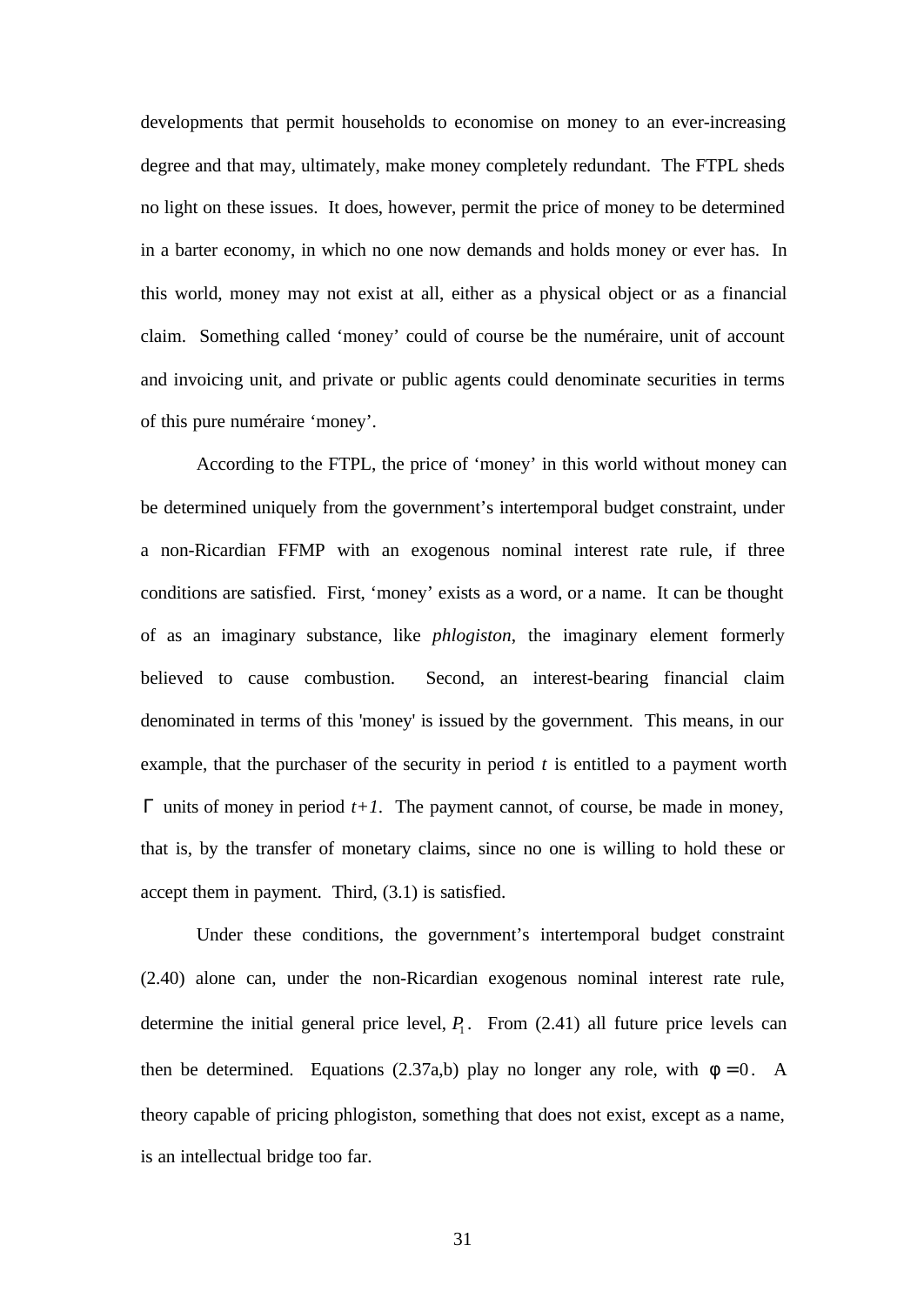The anomaly is eliminated if we replace the non-Ricardian intertemporal budget constraint (2.40) by the Ricardian intertemporal budget constraint without contract fulfilment (2.39).

From the Ricardian perspective, the only thing determined by the government's intertemporal budget constraint when the FFMP is overdetermined, as it is in (2.39), is the effective real value of the net public debt in the initial period,  $\tilde{L}_0$ . If  $B_0 = 0$ , the public debt revaluation factor  $D_{0,1}$  is determined uniquely. The initial price level,  $P_1$ , is indeterminate. In the case most commonly considered in the FTPL literature, which excludes index-linked contractual debt obligations, that is,  $b_0 = 0$ , the public debt revaluation factor and the general price level are not determined individually. Only their ratio,  $\frac{D_{0,1}}{2}$ 1 *D*  $\frac{\nu_{0,1}}{P_1}$ , is determined (and so is  $\tilde{L}_0$ ).

It really does not matter what the contractual debt is denominated in, be it 'money', commodities or phlogiston. The government's intertemporal budget constraint determines the effective real value of the initial net public debt regardless of the denomination of the contractual debt obligations. Arbitrage ensures that, from period *1* on, households will receive the same real rate of return, *d* , on all their securities, including those denominated in 'money' or phlogiston.

Now consider the Ricardian FFMP with contract fulfilment ( $D_{0,1} \equiv 1$ ), with an exogenous nominal interest rate rule and without money ( $f = 0$  and therefore  $\frac{M}{\gamma} \equiv 0$ *P*  $\equiv$  0). The natural interpretation is that the nominal stock of money is zero<sup>12</sup> and that the price level is indeterminate. The Ricardian tax rule (2.35) ensures that the government's intertemporal budget constraint (2.34) holds identically. If there is a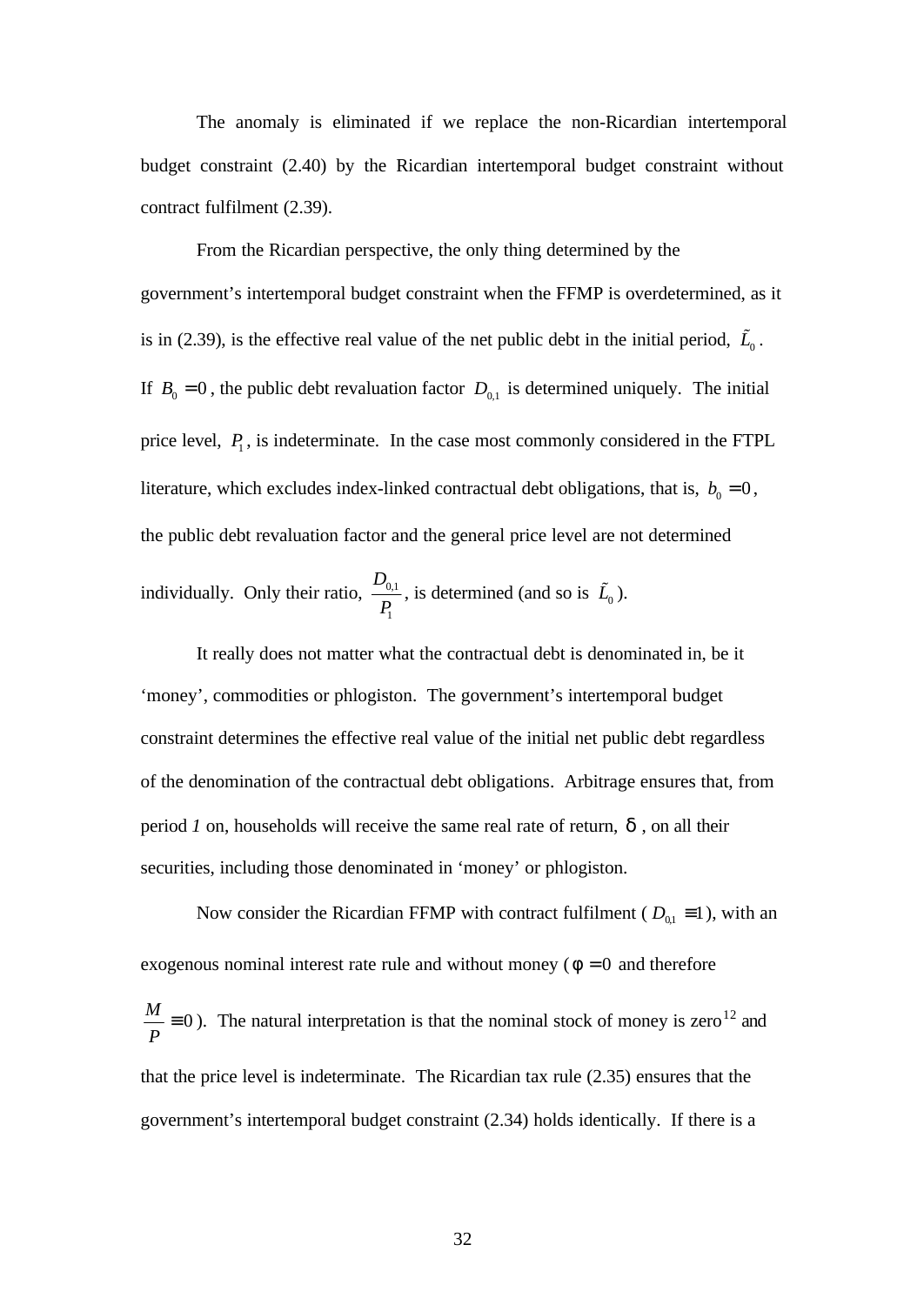non-zero outstanding initial contractual stock of government debt,  $B_0 \neq 0$ , both  $P_1$ and  $t_1$  are indeterminate, although they are constrained to jointly satisfy (2.35).

Therefore, for both Ricardian FFMPs, since households will only hold nominally denominated government debt from period *1* on if it yields the equilibrium real rate of interest, an inflation rate for 'money' is implied in this model without 'money'.

When the government calls out a non-negative sequence of nominal interest rates,  $\{\overline{i}_{t,t+1}\}\$ ,  $0 \le t \le N-1$ , and when  $B_0 \ne 0$ , the private sector and the government must jointly agree and believe, that the price of real goods in terms of 'money' must rise at a proportional rate  $\frac{1+\overline{i}_{t,t+1}}{1}$  -1,  $0 \le t \le N-1$ 1  $\frac{\overline{i_{t,t+1}}}{t} - 1, 0 \leq t \leq N$ *r*  $+\overline{i}_{t,t+1}$  – 1,  $0 \le t \le N -$ + . If this condition were not satisfied, there would be arbitrage opportunities between nominal debt and real debt.

Thus, to keep households indifferent between 'money'-denominated debt and real debt, given the equilibrium real interest rate sequence determined by the model, a sequence of inflation rates  $\frac{P_{t+1} - P_t}{P_{t+1}} = \frac{1 + \overline{i}_{t,t+1}}{1} - 1, 0 \le t \le N - 1$ 1  $T_{t+1} - T_{t-1} = \frac{1}{t} + t_{t,t}$ *t*  $P_{t+1} - P_t = \frac{1 + \overline{i}_{t,t+1}}{n} - 1, 0 \le t \le N$  $P_t$   $1+r$  $\frac{1}{t+1} - P_t = \frac{1 + \overline{i}_{t,t+1}}{1} - 1, 0 \le t \le N - 1$ + , must be implied. The only equilibrium relationship involving this nominal interest sequence and this inflation rate sequence, is the no-arbitrage condition between nominal and real debt, (2.41). Nothing else either influences this rate of inflation (or this nominal interest rate) or is influenced by it. Indeed there is no way of verifying from subsequent observation of the rates of exchange between money and goods, whether the inflation rate defined by (2.41) has indeed materialised. The interpretation of (2.41) in a world without money, is therefore that the parties engaged in the sale and purchase of nominal debt must agree on both the nominal interest rate sequence and on the

 $12$  This would certainly be the only possible interpretation if 'money' were phlogiston.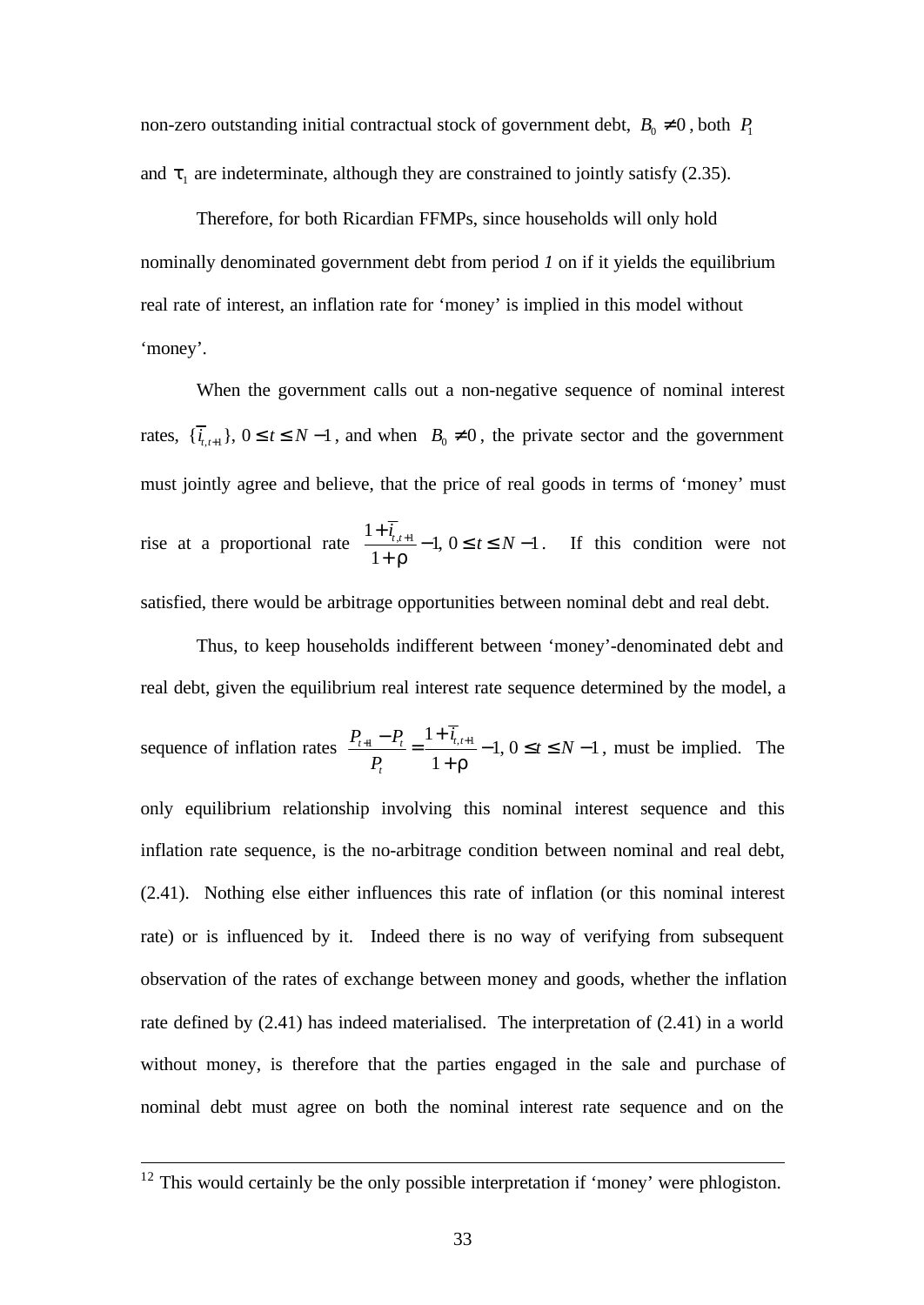inflation rate sequence that will define such debt contracts. Unless the contracting parties agree on sequences of nominal interest rates and inflation rates that satisfy (2.41), the private demand for nominal debt with either be infinitely negative (if

$$
1+\overline{i}_{t,t+1} < (1+d)\frac{P_{t+1}}{P_t}\text{) or infinitely positive (if } 1+\overline{i}_{t,t+1} > (1+d)\frac{P_{t+1}}{P_t}\text{). Any sequences of }
$$

nominal rates and inflation rates that satisfy (2.41) are equivalent. 'Money' is, not surprisingly, superneutral in this economy without money. Thus the existence of nominal debt in a world without money gives rise to a form of contractual verbal 'shadow boxing'. This is not surprising, since we know that, in a barter economy, only relative prices and real quantities are determined. The general price level, unlike the rate of inflation, is not involved in a complete characterisation of the nominal debt contracts and is therefore indeterminate.

### **III.3 The FTPL and the HTPL**

Substituting the household first-order conditions (2.14), (2.15) and (2.16) into the household intertemporal budget constraint (2.13) (assumed to hold with equality) yields equation (3.2).

$$
\frac{M_0 + \Gamma B_0}{P_1} + \mathbf{g} b_0 \equiv \sum_{j=0}^{N-1} R_{1,1+j} (\mathbf{t}_{1+j} - \mathbf{y}_{1+j})
$$
\n
$$
+ \overline{c}_1 \left[ \sum_{j=0}^{N-2} \left( \left( \frac{1}{1+\mathbf{d}} \right)^j \left[ 1 + \mathbf{f}^{\frac{1}{\mathbf{h}}} \left( \frac{1 + i_{1+j,2+j}}{i_{1+j,2+j}} \right)^{\frac{1-\mathbf{h}}{\mathbf{h}}} \right] \right] + \left( \frac{1}{1+\mathbf{d}} \right)^{N-1} (1 + \mathbf{f}^{\frac{1}{\mathbf{h}}} ) \right]
$$
\n(3.2)

When the household intertemporal budget constraint is viewed as a constraint that must be satisfied not only in equilibrium, but for all admissible values of the economy-wide endogenous variables,  $(3.2)$  represents a constraint on  $c<sub>I</sub>$ , that is, it determines the optimal value of  $c_1$  as a function of the variables the household takes to be exogenous or predetermined.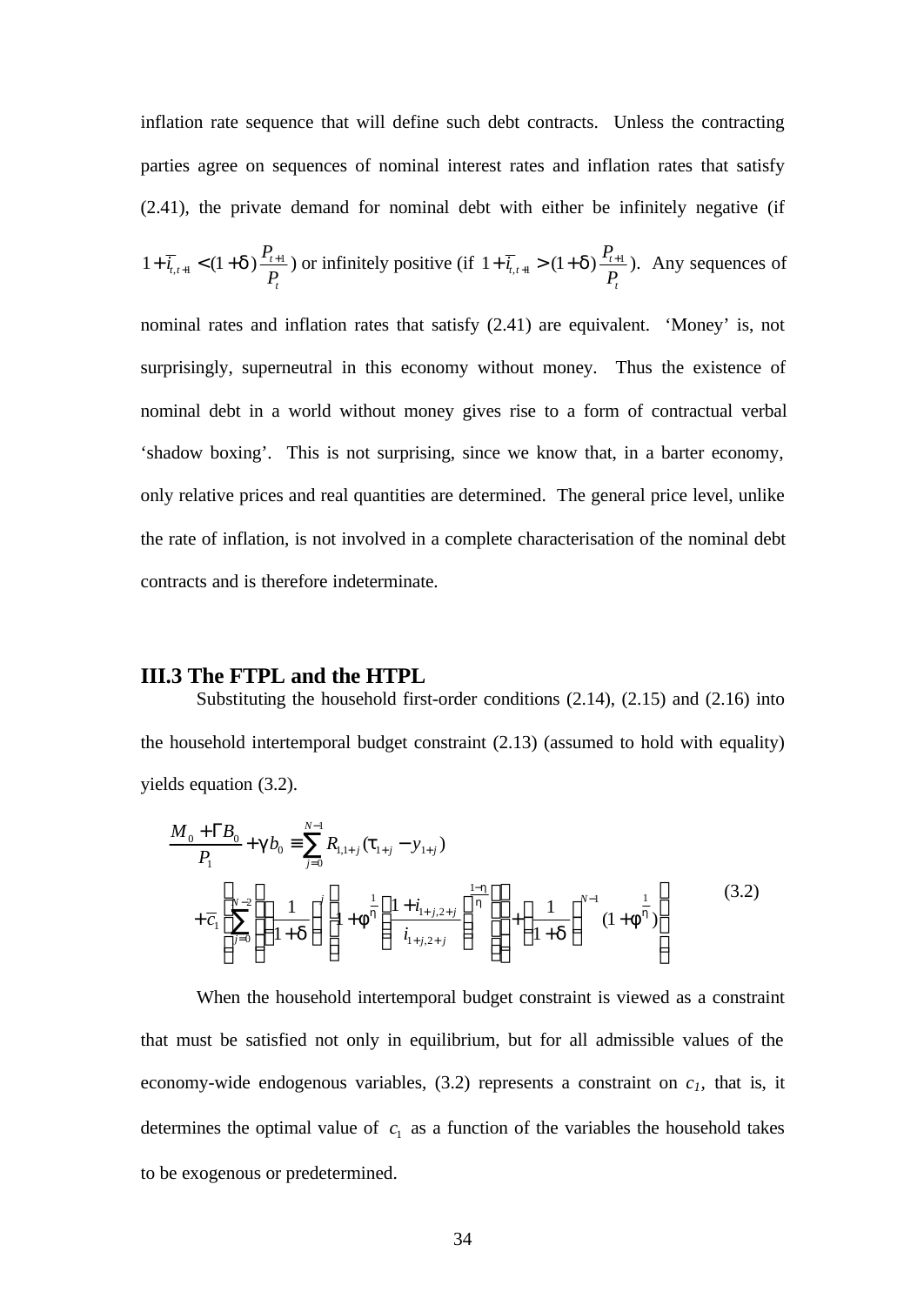Applying the logic of the FTPL to the household sector, however, one can overdetermine the household's optimal consumption and portfolio allocation programme and fix  $c_1$  at some arbitrary positive level,  $c_1 = \overline{c_1}$ , say. The household solvency constraint then determines the period *1* price level. This gives us the 'household intertemporal budget constraint theory of the price level' or HTPL. For the initial price level to be non-negative, it would of course have to be the case that a condition analogous to (3.1) is satisfied.

This HTPL would be recognised immediately as a complete economic nonsense. Household decision rules, be they derived from optimising, satisficing or other behavioural principles, must satisfy the household intertemporal budget constraint identically. That is correct, but the same holds for all agents, private or public, in a market economy.

The economy-wide equilibrium implications of the HTPL would be rather disconcerting. An exogenous private consumption level would violate the goods market equilibrium condition,  $\overline{y}_1 = \overline{c}_1 + g_1$ , unless government spending passively accommodated the private consumption programme. Of course, if the government did adopt a Ricardian FTPL (with contract fulfilment, say), with the real net tax sequence exogenous and real public spending determined residually to satisfy the government's intertemporal budget constraint (reversing the roles of *t* and *g* in  $(2.35)$ , we would have a HTPL that formally exactly mirrors the HTPL.<sup>13</sup>

The HTPL is no stranger than the FTPL. The household could be 'large' rather than competitive and 'tax-taking', leading to first-order conditions for the household optimal consumption programme that are different from the competitive

<sup>&</sup>lt;sup>13</sup> We would have to also impose the constraint  $0 < \overline{c}_1 \le \overline{y}_1$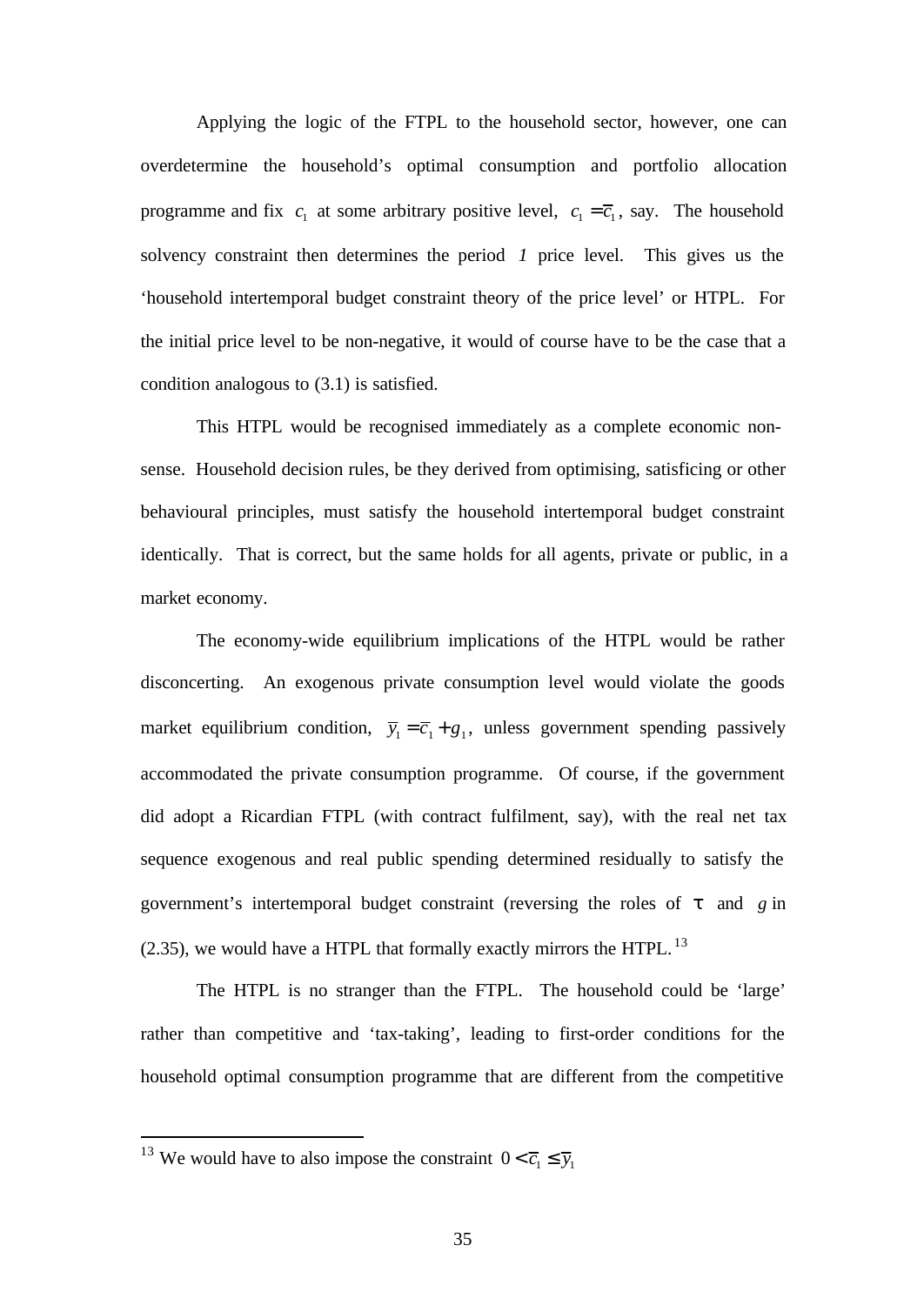ones used in (2.14), (2.15) and (2.16). Indeed the household sector could have its behaviour specified in a completely ad-hoc manner (like the government in this paper), subject only to non-negativity constraints on consumption and money holdings. The constraint  $M_t \geq 0$  affects both households and the government.

The source of the fallacy in the HTPL is the same as that in the FTPL: the failure to recognise that, in a market economy, intertemporal budget constraints have to hold identically, that is, both in and out of equilibrium.

### **III.4 The FTPL when the price-level is predetermined**

From now on, I only consider the case where  $f > 0$ , for which there always exists an equilibrium with a positive price of money in each period. If one departs from the assumption made thus far in this paper, that the general price level is nonpredetermined, or flexible, a further anomaly is associated with the FPTL. If the price level is predetermined, that is, the price level in period *t* depends on the price level in one or more periods before *t,* the FTPL leads to an overdetermined price level even when the authorities adopt an exogenous nominal interest rate rule. In Buiter [1999], I consider a simple 'Keynesian' example of such an economy, in which output is demand-determined and the price level and the rate of inflation are predetermined through a simple augmented Phillips curve.

With the price level in period *1* predetermined, it cannot do the job of mimicking a revaluation factor on the public debt in the government's intertemporal budget constraint. Under Ricardian FFMPs, the model continues to be exactly determined.

I can think of no good reason why the decision as to whether to treat the government's intertemporal budget constraint as an equilibrium condition or an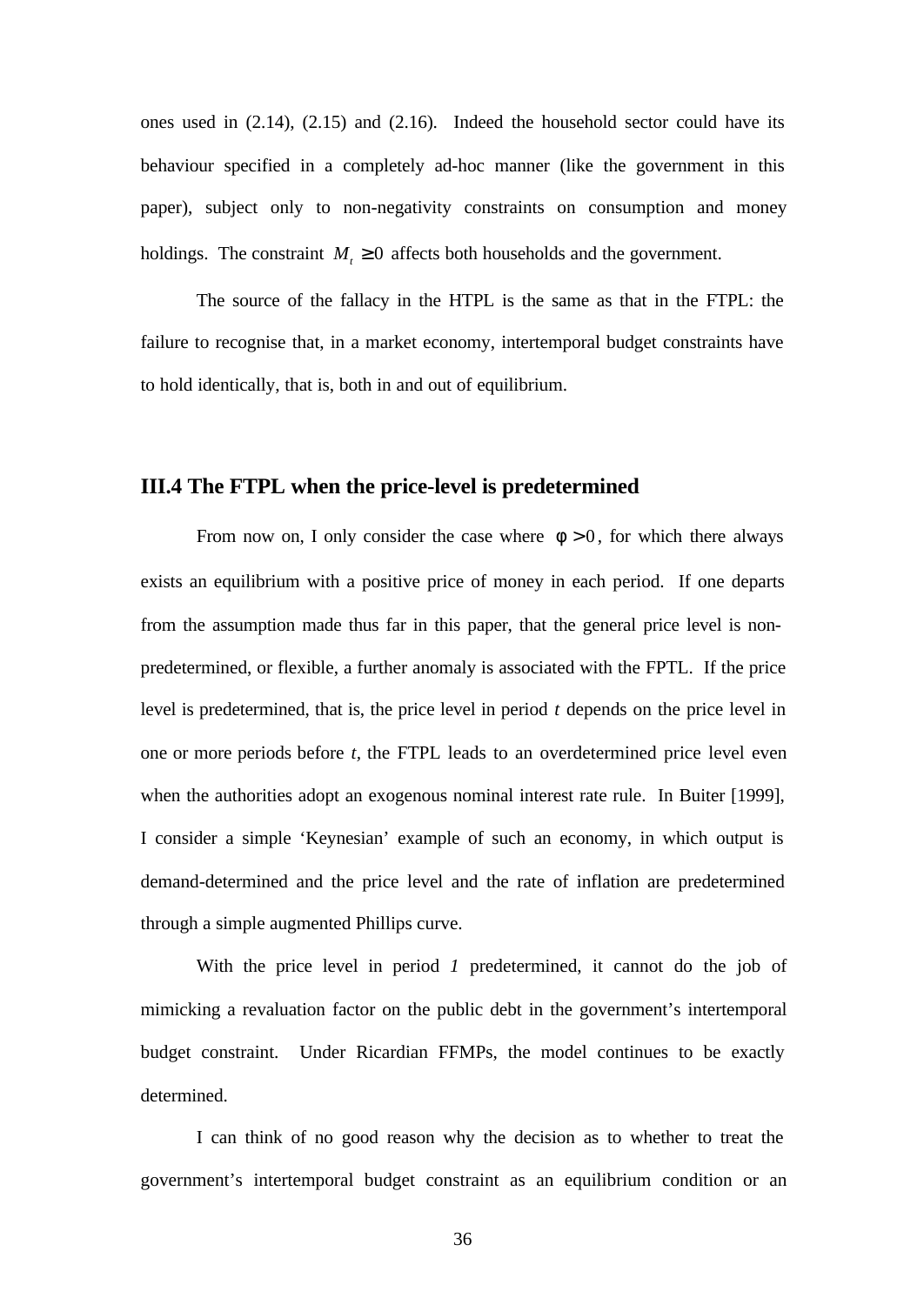identity should depend on whether the price level is non-predetermined or predetermined. This need to switch the FTPL 'on' or 'off' for no good economic reason in order to avoid contradictions or anomalies extends to the details of the monetary regime as well. There is no economic argument for treating the government's intertemporal budget constraint as an identity when the nominal money stock is exogenous, but as an equilibrium conditions when the nominal money stock is endogenous.

### **IV The Infinite Horizon Case**

To obtain the infinite horizon case, we let  $N \rightarrow \mathbf{F}$  in (2.9) and follow the standard procedure of replacing the household solvency constraint (2.8) by the 'no Ponzi-finance' condition:<sup>14</sup>

$$
\lim_{N \to \infty} R_{t,N} \left( \tilde{P}_N^B B_N + \tilde{P}_N^b b_N \right) \ge 0 \tag{4.1}
$$

This produces the following intertemporal budget constraint for the household

$$
D_{t-1,t} \left( \Gamma B_{t-1} + P_t \mathbf{g} b_{t-1} \right) \geq \lim_{N \to \infty} \sum_{j=0}^{N-t} R_{t,t+j} \left( P_{t+j} \left( c_{t+j} + \mathbf{t}_{t+j} - y_{t+j} \right) + \left( M_{t+j} - M_{t+j-1} \right) \right) \tag{4.2}
$$

The household optimal consumption and money holdings programme is characterised by equations (2.14) and (2.15) for all  $t \ge 1$ . While equation (2.16), which characterises monetary equilibrium in the finite terminal period, *N*, applies when  *is very large but finite, it cannot hold if the economy truly has no terminal* period.<sup>15</sup>

l

<sup>15</sup> Taking the limit as  $N \rightarrow \infty$  of (2.16) and of (10), we get an inconsistency unless

$$
\lim_{t \to \infty} \left\{ \frac{P_{t+1}}{P_t} \right\} = \pm \infty
$$
, which would not make economic sense.

<sup>&</sup>lt;sup>14</sup> We now also have to impose  $\mathbf{d} > 0$ .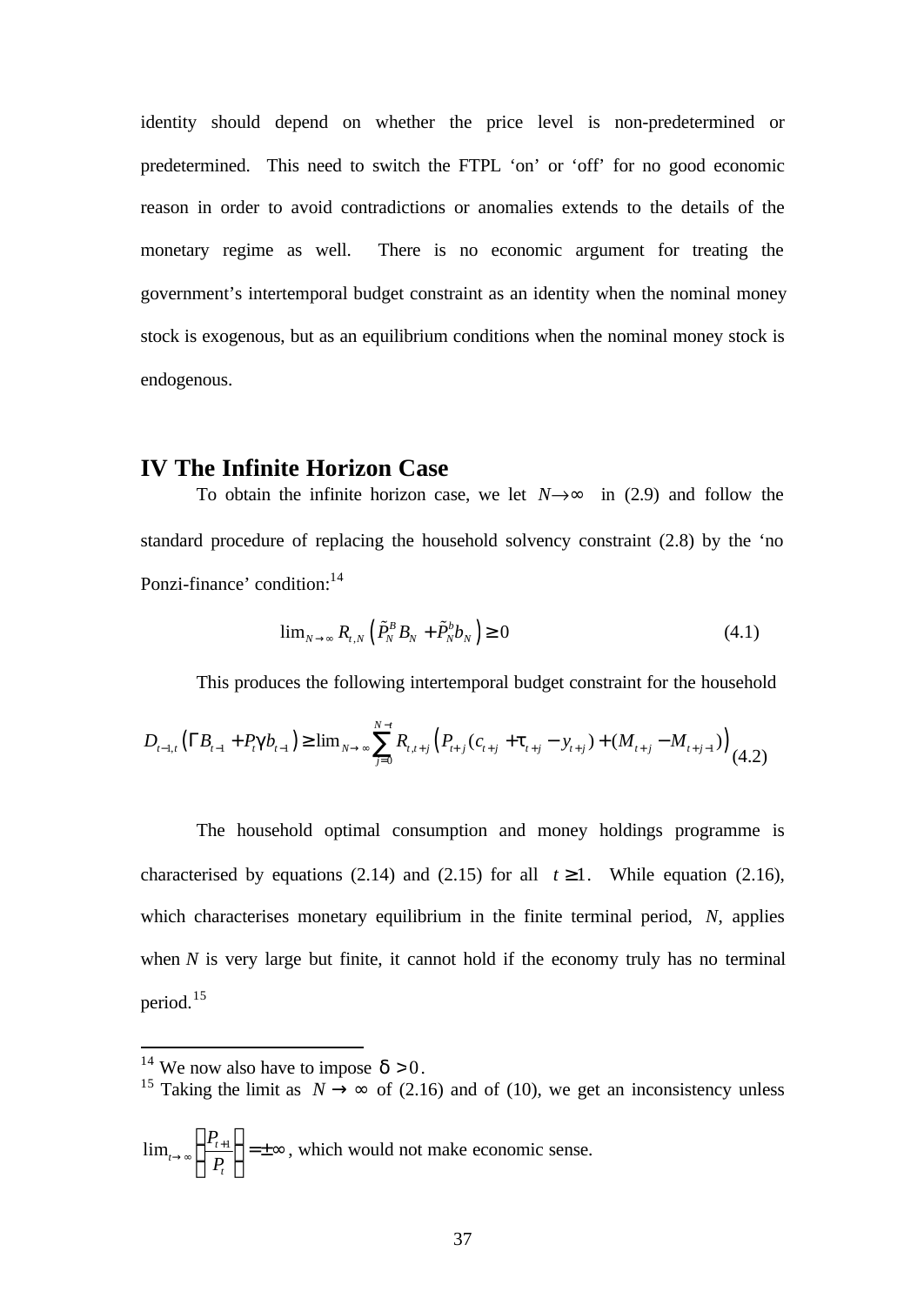The government's solvency constraint is (again following standard practice) also given by a 'no-Ponzi finance' condition:

$$
\lim_{N \to \infty} R_{t,N} \left( \tilde{P}_N^B B_N + \tilde{P}_N^b b_N \right) \le 0 \tag{4.3}
$$

This produces the government intertemporal budget constraint (4.4)

$$
D_{t} \left( \Gamma B_{t-1} + P_{t} \mathbf{g} b_{t-1} \right) \leq \lim_{N \to \infty} \sum_{j=0}^{N-t} R_{t,t+j} \left( P_{t+j}(t_{t+j} - g_{t+j}) + (M_{t+j} - M_{t+j-1}) \right) (4.4)
$$

In the infinite-horizon case, equilibrium is characterised by (2.36) and the following conditions.

$$
1 + i_{t,t+1} = (1 + d) \frac{P_{t+1}}{P_t}
$$
 1 \le t (4.5)

$$
\frac{M_{t}}{P_{t}} = (\overline{y} - \overline{g}) \left[ \frac{f(1+d)\frac{P_{t+1}}{P_{t}}}{(1+d)\frac{P_{t+1}}{P_{t}} - 1} \right]^{\frac{1}{h}}
$$
\n $1 \leq t$ \n(4.6)

$$
D_{0,1}\left(\frac{\Gamma\overline{B}_{0}}{P_{1}}+\mathbf{g}\overline{b}_{0}\right)\equiv\lim_{N\to\infty}\left(\sum_{j=0}^{N-1}\left(\frac{1}{1+\mathbf{d}}\right)^{j}\left[\mathbf{t}_{1+j}+\left(\frac{M_{1+j}-M_{j}}{P_{1+j}}\right)-\overline{g}\right]\right)
$$
(4.7)

Under the Ricardian FFMP with contract fulfilment we have in addition

$$
D_{0,1} \equiv 1 \tag{4.8}
$$

and

$$
t_{1} = \overline{g} - \frac{M_{1} - M_{0}}{P_{1}} + D_{0,1} \left( \frac{\Gamma \overline{B}_{0}}{P_{1}} + g \overline{b}_{0} \right)
$$
  

$$
t_{t} = \overline{g} - \frac{M_{t} - M_{t-1}}{P_{t}}
$$
 1 < t (4.9)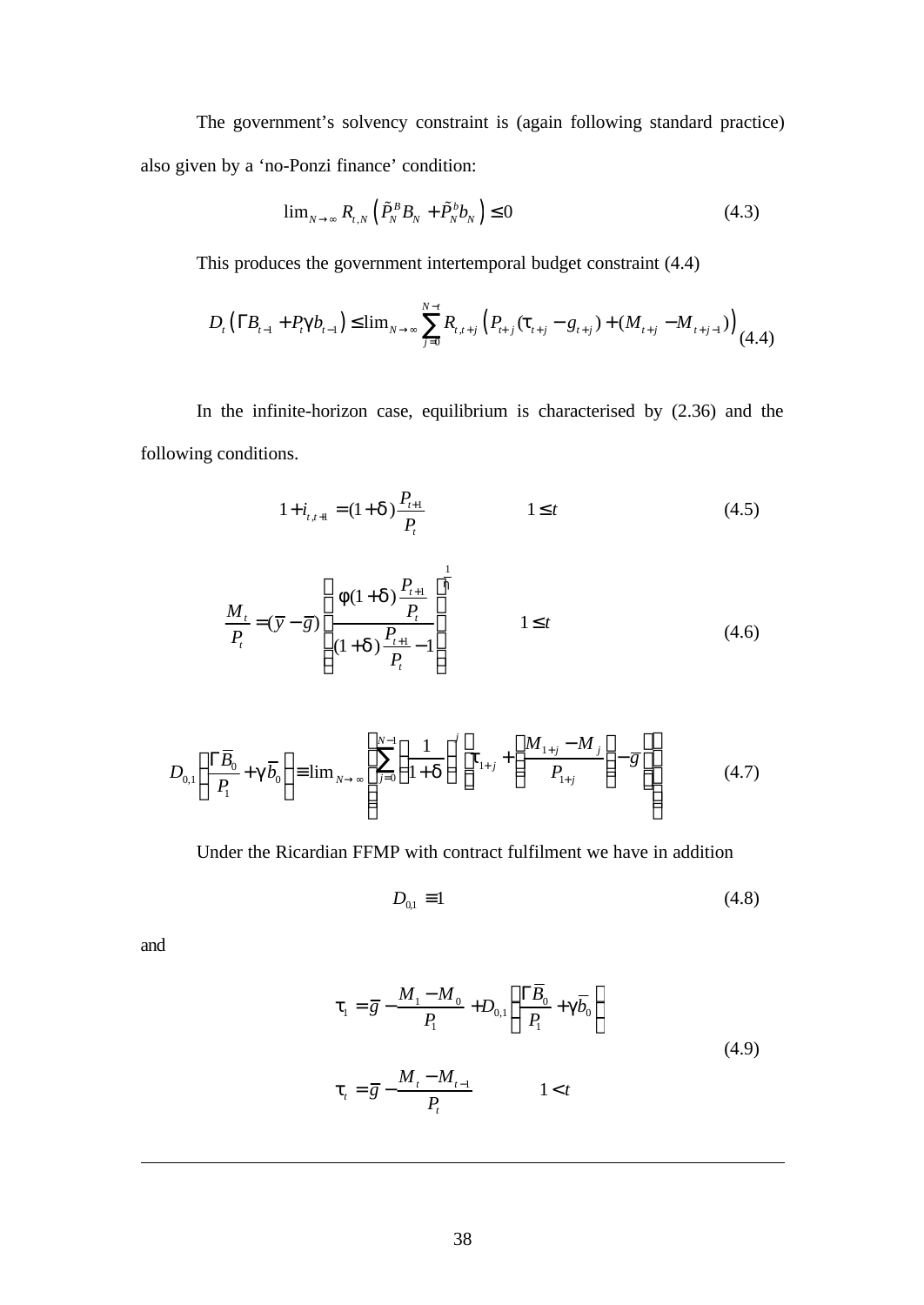Under the Ricardian FFMP without contract fulfilment we have (4.10) instead of (4.9), and  $D_{0,1}$  is endogenous.

$$
t_{t} + \frac{M_{t} - M_{t-1}}{P_{t}} = \overline{s}_{t} \qquad \qquad 1 \leq t \tag{4.10}
$$

Under the Non-Ricardian FFMP, we have (4.10) and  $D_{0,1} \equiv 1$ .

Under an exogenous rule for the nominal money stock we have

$$
\left\{ M_t = \overline{M}_t > 0; 0 \le t \right\}
$$
\n
$$
\left\{ \frac{\overline{M}_{t+1}}{\overline{M}_t} \ge \frac{1}{1+d}; t \ge 0 \right\}
$$
\n(4.11)

Under an exogenous rule for the nominal interest rate rule we have

$$
\left\{ i_{t-1,t} = \overline{i}_{t-1,t} \ge 0; 1 \le t \right\} \tag{4.12}
$$

Again, only non-negative equilibrium price level sequences are admissible.

All results, inconsistencies and anomalies of the finite-horizon case carry over to the infinite-horizon case with one exception. Proposition 5, that under a non-Ricardian FFMP with an exogenous rule for the nominal money stock, the general price level is overdetermined, now only applies when the velocity of circulation of money does not depend on the nominal interest rate and, through that, on expected future price levels.

Consider the simple cash-in-advance-model due to Helpman [1981] and Lucas [1982]. Each unit period is subdivided into two sub-periods. In the first sub-period, the market for consumer goods is closed, but financial markets are open. The asset menu is the same as before. During this first sub-period, households collect interest and principal from last period's bond purchases, receive their endowments and pay taxes or receive transfers. They allocate these resources among money and new bond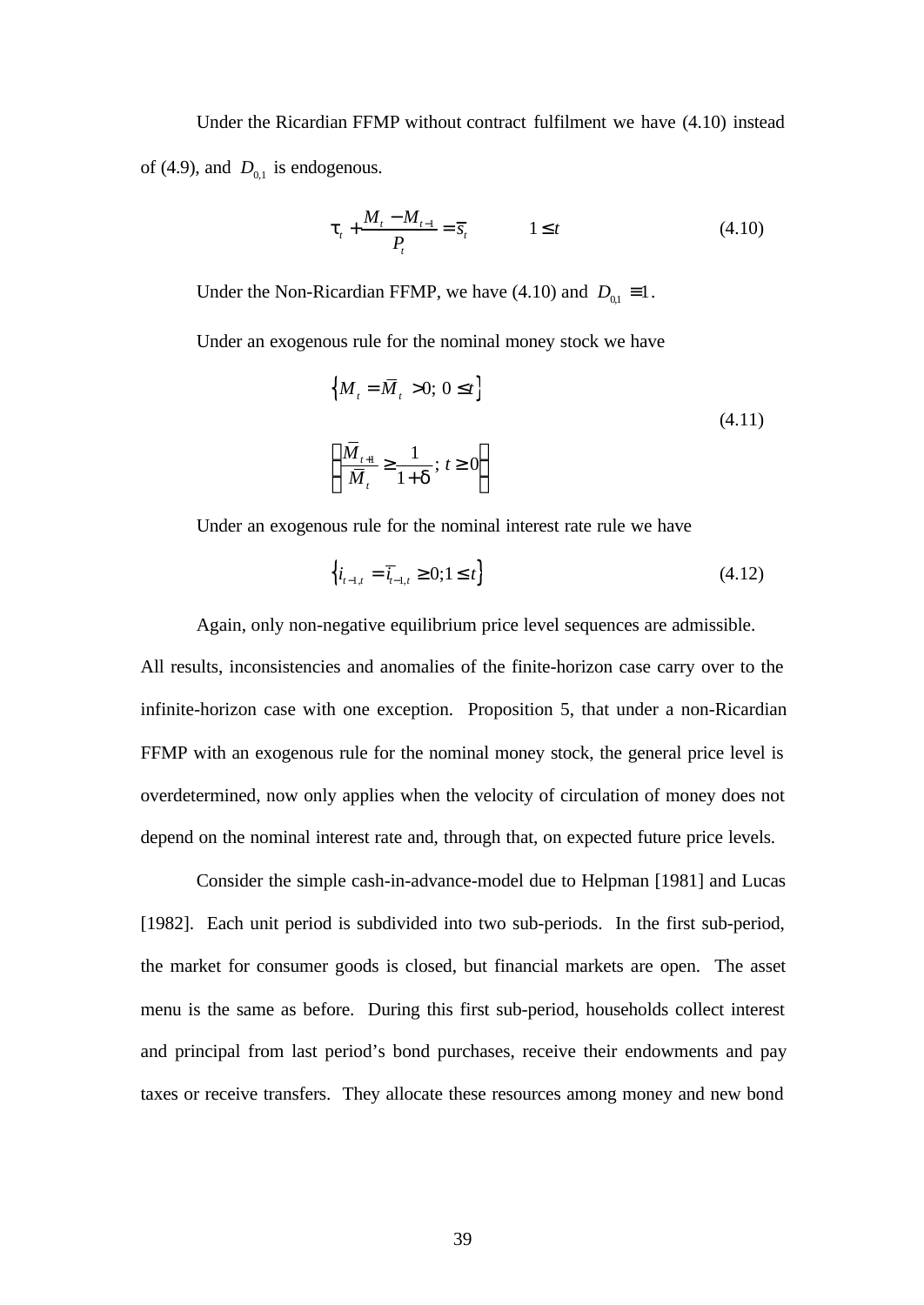purchases. In the second sub-period financial markets are closed, but the market for consumer goods is open. Consumption must be paid for with money:  $\overline{M}_t \ge P_t c_t$ .

Assume that the equilibrium short nominal interest rate sequence is strictly positive. The cash-in-advance constraint for consumption purchases will be binding. Monetary equilibrium is characterised by $16$ 

$$
\overline{M}_t = P_t c_t \qquad \qquad t \ge 1 \tag{4.13}
$$

Using the same endowment economy used before, we have

$$
c_t = \overline{y} - \overline{g}
$$

Therefore,

l

$$
P_t = \frac{\overline{M}_t}{\overline{y} - \overline{g}} \qquad \qquad t \ge 1 \tag{4.14}
$$

This applies in all periods, including the initial period,  $t = 1$ . However, according to the FTPL, the period *1* price level is also determined by the government solvency constraint under the non-Ricardian FFMP (given by (2.40), since  $D_{01} \equiv 1$ , provided (3.1) is satisfied) (see also Buiter [1998]). The price level is overdetermined under an exogenous rule for the nominal money stock.

When the demand for money depends on the nominal interest rate, even with the price level in period *t,* determined by the government's intertemporal budget constraint for period *t,* monetary equilibrium in period *t* can be achieved through an appropriate value of the (expected) price level in period  $t+1$ . In Buiter [1999], I show that even though there is no overdermination of the price level when velocity is

<sup>&</sup>lt;sup>16</sup> In the Helpman [1981]-Lucas [1982] variant of the cash-in-advance model, consumers can use cash acquired at the beginning of period t for consumption later in that period. The producers who receive the cash must hold it between periods. An alternative model constrains the household to use only money acquired in period *t-1* for consumption purchases in period *t.* The cash-in-advance constraint for that variant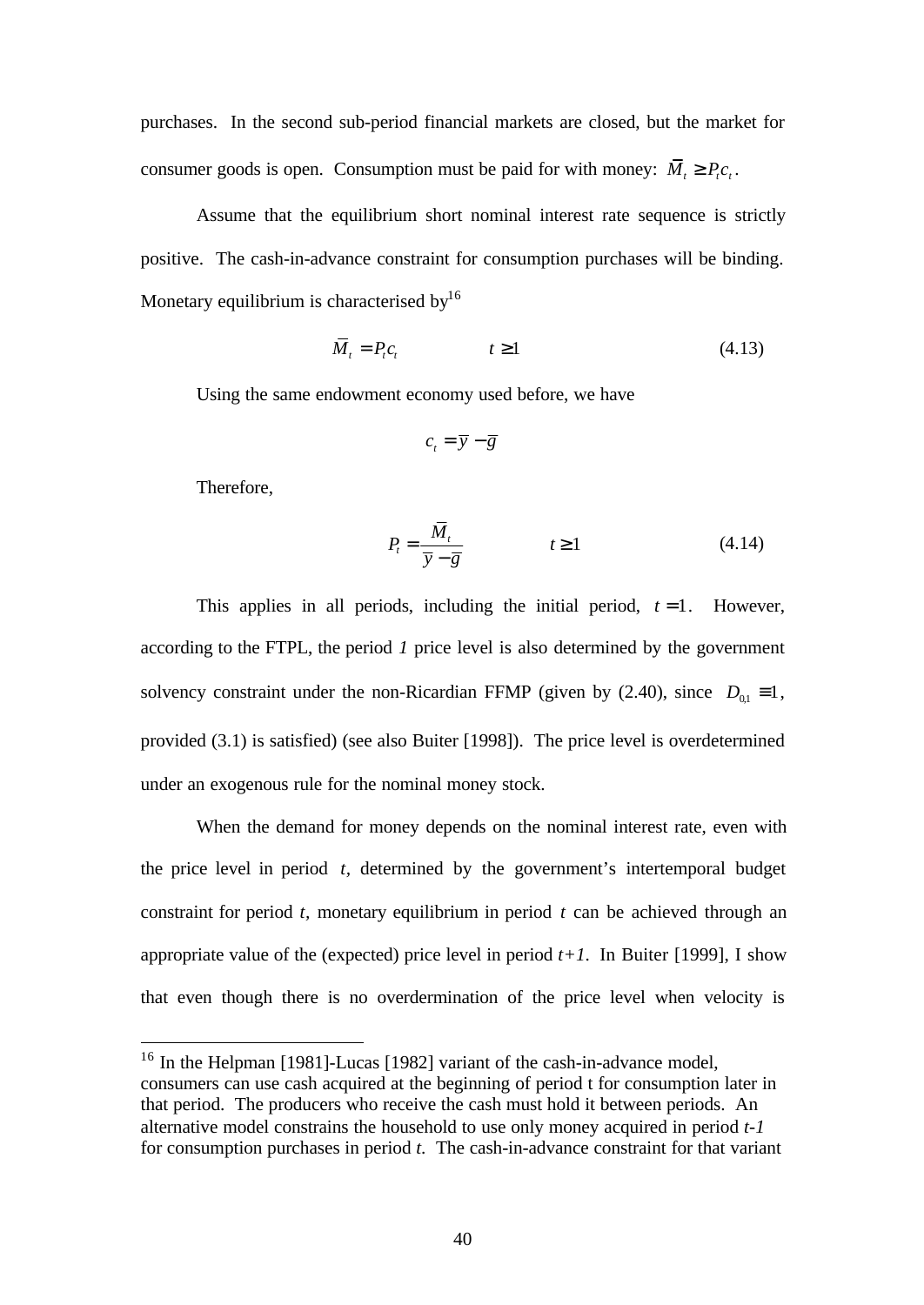endogenous and forward-looking, other anomalies arise. For the logarithmic special case of the household period felicity function  $(h=1)$ , the monetary equilibrium condition (4.6) implies the following first-order difference equation for the general price level.

$$
P_{t+1} = \frac{M_t P_t}{(1+d)[M_t - f(\bar{y} - \bar{g})P_t]} \qquad t \ge 1
$$
\n(4.15)

For the equilibrium to be well-defined, we require  $\frac{m_t}{m} > f(\bar{y} - \bar{g})$ *t*  $\frac{M_t}{g} > f(\overline{y} - \overline{g})$ *P*  $> f(\overline{y} - \overline{g}).$ 

Under a Ricardian FFMP,  $P<sub>1</sub>$  is a 'free' variable and there is a continuum of equilibrium price level sequences. Consider the case where the nominal money stock is kept constant,  $M_t = \overline{M} > 0$ . The unique steady-state price level,  $\overline{P}$ , for which money has a bounded positive value, is given by

$$
\overline{P} = \left(\frac{d}{1+d}\right) \left(\frac{\overline{M}}{f(\overline{y}-\overline{g})}\right)
$$

Equation (4.15) can be rewritten as

l

$$
P_{t+1} = \left(\frac{1}{1 + \frac{d}{\overline{P}}(\overline{P} - P_t)}\right) P_t
$$

Thus, when  $P_i > \overline{P}$ , the price level will be rising further away from its steady state value. When  $P_{i} < \overline{P}$ , the price level will be falling further away from its steady state value. The 'well-behaved' steady state is unstable. According to the FTPL, *P<sup>1</sup>* is determined from (2.40), provided condition (4.16), the infinite horizon analogue of (3.1), is satisfied.

would be  $M_{t-1} \geq P_t c_t$ . Overdeterminacy under a monetary rule characterises this variant also.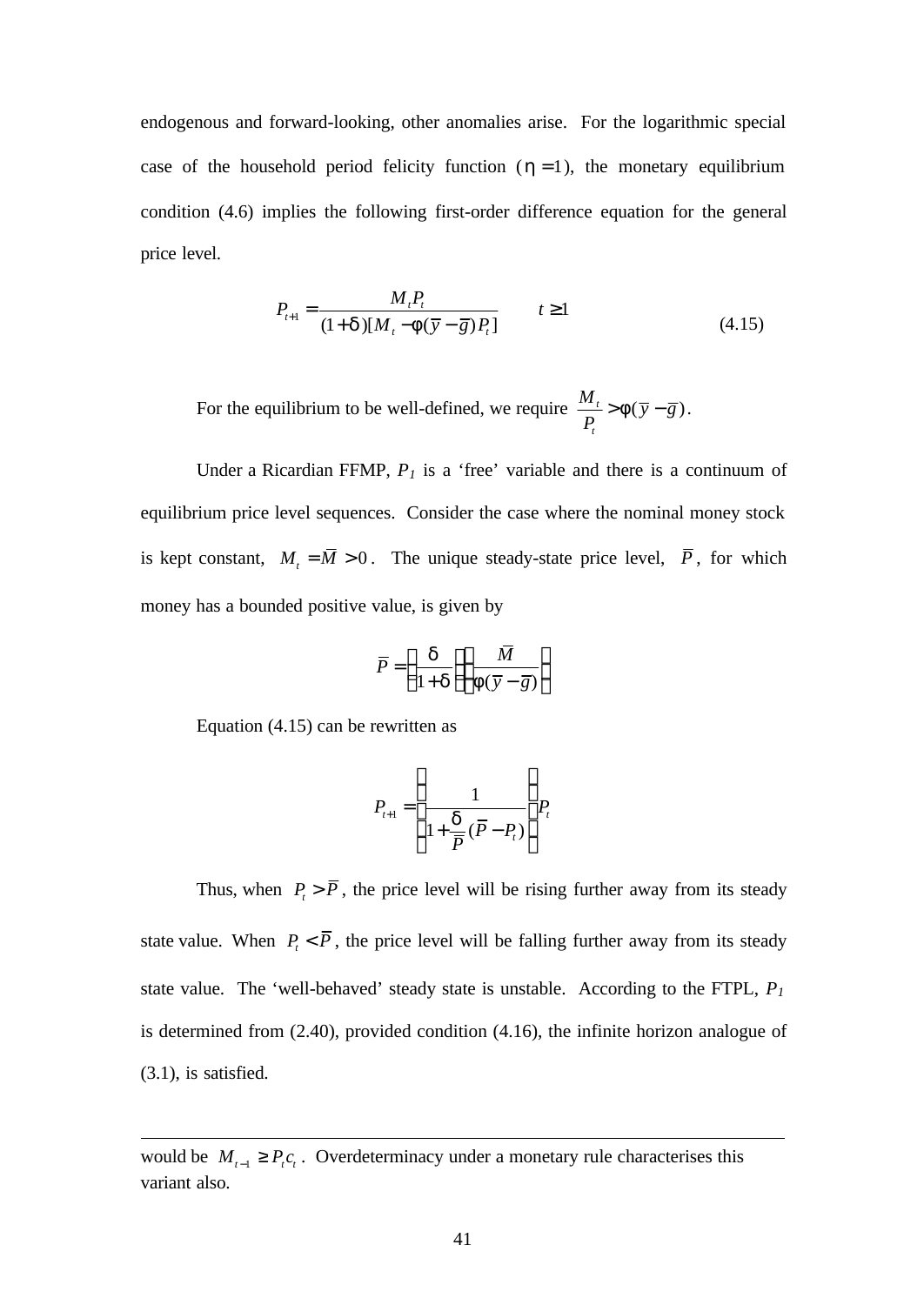$$
sgn\left\{\overline{B}_0\right\} = sgn\left\{\lim_{N \to \infty} \left\{\sum_{j=0}^{N-1} \left(\frac{1}{1+d}\right)^j \left[\overline{s}_{1+j} - \overline{g}\right]\right\} - g\overline{b}_0\right\} \tag{4.16}
$$

Under these conditions, there is a unique equilibrium price level sequence. Not surprisingly, the equilibrium price sequence determined in this manner can behave anomalously.

With a logarithmic period felicity function, the equilibrium behaviour of the price level under the non-Ricardian monetary rule will be explosive (or implosive) unless the value of the initial price level determined from (2.40) happens to be the steady state price level, that is, unless  $P_1 = \overline{P}$ . If, with a constant nominal money stock, the price level were to start off below its steady state value, it would decline towards zero. The stock of real money balances would go to infinity.

In many monetary models, infinite real money balances would cause private consumption to become unbounded, which would violate the economy's real resource constraint. In the simple 'money in the direct utility function' model of this paper, unbounded real money balances do not violate the equilibrium conditions, because the nominal interest rate would go to zero, creating an unbounded equilibrium demand for real money balances without consumption becoming unbounded.<sup>17</sup> Obstfeld and Rogoff [1983, 1986, 1996] discuss plausible restrictions on the utility function that would rule out such deflationary bubbles.<sup>18 19</sup>

l

$$
\overline{y} - \overline{g} = \frac{1}{f} \left| \frac{i_{t,t+1}}{1 + i_{t,t+1}} \right| \frac{M_t}{P_t}.
$$

This condition can be satisfied even if *<sup>M</sup> P t t*  $\rightarrow \infty$ , as long as  $i_{t,t+1} \rightarrow 0$  at the appropriate rate.

 $17$  The resource constraint and the money demand function imply that

 $18$ <sup>18</sup> They conclude that there are no plausible a-priori restrictions on the utility function that would rule out hyperinflationary bubbles.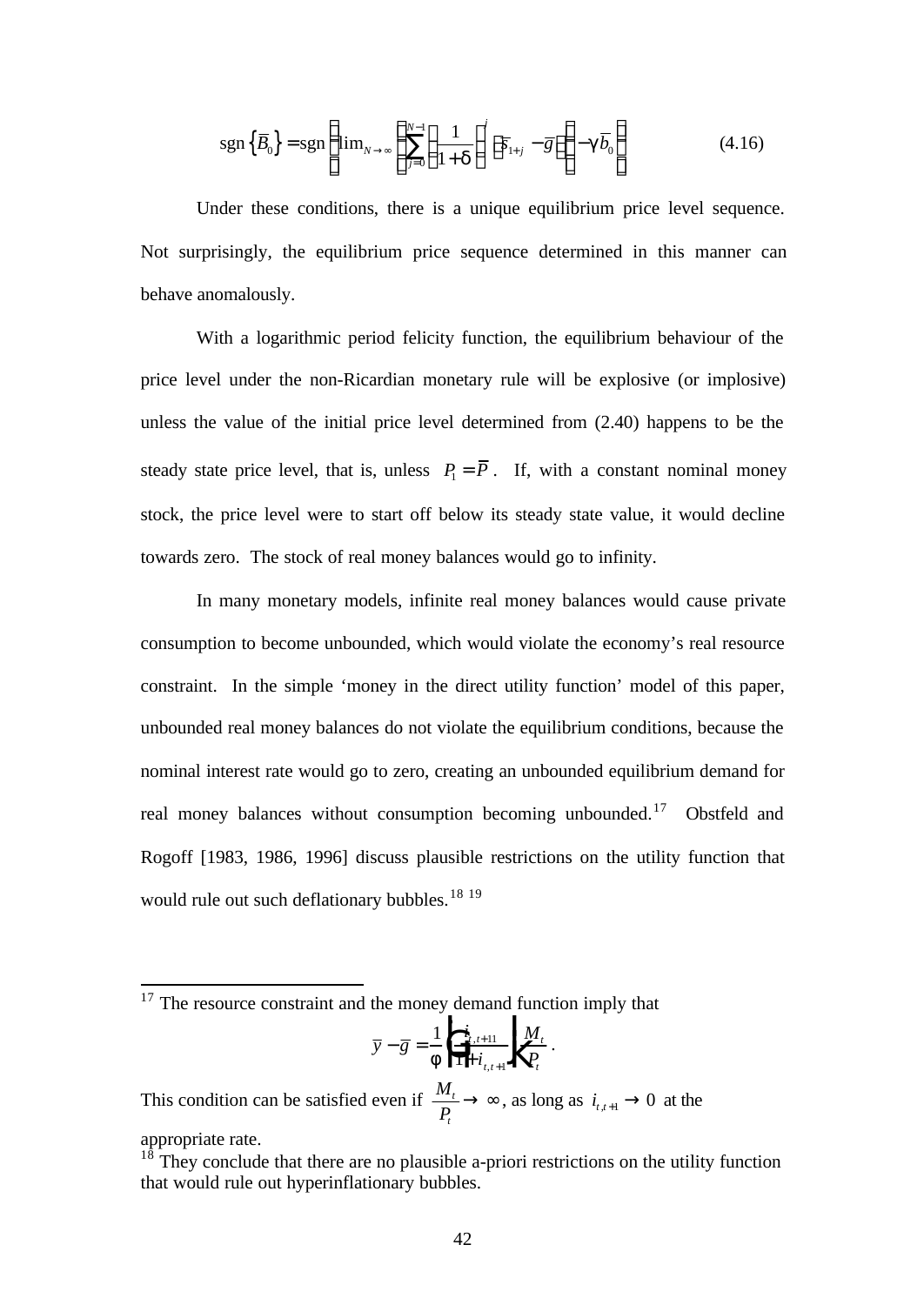# **V Conclusion**

l

Ricardian FFMPs require the government's intertemporal budget constraint to hold identically. All government decision rules, optimising, satisficing or ad-hoc, are constrained to satisfy the government's intertemporal budget constraint for all admissible values of the variables entering the budget constraint. If the government is to meet its outstanding contractual debt obligations exactly, the Ricardian view implies that, when the government has *k* instruments to which it can assign values in each of *N* periods, at most  $Nk - 1$  instrument values can be assigned independently. If the government assigns *Nk* instrument values independently, its FFMP is overdetermined, and, in general, the government's outstanding contractual debt obligations cannot be met exactly. According to the Ricardian view, when the FFMP is overdetermined, the government's intertemporal budget constraint becomes an effective public sector debt pricing kernel. It determines the effective real value of the initial net public debt as that value that permits the government's intertemporal budget constraint to be satisfied identically given its overdetermined FFMP.

<sup>&</sup>lt;sup>19</sup> Infinite real money balances would violate the economy-wide real resource constraint in the 'unpleasant monetarist arithmetic' model of Sargent and Wallace [1981] (see also Buiter [1987]). When the period felicity function of the 'poor' households who hold all the money (and for whom money is the only store of value) in this model generates a demand for real money balances that is sensitive to the (expected) rate of inflation, the adoption of a non-Ricardian FFMP can force the economy to follow a solution trajectory along which real money balances increase without bound, even though real endowments are finite.

In the 'money in the shopping function' model used in Buiter [1998], a similar real resource constraint violation problem would arise if the price level were to *rise* without bound with a constant nominal money stock. Such behaviour could be implied in that model by the adoption of a non-Ricardian FFMP. As the stock of real money balances goes to zero, the real resources used up in the shopping function technology would go to infinity, violating the economy's real resource constraint.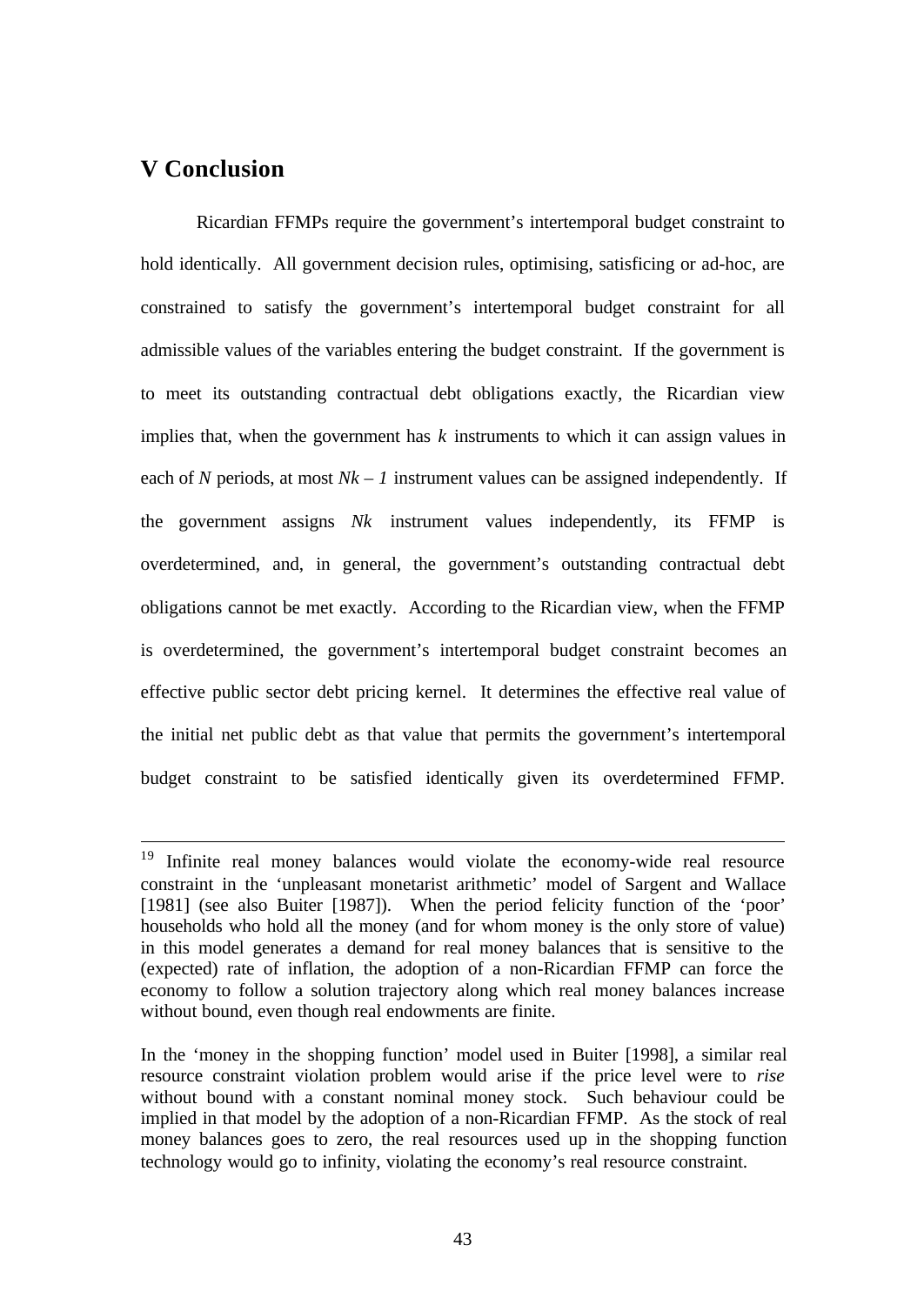Equivalently, when the FFMP is overdetermined, the government's intertemporal budget constraint determines the public debt revaluation factor, that is, the ratio of the effective real value of the initial net public debt to its contractual value.

The Ricardian approach respects the key property of any model of a market economy, that all economic agents' decision rules must satisfy their budget constraints identically. The government may have instruments that are different from those available to private agents. Taxes are one example. Money issuance, based on a monopoly of the issuance of a financial instrument that is useful to private agents even though it is rate of return-dominated as a store of value because it bears a zero nominal interest rate, is another. Whatever the government's instruments, the government's intertemporal budget constraint must be satisfied for all admissible values of the variables entering the budget constraint.

The Ricardian approach is general. It applies when the government is, or perceives itself to be, small and if the government is, and perceives itself to be, large in the markets in which it operates. It applies regardless of how the government's debt instruments are denominated, that is, it holds even when there is no nominally denominated government debt. It applies when the government specifies an exogenous sequence for the nominal money stock, when the government specifies an exogenous sequence for the nominal interest rate, when the government adopts a rule relating the nominal interest rate to the (real or nominal) stock of money, or for any other monetary or interest rate rule. It applies when money plays an essential role in the economy. It also applies, and makes sense, in a barter economy, that is, in an economy without money as a transactions medium, means of payment and store of value. It applies regardless of how the general price level is determined. Specifically, it applies both when the general price level is non-predetermined, as in many New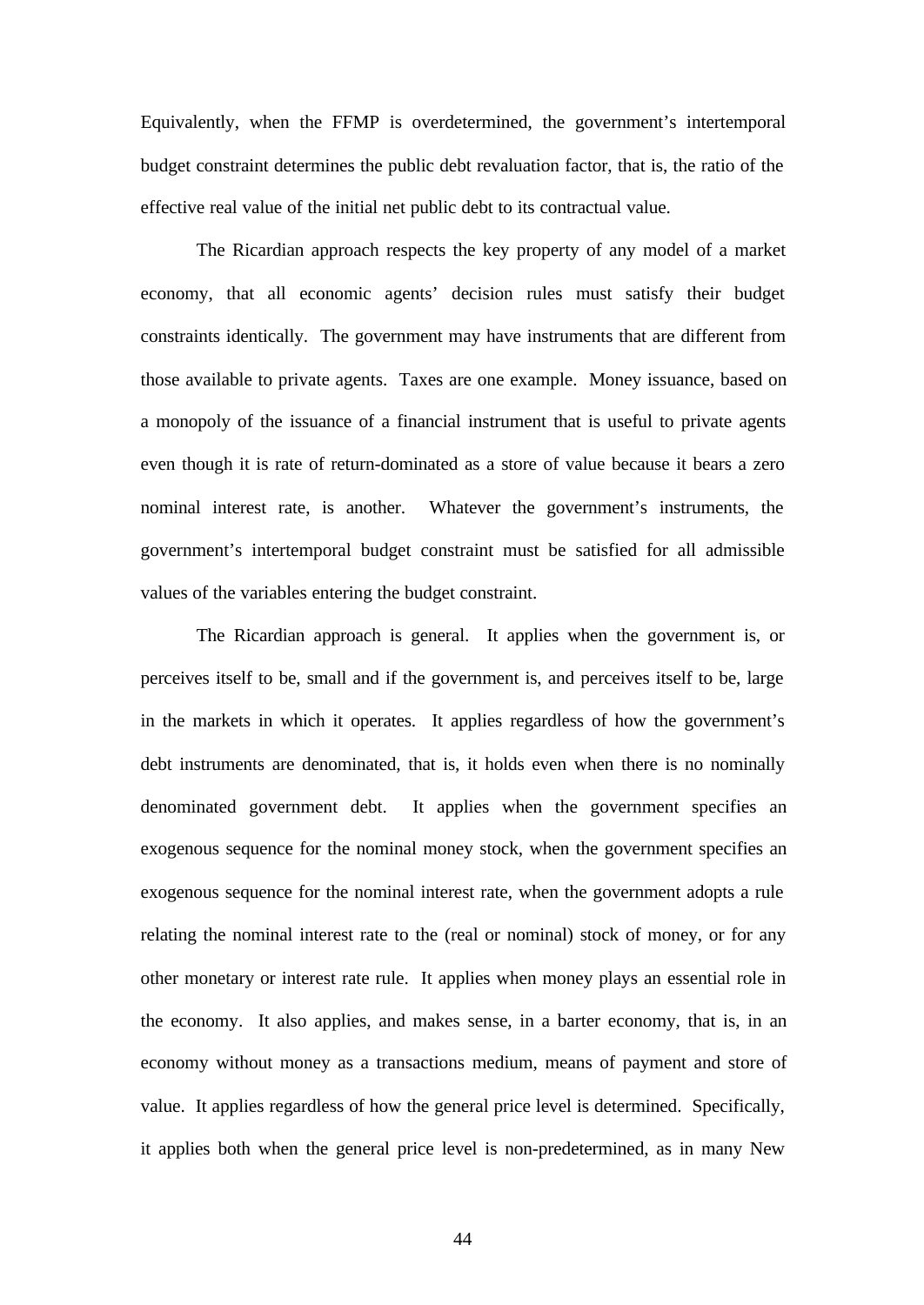Classical models, and when the general price level is predetermined or 'sticky', as in many New and Old Keynesian models with nominal price or wage rigidities.

The FTPL rejects the fundamental property of any market economy, that for each agent, budget constraints must be satisfied identically. Instead, the FTPL asserts that, subject to a long list of conditions, the government's intertemporal budget constraint need only hold in equilibrium. Since the FTPL, with its Non-Ricardian FFMP, assumes that fiscal-financial-monetary programmes are overdetermined, it can only determine the equilibrium price level in situations where a Ricardian FFMP would yield price level (or nominal) indeterminacy. This requires a monetary regime under which the nominal money stock is endogenous. The example in this paper considers an exogenous nominal interest rate rule with an endogenous nominal money stock. Under these conditions, the general price level under the FTPL can, sometimes, mimic the role played by the public debt revaluation factor under a Ricardian FFMP. Even then, anomalies abound.

The FTPL cannot explain why the government's intertemporal budget constraint should hold as an identity when the nominal money stock is exogenous, but not when it is endogenous. From a Ricardian perspective, the budget constraint holds identically regardless of how the government chooses its fiscal, financial and monetary instruments. It must hold identically when the nominal interest rate is exogenous, when the nominal money stock is exogenous, when the nominal interest rate is specified as a function of the nominal or real money stock, and indeed for any optimising, satisficing or ad-hoc behavioural rule for the nominal money stock or the nominal interest rate.

The FTPL has to impose arbitrary restrictions on the composition of the financial liabilities and assets of the government. In the model considered in this

45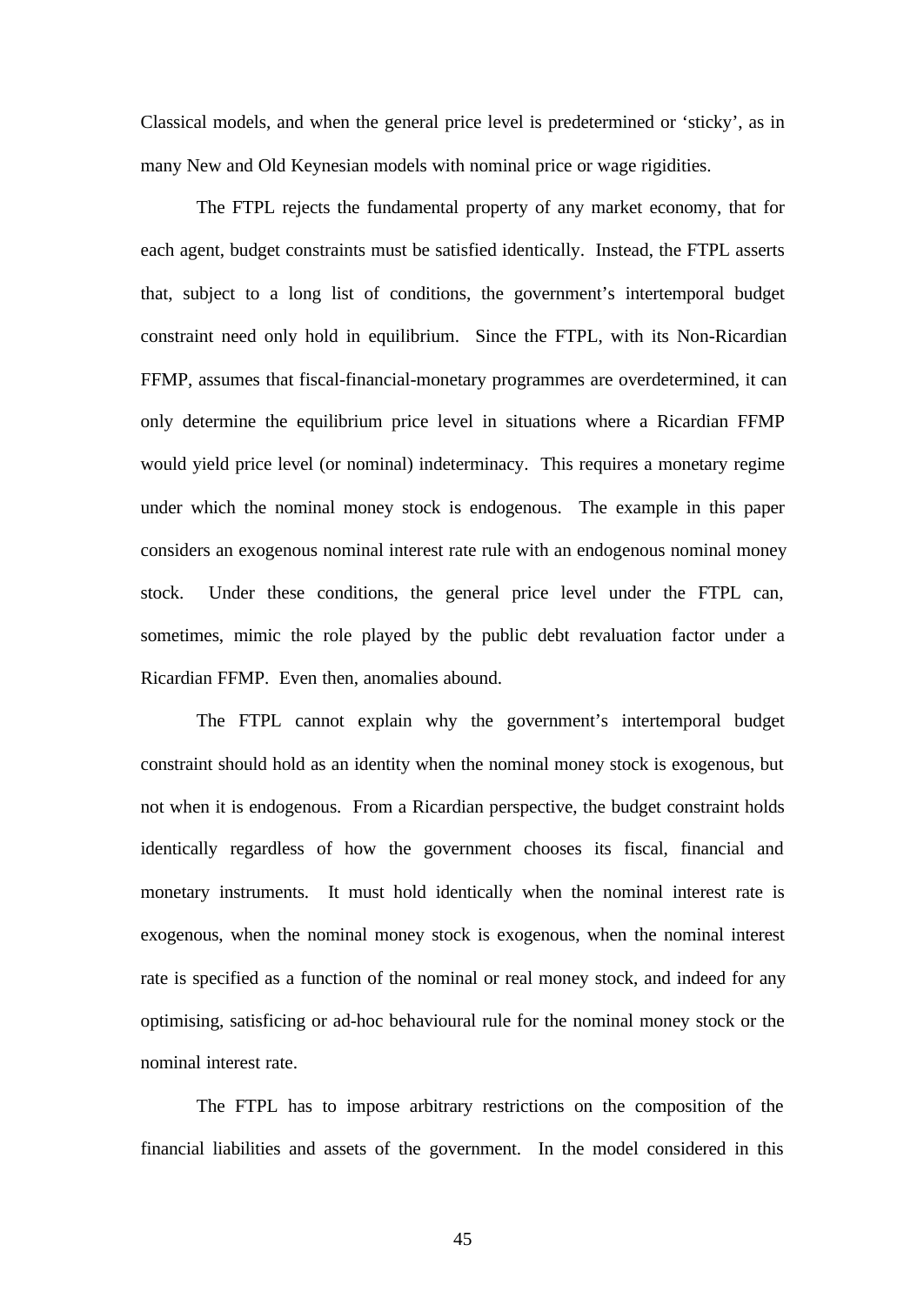paper, there is no FTPL if there is only index-linked government debt or if all government debt is foreign-currency denominated. Even if there is a non-zero stock of nominal government debt outstanding, further arbitrary restrictions are required to ensure that the price level implied by the government's intertemporal budget constraint is positive.

Non-Ricardian FFMPs are not permitted in barter economies, unless the government, for some reason, chooses to denominate one of its debt instruments in terms of something which may be called 'money', but ought to be called 'phlogiston' - a substance without physical presence, which does not yield utility, directly or indirectly, is not used as a productive input, and is not used as a transactions medium, means of payment or store of value. In that case, the FTPL determines the price of this pure numéraire 'money', provided the conditions are satisfied for the overdetermined non-Ricardian FFMP to yield a positive value for the price of this numéraire.

Non-Ricardian FFMPs also are not permitted when the general price level is predetermined. The FTPL cannot explain why the appropriate specification of the government's intertemporal budget constraint should depend on the way the general price level is determined in general equilibrium.

The fiscal theory of the price level starts with an untenable economic assumption. Its denial of a fundamental property of any model of a market economy, that all agents' decision rules are subject to budget constraints that must hold identically, makes it a non-starter for positive and normative models of monetary and budgetary policy in a market economy. The unfortunate starting point is compounded by defective analysis, which fails to uncover the many contradictions and anomalies,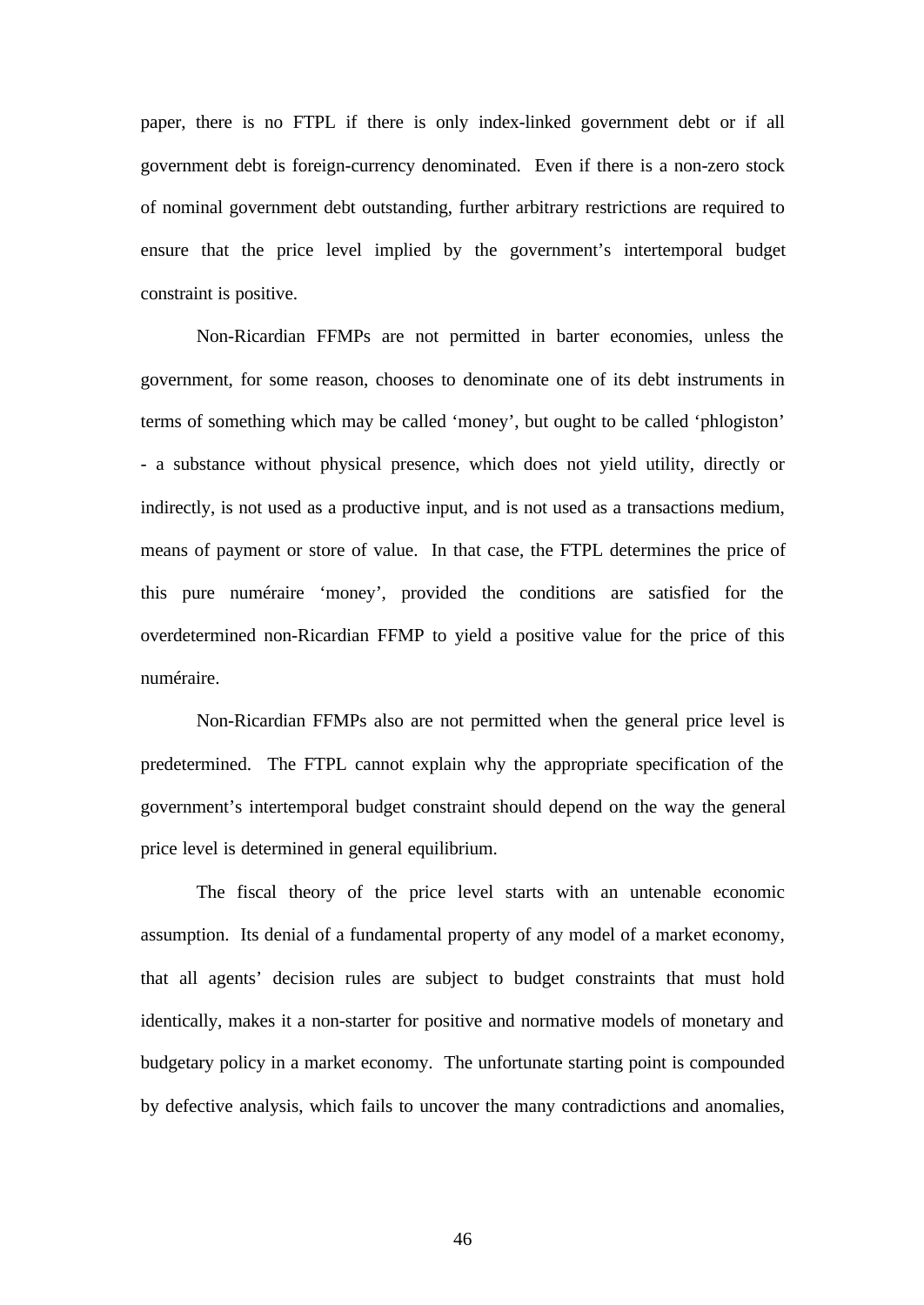outlined in this paper, that follow from the misspecification of the conditions under which the government's intertemporal budget constraint must hold.

Adoption of a non-Ricardian FFMP could have painful consequences when the Ricardian reality dawns. Consider the case where the original public spending, tax and seigniorage plans imply a discount on the contractual value of the public debt. Something will have to give. If government default on its contractual debt obligations is not permitted to occur and if real primary surpluses are not boosted sharply, the two familiar *Ricardian* mechanisms linking public debt and inflation the anticipated and unanticipated inflation taxes, will come into play.

The effect of public debt on the 'anticipated inflation tax' is familiar from the 'unpleasant monetarist arithmetic' model of Sargent and Wallace [1981]. A higher (constant) ratio of public debt to GDP will, holding constant the sequence of real primary surpluses as a fraction of GDP, require a higher real seigniorage sequence if the government's solvency constraint is to be satisfied.<sup>20</sup> If the economy is operating on the upward-sloping segment of the seigniorage Laffer curve, the need for higher real seigniorage implies a higher rate of nominal money growth and a higher rate of inflation.<sup>21</sup>

If there is nominally denominated fixed rate public debt outstanding, an unexpected increase in future short nominal interest rates will, by unexpectedly reducing the price of fixed-rate nominal debt, reduce the real value of the outstanding stock of such debt. This effect will be stronger the longer the maturity of the outstanding fixed rate nominal debt. An unanticipated increase in the inflation rate is

 $20$  The analysis assumes that the interest rate exceeds the growth rate.

 $21$  For reasons made familiar by Oliveira and Tanzi [1978], anticipated inflation may affect both the spending and revenue sides of the primary government budget.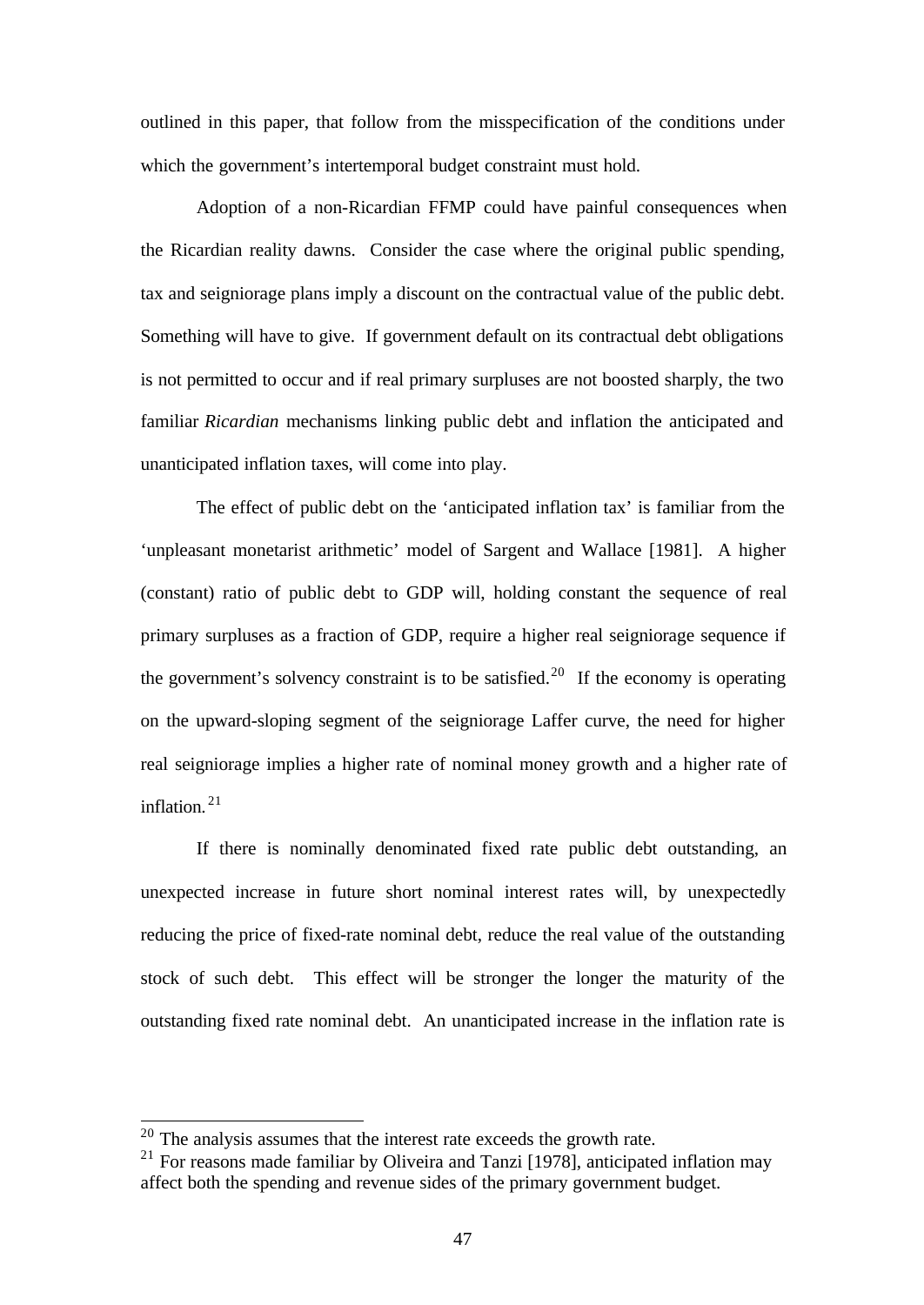one way for the policy maker to engineer an unanticipated increase in expected future short nominal interest rates. This is the 'unanticipated inflation tax'.

Of course, even maximal use of the anticipated and unanticipated inflation taxes (with the government moving to the top of the seigniorage Laffer curve and the real value of the outstanding stock of nominal contractual debt reduced to zero) may not be enough to ensure consistency of the fiscal-financial-monetary programme. In that case default on the government's index-linked or foreign-currency-denominated debt will occur, or the spending and tax programmes will have to be revised.

The FTPL emperor wears no clothes. It is time to return to serious general equilibrium theory and monetary economics.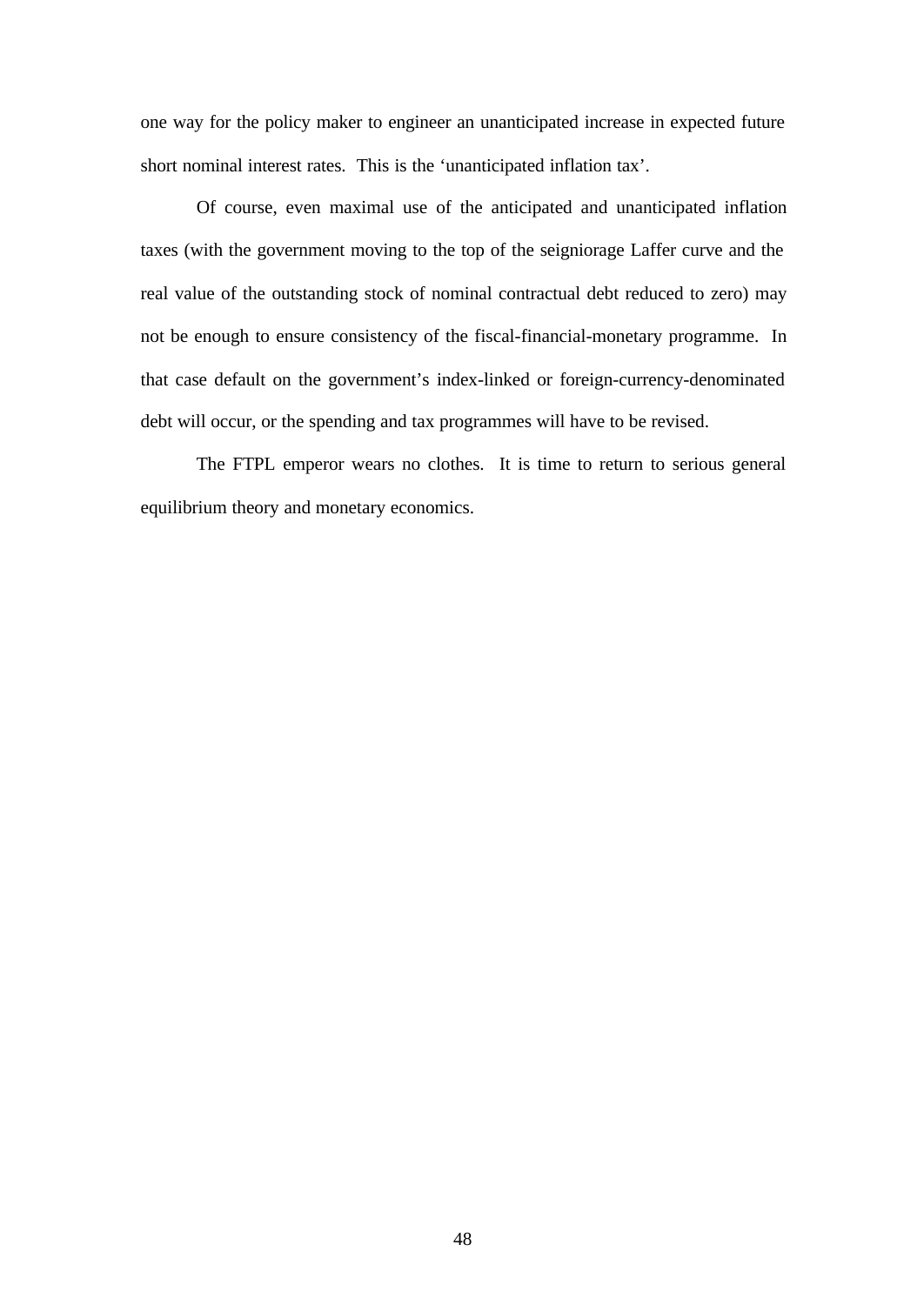# **References**

Auernheimer, Leonardo and Benjamin Contreras [1990], "Control of the interest rate with a government budget constraint: price level determinacy, and other results", mimeo, Texas A&M University, February.

Auernheimer, Leonardo and Benjamin Contreras [1991], "A Nominal Interest Rate Rule: the Case of the Open Economy", mimeo, Texas A&M University, July, revised March 1997.

Auernheimer, Leonardo and Benjamin Contreras [1995], ""Control de la tasa de interes con restriccion presupuestaria: Determinacion de los precios y otros resultados", *El Trimestere Economico*, 62(3), July-September, pp. 381-96.

Begg, David K.H. and Badrul Haque [1984], "A Nominal Interest Rate Rule and Price Level Indeterminacy Reconsidered", *Greek Economic Review*, 6(1), pp. 31-46.

Buiter, Willem H. [1987], "A fiscal theory of hyperdeflations? Some surprising monetarist arithmetic", *Oxford Economic Papers*, 39, pp. 111-18.

Buiter, Willem H. [1998], "The Young Person's Guide to Neutrality, Price Level Indeterminacy, Interest Rate Pegs and Fiscal Theories of the Price Level", National Bureau of Economic Research Working Paper No. 6396, February.

Buiter, Willem H. and Kenneth M. Kletzer [1998], "Uses and Limitations of Public Debt", in Steven Brakman, Hans van Ees and Simon K. Kuipers eds. *Market Behaviour and Macroeconomic Modelling*, MacMillan Press Ltd, London, 1998, pp. 275-307.

Canzoneri, Matthew B., Robert E. Cumby and Behzad T. Diba [1998a], Does Fiscal or Monetary Policy Provide a Nominal Anchor: Evidence from the OECD Countries", Mimeo, Georgetown University.

Canzoneri, Matthew B., Robert E. Cumby and Behzad T. Diba [1998b], "Is the Price Level Determined by the Needs of Fiscal Solvency?", CEPR Discussion Paper No. 1772, January.

Clements, Michael, Berthold Herrendorf and Akos Valentinyi [1998], "Price Level Determination and Default on Long-term Government Debt", University of Warwick Mimeo.

Clower, Robert W. [1967], "A reconsideration of the microfoundations of monetary theory.", *Western Economic Journal*, 6, December, pp. 1-8.

Cochrane, John H. [1996], "Maturity Matters: Long-Term Debt in the Fiscal Theory of the Price Level," unpublished, University of Chicago, December.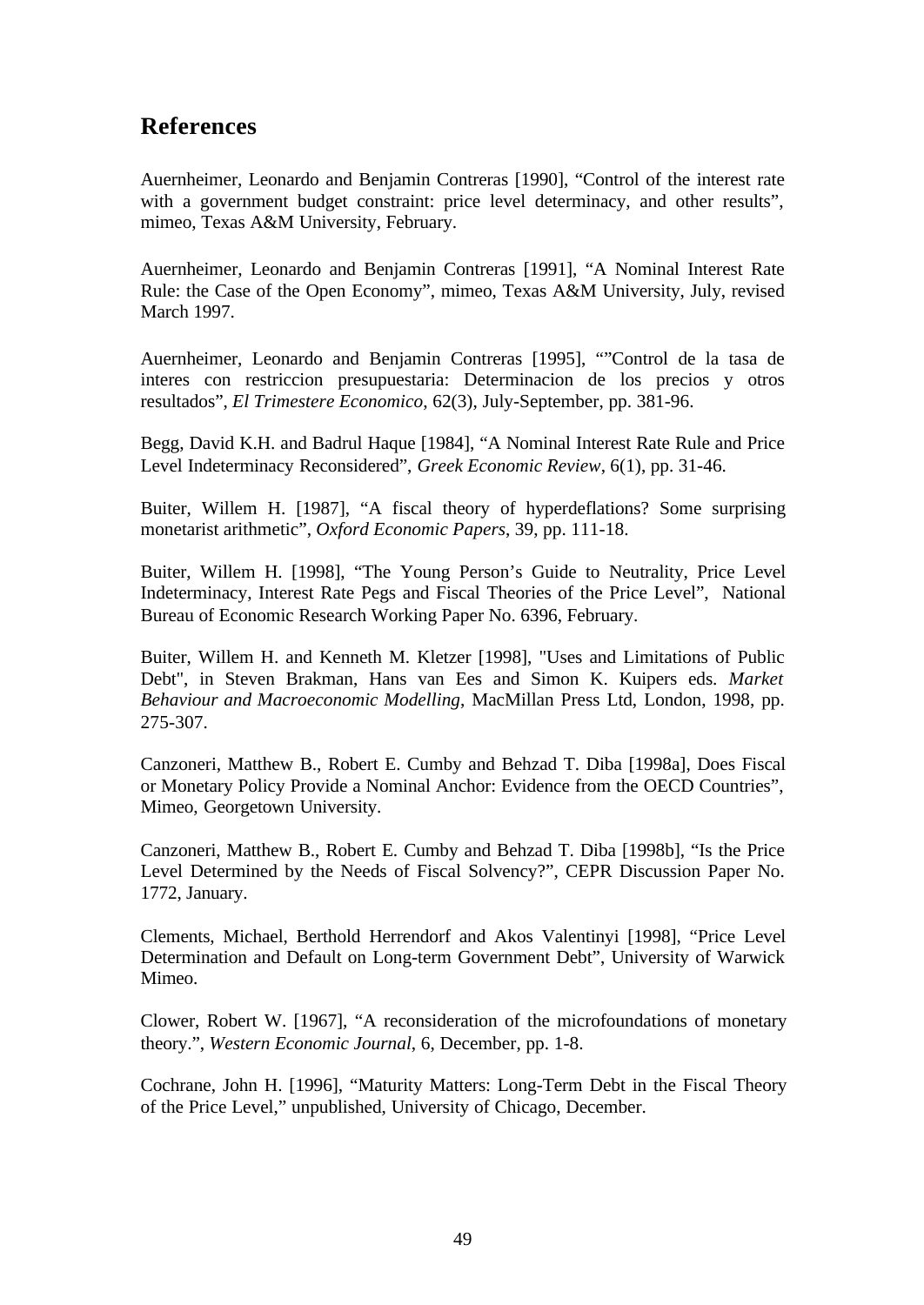Cochrane, John H. [1999a], "A Frictionless View of U.S. Inflation", *NBER Macroeconomics Annual, 1998,* Ben. S. Bernanke and Julio J. Rotemberg eds., the MIT Press, Cambridge, Massachusetts, pp. 323-384.

Cochrane, John H. [1999b], "Long-term debt and optimal policy in the fiscal theory of the price level" mimeo, University of Chicago, June 16.

Cochrane, John H. [1999c], "Money as a Stock: Price Level Determination with no Money Demand", Mimeo, August 1999.

Concise Oxford Dictionary [1995], Ninth Edition, Della Thompson ed., Clarendon Press, Oxford.

Dupor, Bill [1997], Exchange Rates and the Fiscal Theory of the Price Level", unpublished, University of Pennsylvania, October, forthcoming, *Journal of Monetary Economics*.

Helpman, Elhanan [1981], "An Exploration of the Theory of Exchange Rate Regimes", *Journal of Political Economy*, 89, October, pp. 865-890.

Janssen, Norbert, Charles Nolan and Ryland Thomas, " Money, Debt and Prices in the UK, 1705-1996". Mimeo, Bank of England.

Leeper, E.M. [1991], "Equilibria Under 'Active' and 'Passive' Monetary and Fiscal Policies", *Journal of Monetary Economics*, 27, pp. 129-147.

Leeper, E.M. and C.A. Sims [1994], "Towards a Modern Macroeconomic Model Usable for Policy Analysis", *NBER Macroeconomics Annual 1994*, pp. 81-118.

Loyo, Eduardo [1997a], "Going International With the Fiscal Theory of the Price Level", Unpublished, Princeton University, November.

Loyo, Eduardo [1997b], "The Wealth Effects of Monetary Policy and Brazilian Inflation", unpublished, Princeton University, November.

Lucas, Robert E. [1982], "Interest Rates and Currency Prices in a Two-Country World", *Journal of Monetary Economics*, 22, July, pp. 335-60.

Luttmer, Erzo, G.J. [1997], "Notes on Price Level Determinacy", mimeo, London School of Economics, October.

McCallum, Bennett T. [1998], "Indeterminacy, Bubbles and the Fiscal Theory of Price Level Determination", NBER Working Paper No. 6456, March.

Obstfeld, Maurice and Kenneth Rogoff [1983], "Speculative hyperinflations in maximizing models: Can we rule them out?", *Journal of Political Economy*, 91, August, pp. 675-87.

Obstfeld, Maurice and Kenneth Rogoff [1986], "Ruling out divergent speculative bubbles", *Journal of Monetary Economics*, 17, May, pp. 346-62.